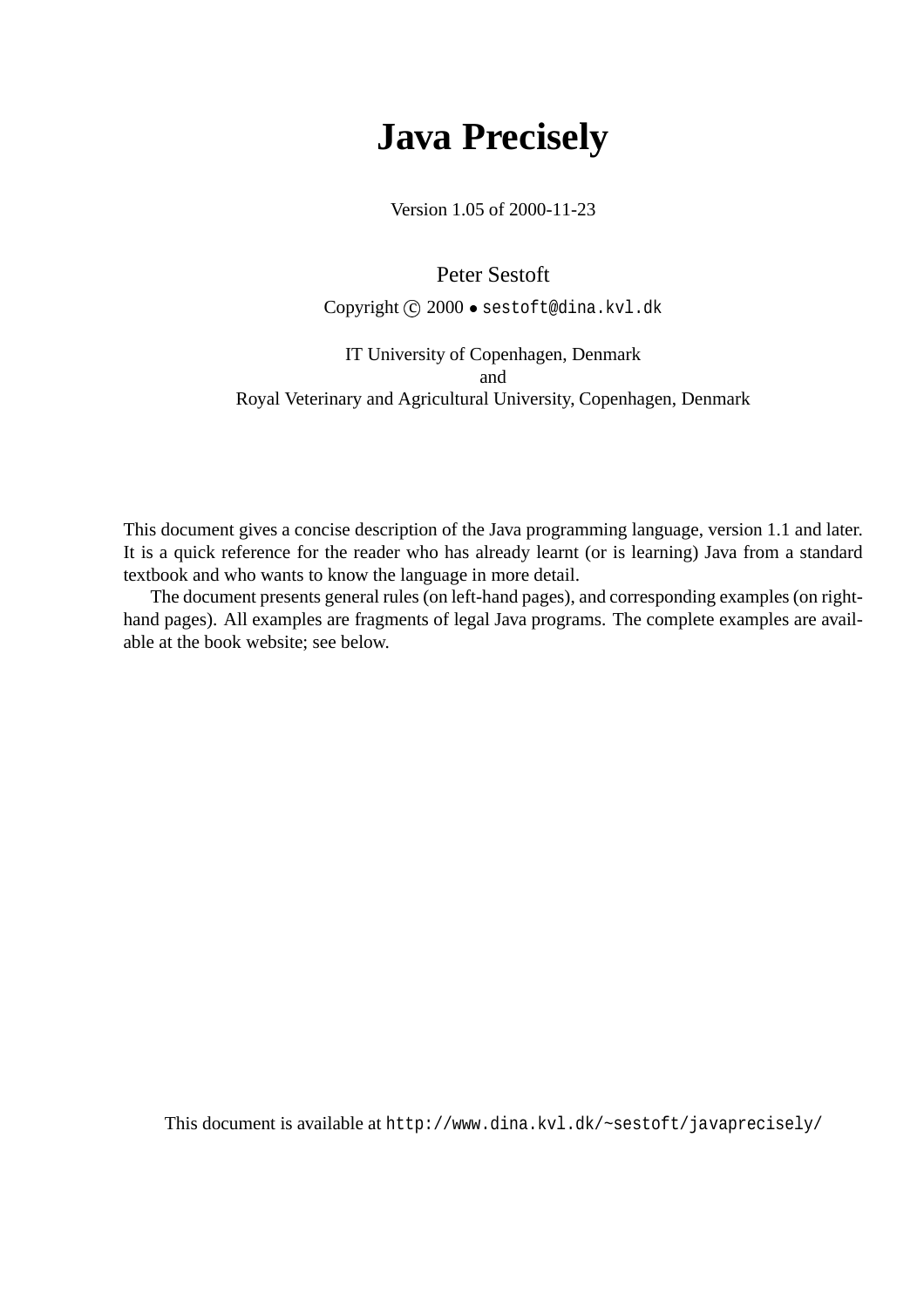| 1              |                | Running Java: compilation, loading, and execution                                                         | $\boldsymbol{4}$        |  |  |  |  |
|----------------|----------------|-----------------------------------------------------------------------------------------------------------|-------------------------|--|--|--|--|
| $\overline{2}$ |                | <b>Names and reserved names</b>                                                                           | $\overline{\mathbf{4}}$ |  |  |  |  |
| 3              |                | Java naming conventions                                                                                   |                         |  |  |  |  |
| 4              |                | <b>Comments and program lay-out</b>                                                                       | 4                       |  |  |  |  |
| 5              | <b>Types</b>   |                                                                                                           | 6                       |  |  |  |  |
|                | 5.1            |                                                                                                           | 6                       |  |  |  |  |
|                | 5.2            |                                                                                                           | 6                       |  |  |  |  |
|                | 5.3            |                                                                                                           | 6                       |  |  |  |  |
|                | 5.4            | Subtypes and compatibility $\ldots \ldots \ldots \ldots \ldots \ldots \ldots \ldots \ldots \ldots \ldots$ | $\tau$                  |  |  |  |  |
|                | 5.5            | Signatures and subsumption $\ldots \ldots \ldots \ldots \ldots \ldots \ldots \ldots \ldots \ldots$        | $\overline{7}$          |  |  |  |  |
| 6              |                | Variables, parameters, fields, and scope                                                                  | 8                       |  |  |  |  |
|                | 6.1            |                                                                                                           | 8                       |  |  |  |  |
|                | 6.2            |                                                                                                           | 8                       |  |  |  |  |
|                | 6.3            |                                                                                                           | 8                       |  |  |  |  |
| 7              | <b>Strings</b> |                                                                                                           | 10                      |  |  |  |  |
| 8              | <b>Arrays</b>  |                                                                                                           | 12                      |  |  |  |  |
|                | 8.1            |                                                                                                           | 12                      |  |  |  |  |
|                | 8.2            |                                                                                                           | 12                      |  |  |  |  |
|                | 8.3            |                                                                                                           | 12                      |  |  |  |  |
| 9              | <b>Classes</b> |                                                                                                           | 14                      |  |  |  |  |
|                | 9.1            |                                                                                                           | 14                      |  |  |  |  |
|                | 9.2            | Top-level classes, nested classes, member classes and local classes                                       | 14                      |  |  |  |  |
|                | 9.3            | Class modifiers                                                                                           | 14                      |  |  |  |  |
|                | 9.4            |                                                                                                           | 16                      |  |  |  |  |
|                | 9.5            | Subclasses, superclasses, class hierarchy, inheritance and overriding $\dots \dots \dots$                 | 16                      |  |  |  |  |
|                | 9.6            |                                                                                                           | 18                      |  |  |  |  |
|                | 9.7            | Member access modifiers: private, protected, public                                                       | 18                      |  |  |  |  |
|                | 9.8            |                                                                                                           | 20                      |  |  |  |  |
|                | 9.9            |                                                                                                           | 22                      |  |  |  |  |
|                |                |                                                                                                           | 22                      |  |  |  |  |
|                |                | 9.11 Nested classes, member classes, local classes, and inner classes                                     | 24                      |  |  |  |  |
|                |                |                                                                                                           | 24                      |  |  |  |  |
|                |                | 10 Classes and objects in the computer                                                                    | 26                      |  |  |  |  |
|                |                | 11 Expressions                                                                                            | 28                      |  |  |  |  |
|                |                |                                                                                                           | 30                      |  |  |  |  |
|                |                |                                                                                                           | 30                      |  |  |  |  |
|                |                |                                                                                                           | 30                      |  |  |  |  |

2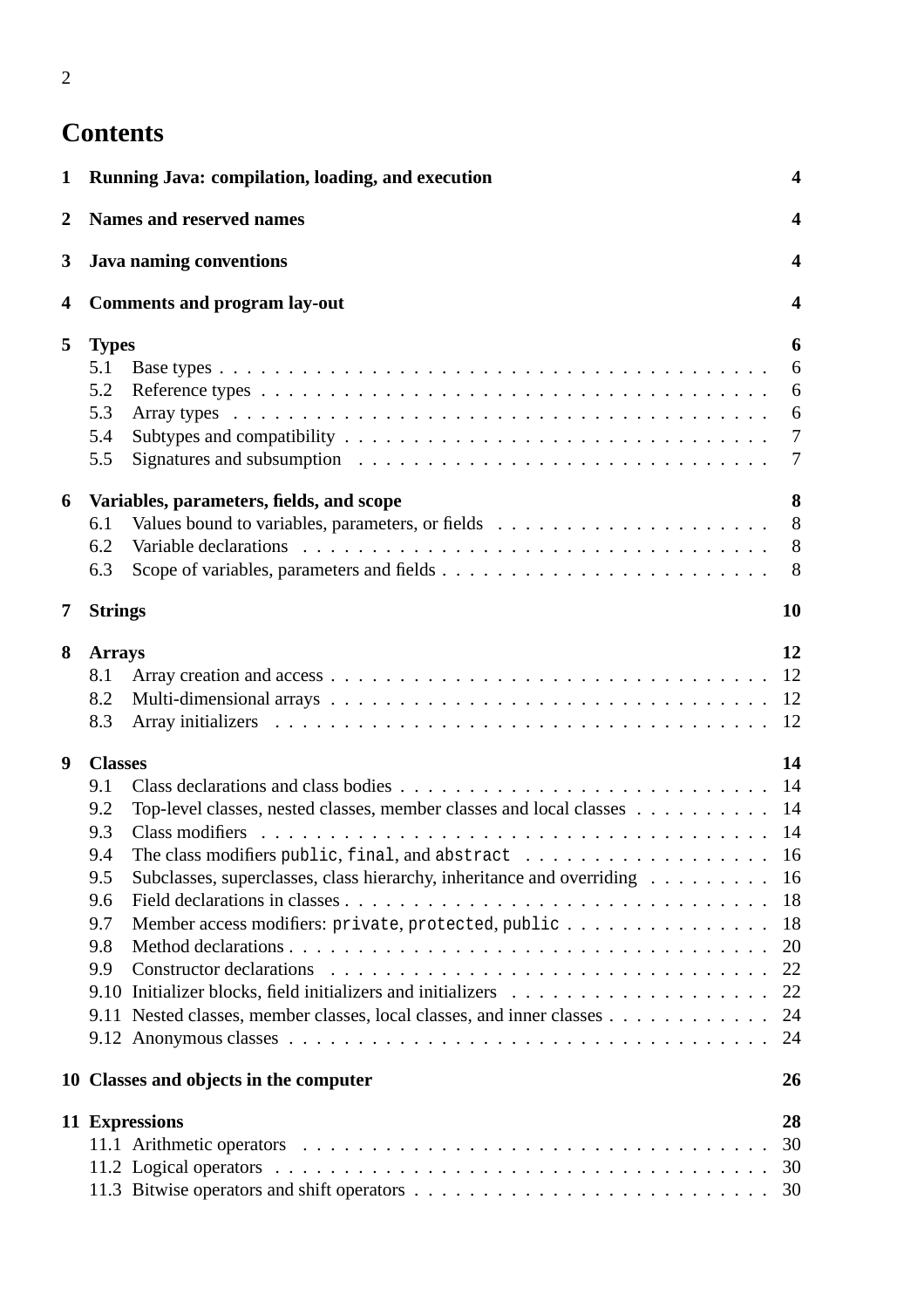| 19 Index                                                                                                             | 63       |  |  |  |  |  |  |
|----------------------------------------------------------------------------------------------------------------------|----------|--|--|--|--|--|--|
| <b>18 References</b>                                                                                                 | 62       |  |  |  |  |  |  |
| 17 Packages                                                                                                          | 60       |  |  |  |  |  |  |
| 16 Compilation, source file names, class names, and class files                                                      | 60       |  |  |  |  |  |  |
|                                                                                                                      | 58       |  |  |  |  |  |  |
|                                                                                                                      | 56       |  |  |  |  |  |  |
| 15 Threads, concurrent execution, and synchronization                                                                | 54<br>54 |  |  |  |  |  |  |
| <b>14 Exceptions</b>                                                                                                 |          |  |  |  |  |  |  |
|                                                                                                                      | 52       |  |  |  |  |  |  |
|                                                                                                                      | 50       |  |  |  |  |  |  |
| 13 Interfaces                                                                                                        | 50<br>50 |  |  |  |  |  |  |
| 12.6.6 The try-catch-finally statement $\dots \dots \dots \dots \dots \dots \dots \dots$                             | 48       |  |  |  |  |  |  |
| 12.6.5 The throw statement $\ldots \ldots \ldots \ldots \ldots \ldots \ldots \ldots \ldots \ldots \ldots$            | 48       |  |  |  |  |  |  |
| 12.6.4 The continue statement $\ldots \ldots \ldots \ldots \ldots \ldots \ldots \ldots \ldots \ldots$                | 46       |  |  |  |  |  |  |
| 12.6.3 The break statement $\ldots \ldots \ldots \ldots \ldots \ldots \ldots \ldots \ldots \ldots \ldots$            | 46       |  |  |  |  |  |  |
| 12.6.2 The labelled statement $\ldots \ldots \ldots \ldots \ldots \ldots \ldots \ldots \ldots \ldots \ldots$         | 46       |  |  |  |  |  |  |
|                                                                                                                      | 46       |  |  |  |  |  |  |
|                                                                                                                      | 46       |  |  |  |  |  |  |
| 12.5.3 The do-while statement $\ldots \ldots \ldots \ldots \ldots \ldots \ldots \ldots \ldots \ldots$                | 44       |  |  |  |  |  |  |
| 12.5.2 The while statement $\ldots \ldots \ldots \ldots \ldots \ldots \ldots \ldots \ldots \ldots \ldots$            | 44       |  |  |  |  |  |  |
| 12.5.1 The for statement $\dots \dots \dots \dots \dots \dots \dots \dots \dots \dots \dots \dots \dots \dots$       | 44       |  |  |  |  |  |  |
|                                                                                                                      | 44       |  |  |  |  |  |  |
| 12.4.3 The switch statement $\ldots \ldots \ldots \ldots \ldots \ldots \ldots \ldots \ldots \ldots \ldots$           | 42<br>42 |  |  |  |  |  |  |
| 12.4.1 The if statement $\ldots \ldots \ldots \ldots \ldots \ldots \ldots \ldots \ldots \ldots \ldots \ldots \ldots$ | 42       |  |  |  |  |  |  |
|                                                                                                                      | 42       |  |  |  |  |  |  |
|                                                                                                                      | 41       |  |  |  |  |  |  |
|                                                                                                                      | 41       |  |  |  |  |  |  |
|                                                                                                                      | 41       |  |  |  |  |  |  |
| <b>12 Statements</b>                                                                                                 | 41       |  |  |  |  |  |  |
|                                                                                                                      | 40       |  |  |  |  |  |  |
| 11.10.2 Method call: determining which method is called                                                              | 38       |  |  |  |  |  |  |
|                                                                                                                      | 36       |  |  |  |  |  |  |
|                                                                                                                      | 36       |  |  |  |  |  |  |
|                                                                                                                      | 34       |  |  |  |  |  |  |
|                                                                                                                      | 32<br>34 |  |  |  |  |  |  |
|                                                                                                                      |          |  |  |  |  |  |  |
|                                                                                                                      |          |  |  |  |  |  |  |
|                                                                                                                      |          |  |  |  |  |  |  |
|                                                                                                                      |          |  |  |  |  |  |  |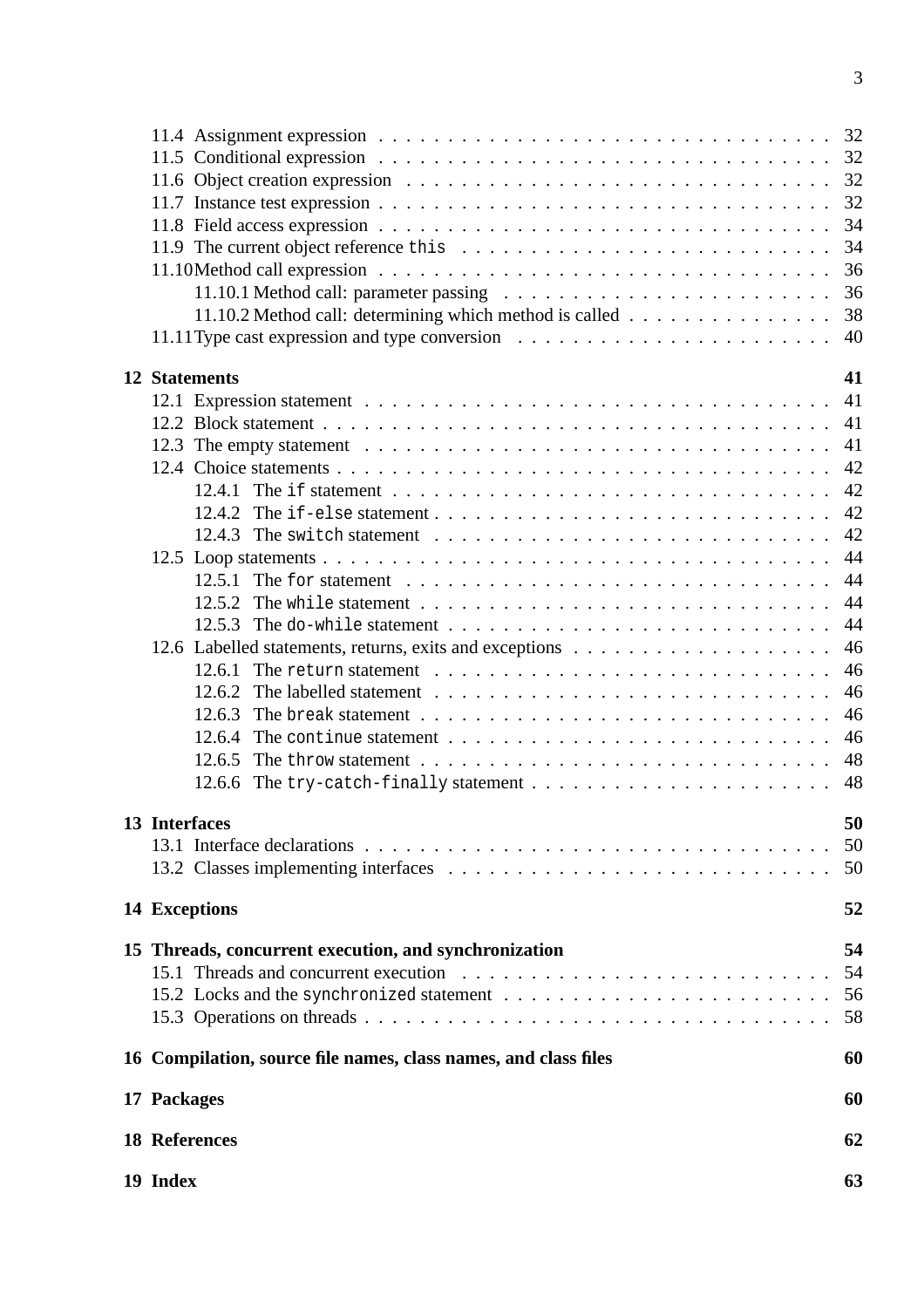# **1 Running Java: compilation, loading, and execution**

Before a Java program can be executed, it must be compiled and loaded. The compiler checks that the Java program is *legal*: that the program conforms to the syntax (grammar) for Java programs, that operators (such as  $+$ ) are applied to the correct type of operands (such as  $5$  and x), etc. If so, the compiler generates so-called *class files*. Execution then starts by loading the needed class files.

Thus running a Java program involves three stages: *compilation* (checks that the program is well-formed), *loading* (loads and initializes classes), and *execution* (runs the program code).

# **2 Names and reserved names**

A legal *name* (of a variable, method, field, parameter, class, or interface) must start with a letter or dollar sign  $(\$)$  or underscore (), and continue with zero or more letters or dollar signs or underscores or digits (0–9). Do not use dollar signs in class names. Java is case sensitive: upper case letters are distinguished from lower case letters. A legal name cannot be one of the following *reserved names*:

abstract boolean break byte case catch char class const continue default do double else extends false final finally float for goto if implements import instanceof int interface long native new null package private protected public return short static strictfp super switch synchronized this throw throws transient true try void volatile while

# **3 Java naming conventions**

The following naming conventions are often followed in Java programs, although not enforced by the compiler:

- If a name is composed of several words, then each word (except possibly the first one) begins with an upper case letter. Examples: setLayout, addLayoutComponent.
- Names of variables, fields, and methods begin with a lower case letter. Examples: vehicle, currentVehicle.
- Names of classes and interfaces begin with an upper case letter. Examples: Layout, FlowLayout.
- Named constants (that is, final variables and fields) are written entirely in upper case (and the parts of composite names are separated by underscores . Examples: CENTER, MAX, VALUE.
- A package name is a sequence of dot-separated lower case names. Example: java.awt.event.

# **4 Comments and program lay-out**

*Comments* have no effect on the execution of the program, but may be inserted anywhere to help humans understand the program. There are two forms: one-line comments and delimited comments.

*Program lay-out* has no effect on the computer's execution of the program, but is used to help humans understand the structure of the program.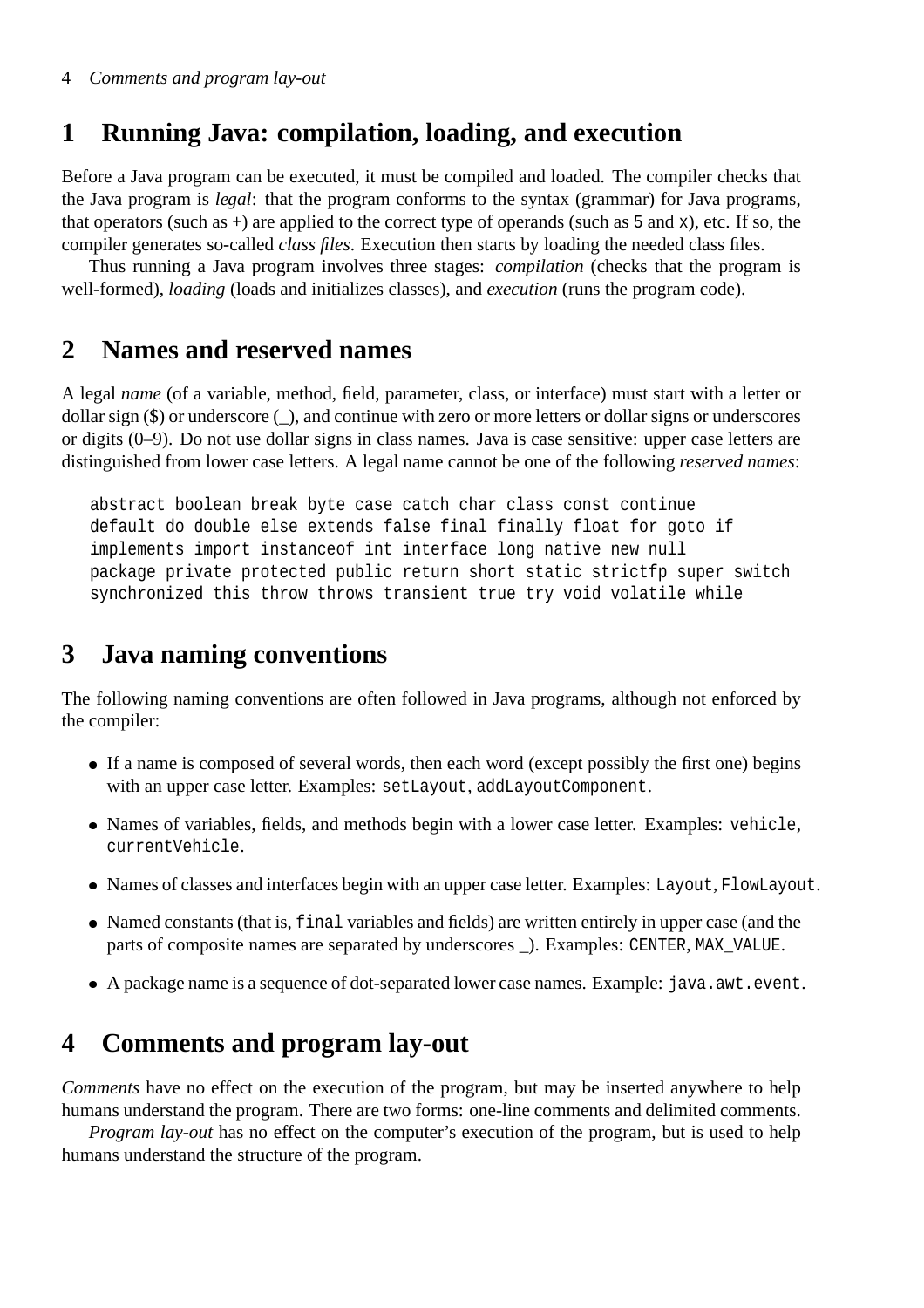#### **Example 1** Comments

```
class Comment {
 // This is a one-line comment; it extends to the end of the line
  /* This is a delimited comment,
    extending over several lines
 */
 int /* This is a delimited comment, extending over part of a line */ x = 117;
}
```

```
Example 2 Program lay-out style
```

```
class Layout { // Class declaration
 int a;
 Layout(int a)
 \{ this.a = ai \} // One-line constructor body
 int sum(int b) { \qquad // Multi-line method body
   if (a > 0) // If statement
    return a + b; // Single statement
   else if (a < 0) { // Nested if-else, block statement
    int res = -a + bireturn res * 117;
   \{ // a == 0 \} // Terminal else, block statement
    int sum = 0;for (int i=0; i<10; i++) // For loop
     sum + = (b - i) * (b - i);return sum;
   }
 }
 static boolean checkdate(int mth, int day) {
   int length;
   switch (mth) { \frac{1}{2} // Switch statement
   case 2: \frac{1}{2} // Single case
    length = 28; break;
   case 4: case 6: case 9: case 11: // Multiple case
    length = 30; break;
   case 1: case 3: case 5: case 7: case 8: case 10: case 12:
    length = 31; break;
   default:
   return false;
   }
  return (day >= 1) && (day <= length);
 }
}
```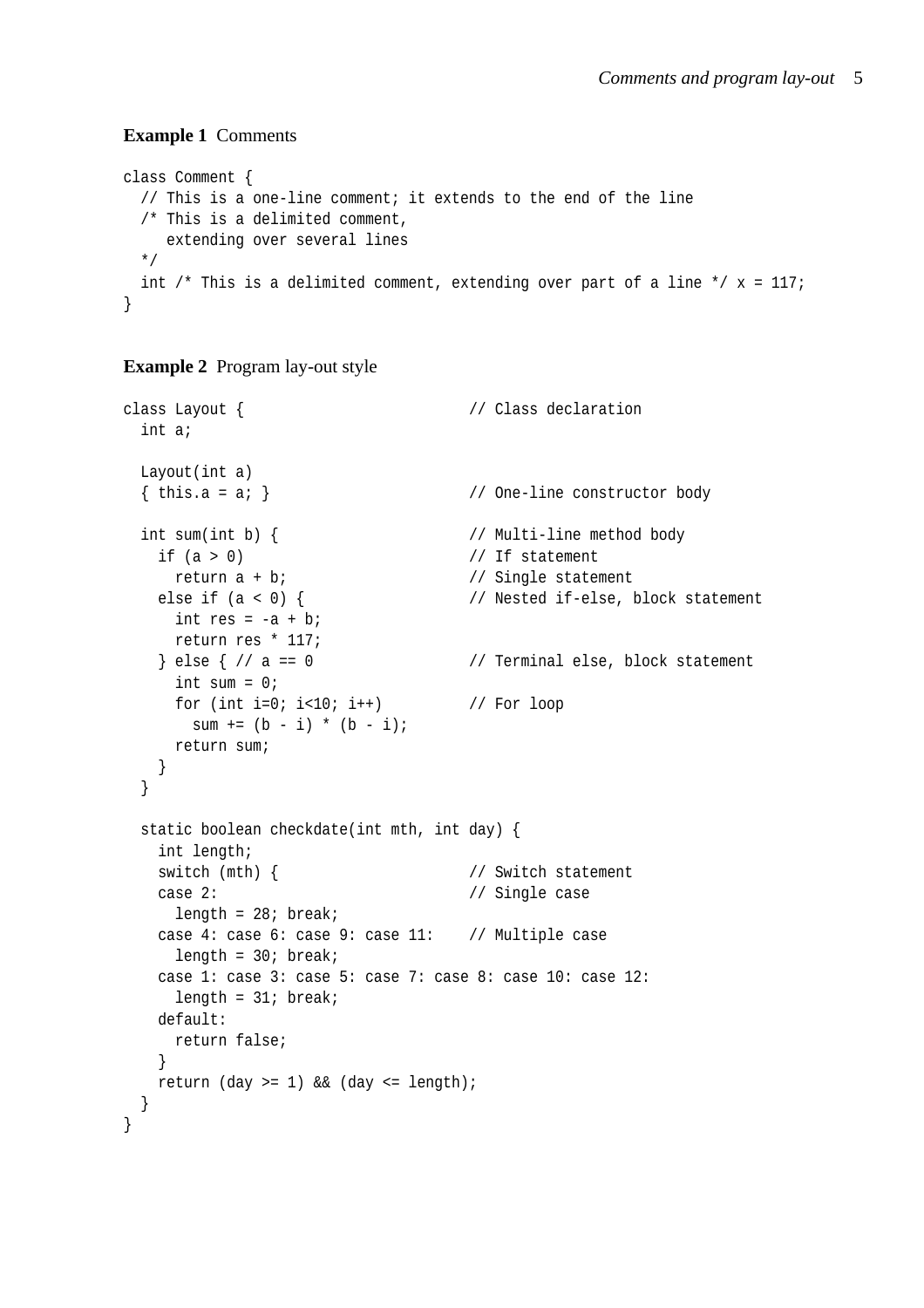# **5 Types**

A *type* is a set of values and operations on them. A type is either a base type or a reference type.

# **5.1 Base types**

A *base type* is either boolean, or one of the *numeric* types char, byte, short, int, long, float, and double. The base types, example literals, size in bits, and value range are shown below:

| Type    | Kind           | Example literals            | Size | Range                                                     |
|---------|----------------|-----------------------------|------|-----------------------------------------------------------|
| boolean | logical        | false, true                 |      |                                                           |
| char    | integer        | $'$ , '0', 'A',             | 16   | $\u0000 \uFFT$ (unsigned)                                 |
| byte    | integer        | $0, 1, -1, 117, \ldots$     | 8    | $max = 127$                                               |
| short   | integer        | $0, 1, -1, 117, \ldots$     | 16   | $max = 32767$                                             |
| int     | integer        | $0, 1, -1, 117, \ldots$     | 32   | $max = 2147483647$                                        |
| long    | integer        | $0L, 1L, -1L, 117L, \ldots$ | 64   | $max = 9223372036854775807$                               |
| float   | floating-point | $-1.0f, 0.499f, 3E8f, $     |      | $\overline{32}$ $\pm 10^{-38}$ $\pm 10^{38}$ , sigdig 6–7 |
| double  | floating-point | $-1.0, 0.499, 3E8, \ldots$  |      | 64 $\pm 10^{-308}$ $\pm 10^{308}$ , sigdig 15–16          |

The integer types are exact within their range. They use signed two's complement representation (except for char), so when the most positive number in a type is *max*, then the most negative number is  $-max - 1$ . The floating-point types are inexact and follow IEEE754, with the number of significant digits indicated by sigdig above. For special character escape sequences, see page 10.

Integer literals (of type byte, char, short, int, or long) may be written in three different bases:

|             | Base   Distinction | Example integer literals          |
|-------------|--------------------|-----------------------------------|
| Decimal     | $10$ No leading 0  | 1234567890, 127, -127             |
| Octal       | 8 Leading 0        | 01234567, 0177, -0177             |
| Hexadecimal | $16$ Leading 0x    | $0x$ ABCDEF0123, $0x7F$ , $-0x7F$ |

For all base types there are corresponding classes (reference types), namely Boolean and Character as well as Byte, Short, Integer, Long, Float, Double, where the last six have the common superclass Number.

# **5.2 Reference types**

A *reference type* is a class type, an interface type, or an array type. A class type is defined by a class declaration (Section 9.1); an interface type is defined by an interface declaration (Section 13.1); array types are discussed in Section 5.3 below.

A value of reference type is either null or a reference to an object or array. The special value null denotes 'no object'. The literal null, denoting the null value, can have any reference type.

# **5.3 Array types**

An *array type* has the form t[], where t is any type. An array type t[] is a reference type. Hence a value of array type t[] is either null, or is a reference to an array whose element type is precisely  $t$  (when t is a base type), or is a subtype of  $t$  (when t is a reference type).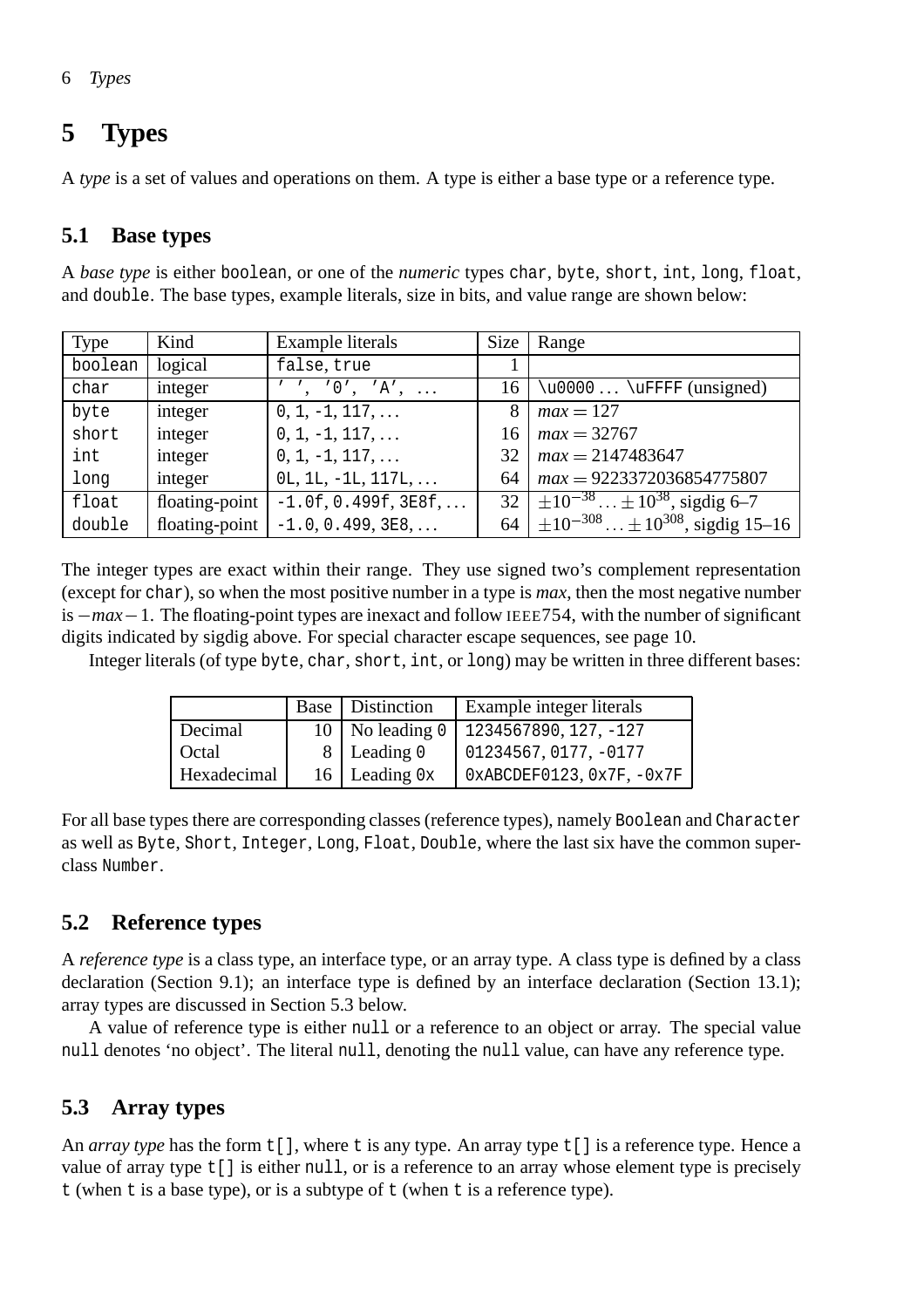## **5.4 Subtypes and compatibility**

A type t1 may be a *subtype* of a type t2, in which case t2 is a *supertype* of t1. Intuitively this means that any value v1 of type t1 can be used where a value of type t2 is expected. When t1 and t2 are reference types, t1 must provide at least the functionality (methods and fields) provided by t 2. In particular, any value v1 of type t1 may be bound to a variable or field or parameter  $x^2$  of type t2, e.g. by the assignment  $x^2 = v^1$  or by parameter passing. We also say that types t1 and t2 are *compatible*. The following rules determine when a type t1 is a subtype of a type t2:

- Every type is a subtype of itself.
- If the is a subtype of the subtype of the subtype of the subtype of the subtype of the subtype of the subtype of the subtype of the subtype of the subtype of the subtype of the subtype of the subtype of the subtype of the
- char is a subtype of int, long, float, and double.
- byte is a subtype of short, int, long, float, and double.
- short is a subtype of int, long, float, and double.
- int is subtype of long, float, and double.
- long is a subtype of float and double.
- float is a subtype of double.

Let t1 and t2 be reference types.

- If t1 and t2 are classes, then t1 is a subtype of t2 if t1 is a subclass of t2.
- If t1 and t2 are interfaces, then t1 is a subtype of t2 if t1 is a subinterface of t2.
- If t1 is a class and t2 is an interface, then t1 is a subtype of t2 provided that t1 (is a subclass of a class that) implements t2 or implements a subinterface of t2.
- Array type t1[] is a subtype of array type t2[] if type t1 is a subtype of type t2.
- Any reference type t, including any array type, is also a subtype of predefined class Object.

No base type is a subtype of a reference type, and no reference type is a subtype of a base type.

# **5.5 Signatures and subsumption**

A *signature* has form  $m(t_1, ..., t_n)$  where m is the name of a method or constructor, and  $(t_1, ..., t_n)$  $t_n$ ) is a list of types; see Example 22. When the method is declared in class T, not inherited from a superclass, then its *extended signature* is  $m(T,t_1, \ldots, t_n)$ ; it is used in method calls (Section 11.10).

We say that a signature  $sig_1 = m(t_1, ..., t_n)$  *subsumes* signature  $sig_2 = m(u_1, ..., u_n)$  if each  $u_i$  is a subtype of t*<sup>i</sup>* . We also say that *sig*<sup>2</sup> is *more specific* than *sig*1. Note that the method name m and the number *n* of types must be the same in the two signatures. Since every type  $t_i$  is a subtype of itself, every signature subsumes itself. In a collection of signatures there may be one which is subsumed by all others; such as signature is called the *most specific* signature. Examples:

- m(double,double) subsumesitself and m(double,int) and m(int,double) and m(int,int)
- m(double,int) subsumes itself and m(int,int)
- m(int,double) subsumes itself and m(int,int)
- m(double,int) does not subsume m(int,double), nor the other way round
- $\bullet$  the collection  $m(\text{double},\text{int}), m(\text{int},\text{int})$  has the most specific signature  $m(\text{int},\text{int})$
- the collection  $m(\text{double},\text{int}), m(\text{int},\text{double})$  has no most specific signature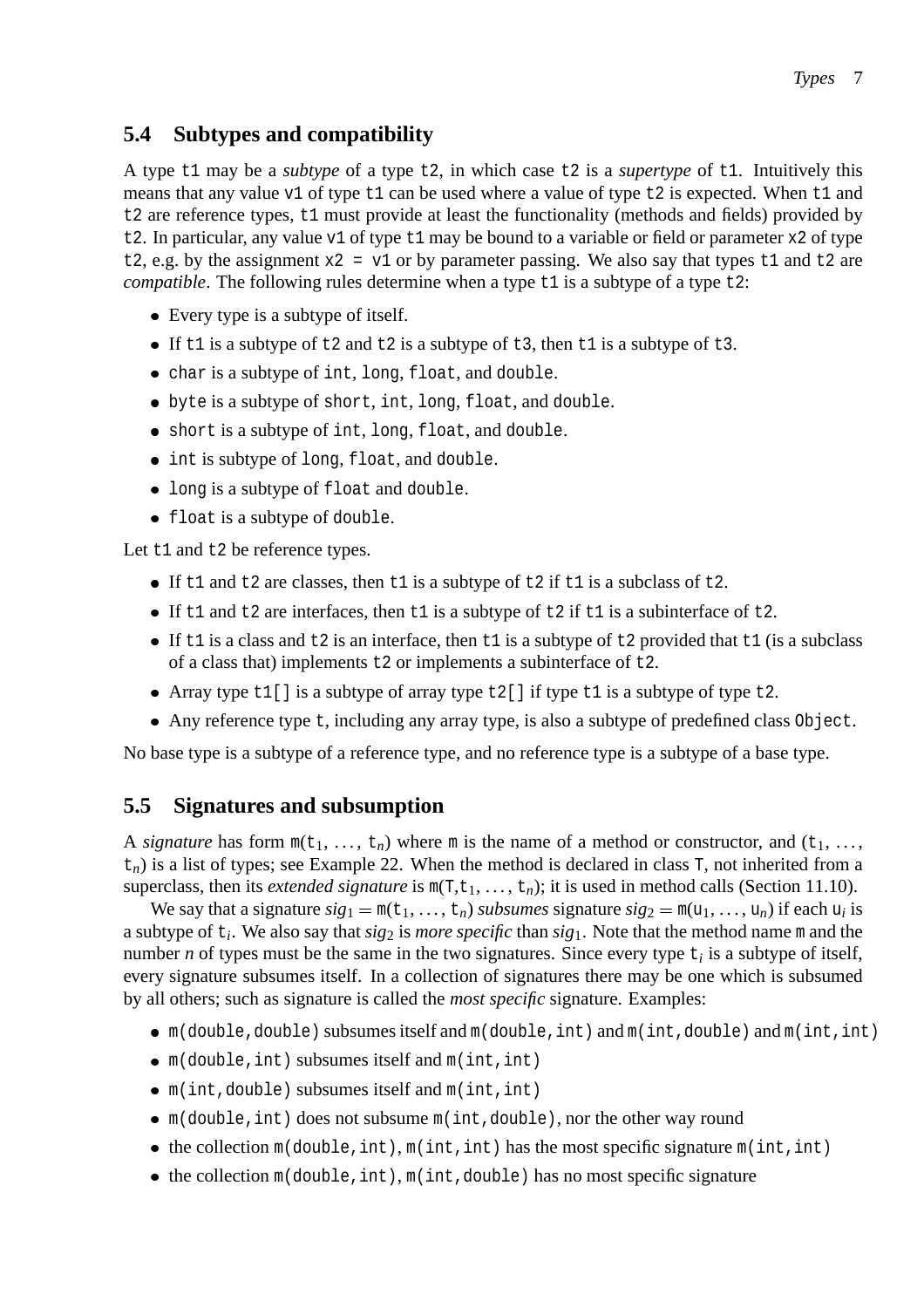# **6 Variables, parameters, fields, and scope**

A *variable* is declared inside a method, constructor or initializer block, or more generally, inside a block statement (see Section 12.2). The variable can be used only in that block statement (or method or constructor or initializer block), and only after its declaration.

A *parameter* is a special kind of variable: it is declared in the parameter list of a method or constructor, and is given a value when the method or constructor is called. The parameter can be used only in that method or constructor, and only after its declaration.

A *field* is declared inside a class, but not inside a method or constructor or initializer block of the class. It can be used anywhere the class, also textually before its declaration.

### **6.1 Values bound to variables, parameters, or fields**

A variable, parameter or field of *base type* always holds a *value* of that type, such as the boolean false, the integer 117, or the floating-point number 1.7. A variable, parameter or field of *reference type* t either has the special value null, or holds a reference to an object or array. If it is an object, then the class of that object must be t or a subclass of t.

## **6.2 Variable declarations**

The purpose of a variable is to hold a value during the execution of a block statement (or method or constructor or initializer block). A *variable-declaration* has one of the forms

*variable-modifier type varname1*, *varname2*, ... ; *variable-modifier type varname1* = *initializer1*, ... ;

The *variable-modifier* may be final, or absent. If a variable is declared final, then it must be initialized or assigned at most once at runtime (exactly once if it is ever used): it is a *named constant*. However, if the variable has reference type, then the object or array pointed to by the variable may still be modified. A variable *initializer* may be any expression, or an array initializer (Section 8.3).

Execution of the variable declaration will reserve space for the variable, then evaluate the initializer, if any, and store the resulting value in the variable. Unlike a field, a variable is not given a default value when declared, but the compiler checks that it has been given a value before it is used.

### **6.3 Scope of variables, parameters and fields**

The *scope* of a name is that part of the program in which the name is visible. The scope of a variable extends from just after its declaration to the end of the inner-most enclosing block statement. The scope of a method or constructor parameter is the entire method or constructor body. For a control variable x declared in a for statement

for (int x = ...; ...; ...) *body*

the scope is the entire for statement, including the header and the body.

Within the scope of a variable or parameter x, one cannot redeclare x. However, one may declare a variable x within the scope of a field x, thus *shadowing* the field. Hence the scope of a field x is the entire class, except where shadowed by a variable or parameter of the same name (and except for initializers preceding the field's declaration; see Section 9.1).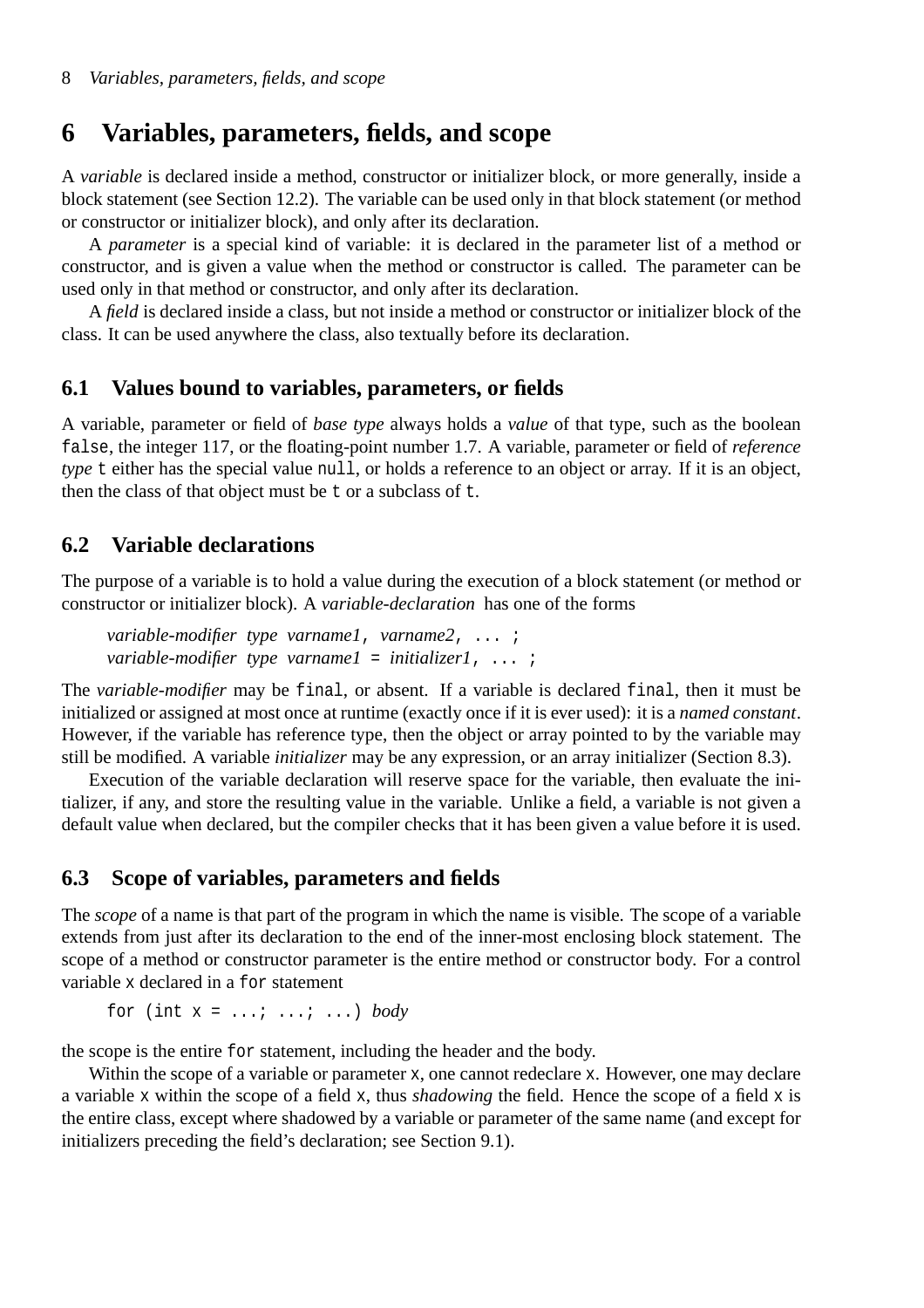#### **Example 3** Variable declarations

```
public static void main(String[] args) {
  int a, b, c;
  int x = 1, y = 2, z = 3;
 int ratio = z/x;
  final double PI = 3.141592653589;
 boolean found = false;
 final int maxyz;
 if (z > y) maxyz = z; else maxyz = y;
}
```
**Example 4** Scope of fields, parameters, and variables

```
class Scope {
 ... //
 void m1(int x) { // declaration of parameter x (#1)
  ... // x #1 in scope
 } //
 ... //
 void m2(int v2) { //
  ... // x #5 in scope
 } //
 ... //
 void m3(int v3) { //
  ... // x #5 in scope
  int x; \frac{1}{2} // declaration of variable x (#2)
  \frac{1}{x} \frac{1}{x} \frac{1}{x} in scope
 } //
 ... //
 void m4(int v4) { //
  ... // x #5 in scope
  \{ //
  int x; // declaration of variable x (#3)
   ... // x #3 in scope
  } //
  \frac{1}{x} \frac{1}{x} \frac{1}{x} in scope
  \{ //
  int x; \frac{1}{4} // declaration of variable x (#4)
   ... // x #4 in scope
  } //
  ... // x #5 in scope
 } //
 ... //
 int x; \frac{1}{10} // declaration of field x (#5)
 ... // x #5 in scope
}
```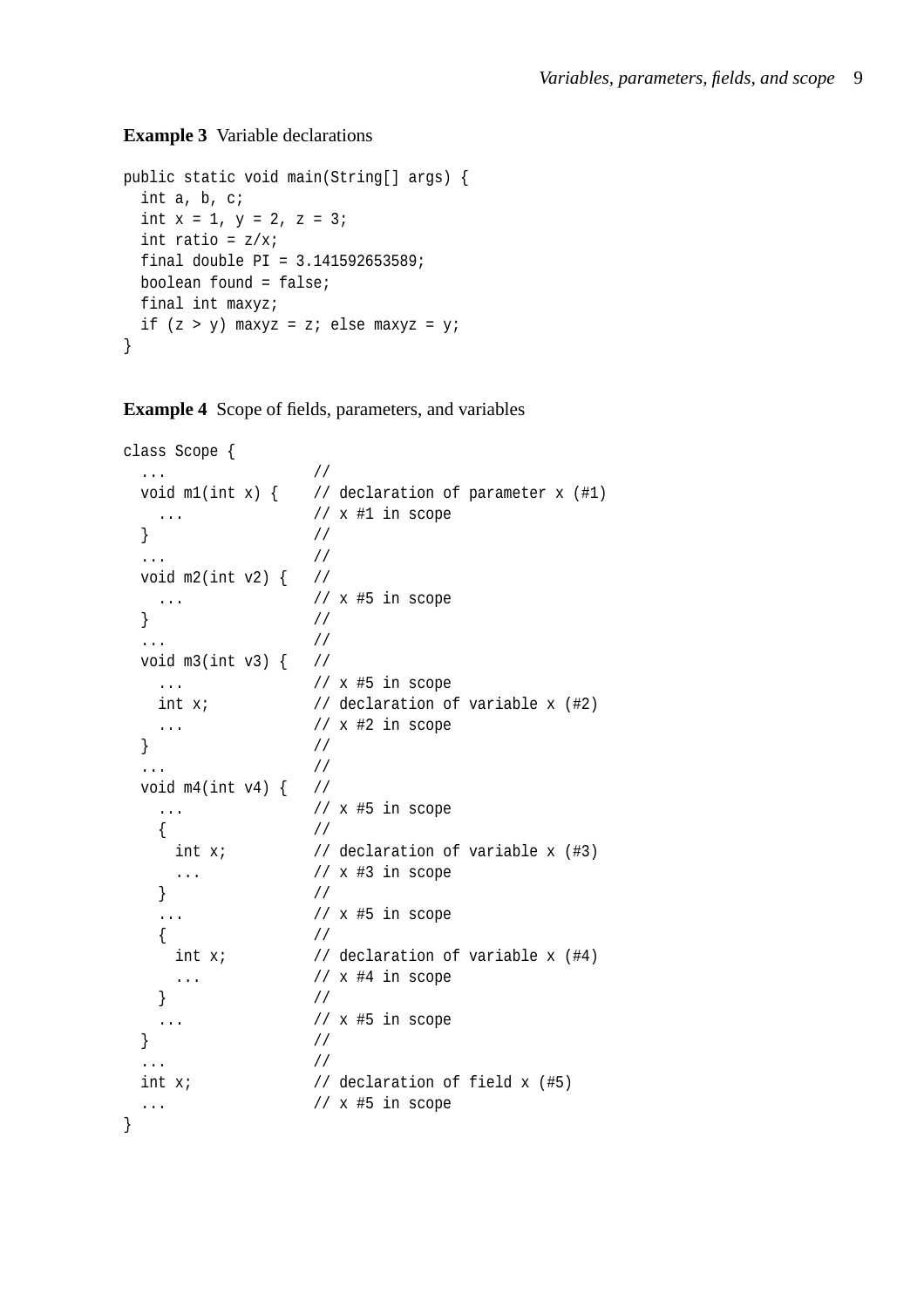# **7 Strings**

A *string* is an object of the predefined class String. A string literal is a sequence of characters within double quotes: "New York", "B52", and so on. Internally, a character is stored as a number using the Unicode character encoding, whose character codes 0–127 coincide with the ASCII character encoding. String literals and character literals may use character *escape sequences*:

| Escape code             | Meaning                                                                      |
|-------------------------|------------------------------------------------------------------------------|
| $\setminus$ b           | backspace                                                                    |
| \t                      | horizontal tab                                                               |
| \n                      | newline                                                                      |
| $\backslash f$          | form feed (page break)                                                       |
| \r                      | carriage return                                                              |
| - 11                    | the double quote character                                                   |
| $\sqrt{ }$              | the single quote character                                                   |
|                         | the backslash character                                                      |
| $\setminus d \, d \, d$ | the character whose character code is the three-digit octal number ddd       |
| \udddd                  | the character whose character code is the four-digit hexadecimal number dddd |

Each character escape sequence represents a single character. For example, the letter A has code 65 (decimal), which is written 101 in octal and 0041 in hexadecimal, so the string literal "A\101\u0041" is the same as "AAA".

If s1 and s2 are expressions of type String then:

- $\bullet$  s1. length() of type int is the length of s1, that is, the number of characters in s1.
- s1.equals(s2) of type boolean is true if s1 and s2 contain the same sequence of characters, false otherwise.
- $\bullet$  s1. charAt(i) of type char is the character at position i in s1, counting from 0. If the index i is less than 0 or greater than s1.length(), then the exception StringIndexOutOfBoundsException is thrown.
- s1.concat(s2) of type String is a new string consisting of the characters of s1 followed by the characters of s2.
- s1.toString() of type String is just s1 itself.
- $s1 + v$  is the same as  $s1$ . concat (Integer.toString(v)) when v has type int, and similarly for the other base types (Section 5.1).
- $s1 + v$  is the same as  $s1$ . concat(v.toString()) when v has reference type and v is not null; and the same as  $s1$ .concat("null") when v is null. In particular,  $s1 + s2$  is the same as  $s1$ .concat(s2) when s2 is not null. Any class C will inherit a default toString method from class Object (which produces strings of the form C@265734), but class C may override (redefine) it by declaring a method public String toString() to produce more useful strings.
- s1.compareTo(s2) returns a negative integer, zero, or a positive integer, according as s1 precedes, equals, or follows s2 in the usual lexicographical ordering based on the Unicode character encoding. If s1 or s2 is null, then the exception NullPointerException is thrown.
- more String methods are described in the Java class library String section; see Section 18.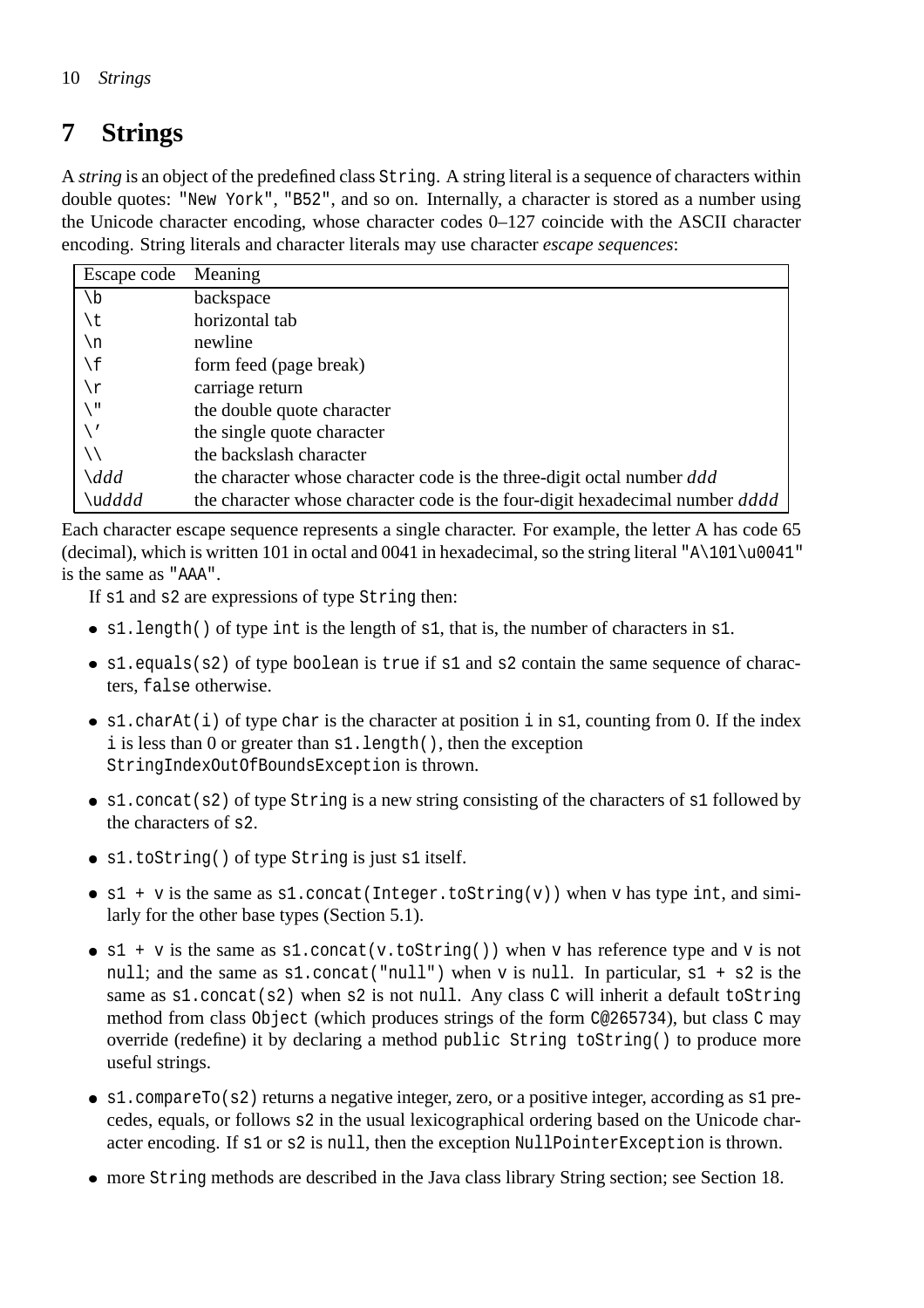#### **Example 5** Equality of strings

```
String sl = "abc";String s2 = s1 + ""; // New object, but contains same text as s1String s3 = s1; \frac{1}{2} // Same object as s1
String s4 = s1.toString(); // Same object as s1// The following statements print false, true, true, true, true:
System.out.println("s1 and s2 identical objects: " + (s1 == s2));
System.out.println("s1 and s3 identical objects: " + (s1 == s3));
System.out.println("s1 and s4 identical objects: " + (s1 == s4));
System.out.println("s1 and s2 contain same text: " + (s1.equals(s2)));
System.out.println("s1 and s3 contain same text: " + (s1.equals(s3)));
```

```
Example 6 Concatenate all command line arguments
```

```
public static void main(String[] args) {
 String res = "";
 for (int i=0; i<args.length; i++)res += \arg[i];System.out.println(res);
}
```
**Example 7** Count the number of e's in a string

```
static int ecount(String s) {
 int ecount = 0;for (int i=0; i< s.length(); i++)if (s.\text{char}At(i) == 'e')ecount++;
 return ecount;
}
```
**Example 8** Determine whether strings occur in lexicographically increasing order

```
static boolean sorted(String[] a) {
 for (int i=1; i<sub>4</sub>, length; i++)
    if (a[i-1].compareTo(a[i]) > 0)return false;
 return true;
}
```
**Example 9** Using a class that declares a toString method

The class Point (Example 13) declares a toString method which returns a string of the point coordinates. Below the operator (+) calls the toString method implicitly to format the Point objects:

```
Point p1 = new Point(10, 20);
Point p2 = new Point(30, 40);
System.out.println("p1 is " + p1); // Prints: p1 is (10, 20)
System.out.println("p2 is " + p2); // Prints: p2 is (30, 40)
p2.move(7, 7);
System.out.println("p2 is " + p2); // Prints: p2 is (37, 47)
```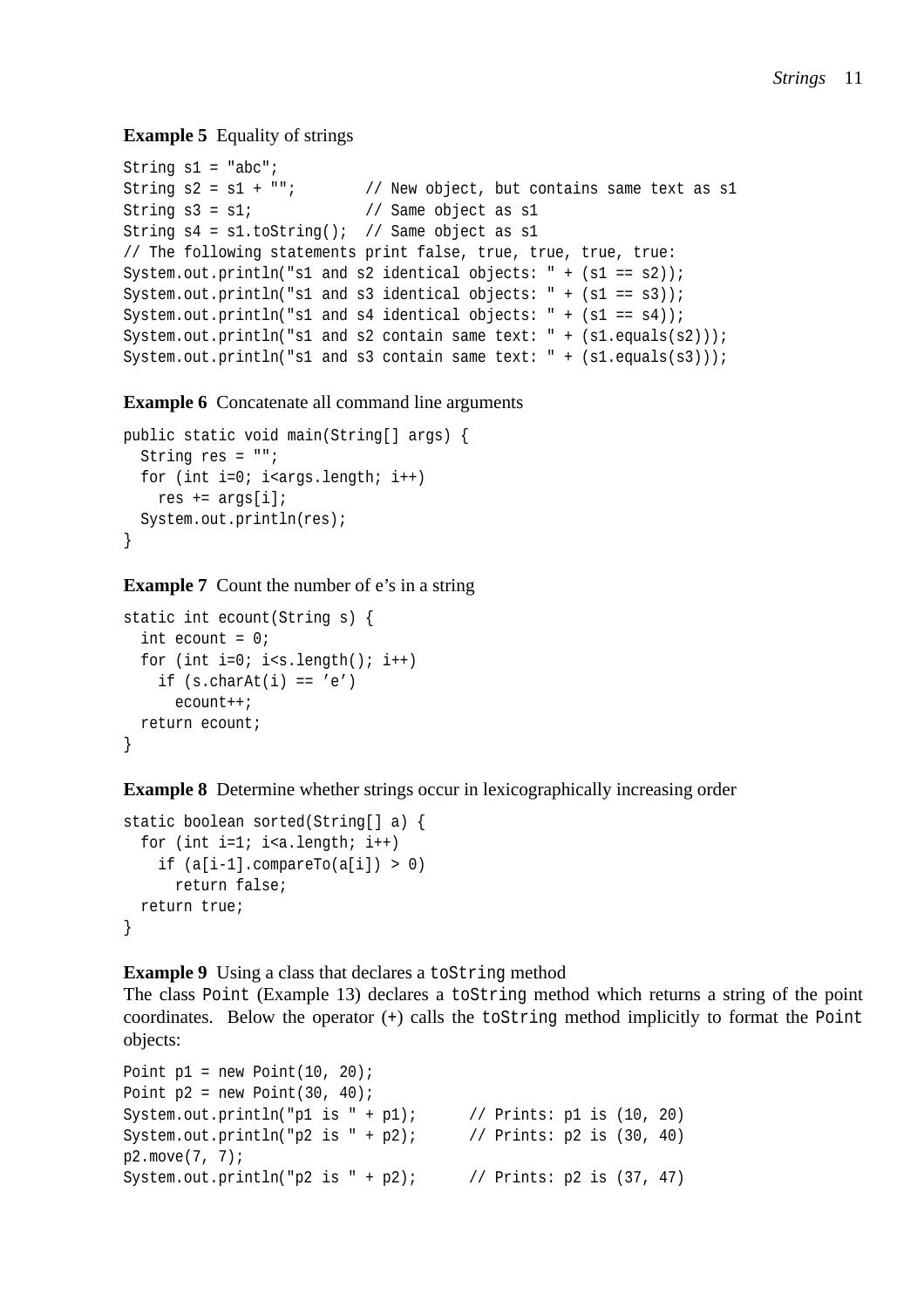# **8 Arrays**

An *array* is a collection of variables, called *elements*. An array has a given *length*  $\ell$  and a given *element type* t. The elements are indexed by the integers  $0, 1, \ldots, \ell - 1$ . The value of an expression of array type u[] is either null, or a reference to an array whose element type t is a subtype of u. If u is a base type, then t must equal u.

# **8.1 Array creation and access**

A new array of length  $\ell$  with element type t is created (allocated) using an *array creation expression*:

new  $t[\ell]$ 

where  $\ell$  is an expression of type int. If type t is a base type, then all elements of the new array are initialized to 0 (when t is byte, char, short, int, or long) or 0.0 (when t is float or double) or false (when t is boolean). If t is a reference type, then all elements are initialized to null.

If a has type  $u$ [] and is a reference to an array with length  $\ell$  and element type t then:

- a. length is the length  $\ell$  of a, that is, the number of elements in a.
- the *array access* a[i] denotes element number i of a, counting from 0; it has type u. The integer expression i is called the *array index*. If the value of i is less than 0 or greater or equal to a.length, then the exception ArrayIndexOutOfBoundsException is thrown.
- when t is a reference type, then every array element assignment  $a[i] = e$  checks that the value of e is null or a reference to an object whose class C is a subtype of the element type t. If this is not the case, then the exception ArrayStoreException is thrown. This check is made before every array element assignment at runtime, but only for reference types.

# **8.2 Multi-dimensional arrays**

The types of multi-dimensional arrays are written t[][], t[][][], etc. A rectangular *n*-dimensional array of size  $\ell_1 \times \ell_2 \times \cdots \times \ell_n$  is created (allocated) using the array creation expression

new  $t[\ell_1][\ell_2] \ldots [\ell_n]$ 

A multi-dimensional array a of type t[][] is in fact a one-dimensional array of arrays; its component arrays have type t[]. Hence a multi-dimensional array need not be rectangular, and one need not create all the dimensions at once. To create the first *k* dimensions of size  $\ell_1 \times \ell_2 \times \cdots \times \ell_k$  of an *n*-dimensional array, leave the  $(n - k)$  last brackets empty:

new  $t[\ell_1][\ell_2]...[\ell_k][]\ldots]$ 

To access an element of an *n*-dimensional array a, use *n* index expressions:  $a[i_1][i_2] \ldots [i_n]$ .

# **8.3 Array initializers**

A variable or field of array type may be initialized at declaration, using an existing array or an *array initializer*. An array initializer is a comma-separated list of expressions enclosed in braces  $\{\ldots\}$ . Array initializers can be used only in connection with initialized variable or field declarations. Multidimensional arrays can have nested initializers.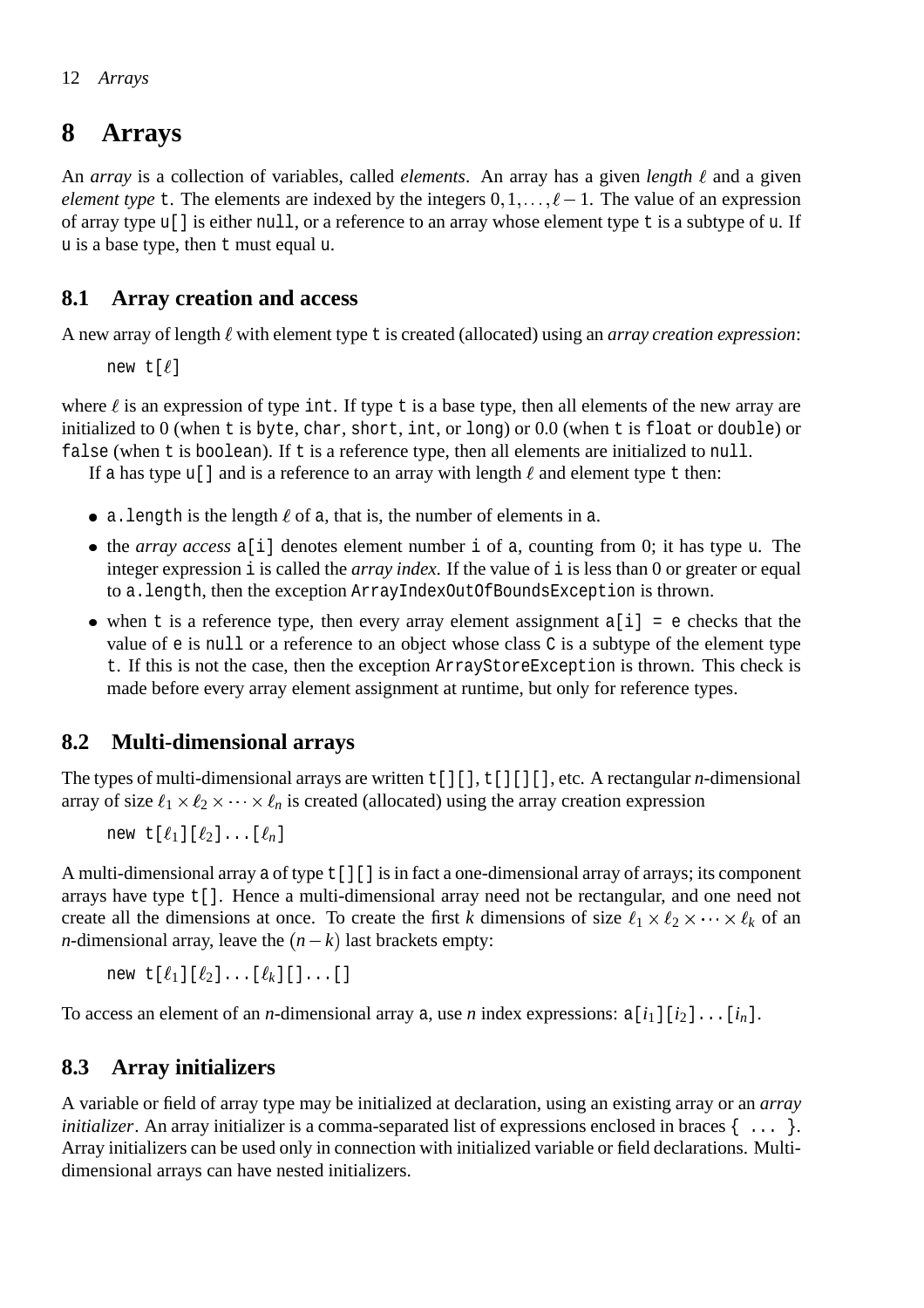#### **Example 10** Creating and using one-dimensional arrays

```
// Roll a die, count frequencies
int[] freq = new int[6]; // all initialized to 0
for (int i=0; i<1000; i++) {
 int die = (int)(1 + 6 * Math.random());
 freq[die-1] += 1;}
for (int c=1; c<=6; c++)
 System.out.println(c + " came up " + freq[c-1] + " times");
// Create an array of the strings "A0", "A1", ..., "A19"
String[] number = new String[20]; // all initialized to null
for (int i=0; i<number.length; i++)number[i] = "A" + i;for (int i=0; i<number.length; i++)System.out.println(number[i]);
// Throws ArrayStoreException: Double is not a subtype of Integer
Number[] a = new Integer[10]; // Length 10, element type Integer
Double d = new Double(3.14); // Type Double, class Double
Integer i = new Integer(117); // Type Integer, class Integer
Number n = i; \frac{1}{2} // Type Number, class Integer
a[0] = i; // OK, Integer is subtype of Integer
a[1] = n; // OK, Integer is subtype of Integer
a[2] = d; // NO, Double not subtype of Integer
```
#### **Example 11** Using an initialized array

Method checkdate below behaves the same as checkdate in Example 2.

```
static int[] days = { 31, 28, 31, 30, 31, 30, 31, 31, 30, 31, 30, 31 };
static boolean checkdate(int mth, int day)
{ return (mth >= 1) && (mth <= 12) && (day >= 1) && (day <= days[mth-1]); }
```
#### **Example 12** Multi-dimensional arrays

```
// Create a lower triangular array of the form
// 0.0
// 0.0 0.0
// 0.0 0.0 0.0
final int SIZE = 3;
double[][] a = new double[SIZE][];
for (int i=0; i<SIZE; i++)
 a[i] = new double[i+1];
// Use a nested array initializer to create an array similar to the above
double[][] b = { { 0.0 }, { 0.0, 0.0 }, { 0.0, 0.0, 0.0 } };
```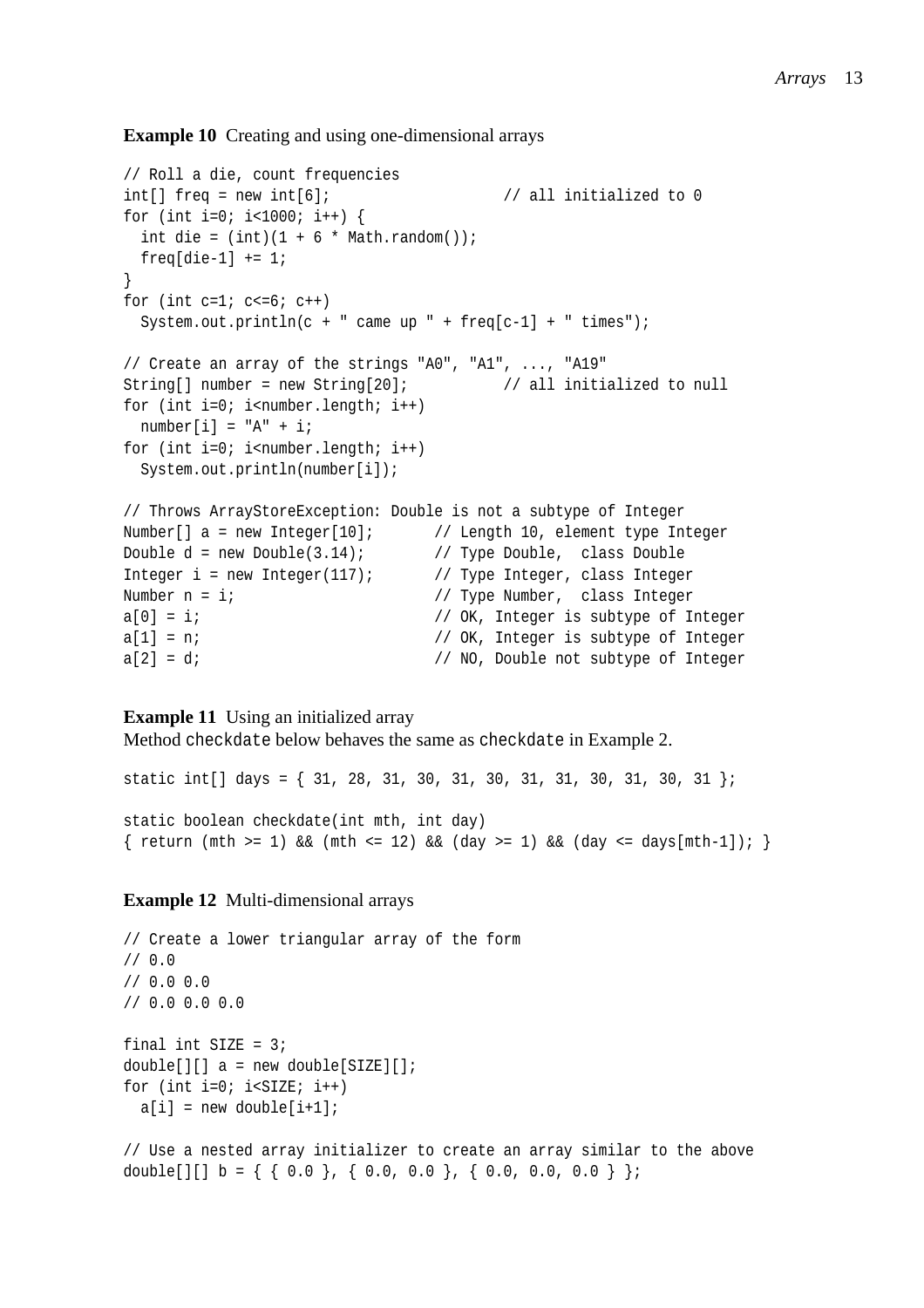# **9 Classes**

}

# **9.1 Class declarations and class bodies**

A *class-declaration* of class C has the form

*class-modifiers* class C *extends-clause implements-clause classbody*

A declaration of class C introduces a new reference type C. The *classbody* may contain declarations of fields, constructors, methods, nested classes, nested interfaces, and initializer blocks. The declarations in a class may appear in any order:

{ *field-declarations constructor-declarations method-declarations class-declarations interface-declarations initializer-blocks*

A field, method, nested class, or nested interface is called a *member* of the class. A member may be declared static. A non-static member is also called a *virtual member*, or an *instance member*.

The scope of a member is the entire class body, except where shadowed by a variable or parameter or field of a nested class or interface. However, the scope of a static field does not include static initializers preceding its declaration (but does include all non-static initializers), and the scope of a non-static field does not include non-static initializers preceding its declaration.

By *static code* we denote expressions and statements in static field initializers, static initializer blocks, and static methods. By *non-static code* we denote expressions and statements in constructors, non-static field initializers, non-static initializer blocks, and non-static methods. Non-static code is executed inside a *current object*, which can be referred to as this; see Section 11.9. Static code cannot refer to non-static members or to this, only to static members.

# **9.2 Top-level classes, nested classes, member classes and local classes**

A *top-level class* is a class declared outside any other class or interface declaration. A *nested class* is a class declared inside another class or interface. There are two kinds of nested classes: a *local class* is declared inside a method or constructor or initializer block; a *member class* is not. A non-static member class, or a local class in a non-static member, is called an *inner class*, because any object of the inner class will contain a reference to an object of the enclosing class.

For more on nested classes, see Section 9.11.

# **9.3 Class modifiers**

For a top-level class, the *class-modifiers* may be a list of public, and at most one of abstract and final. For a member class, the *class-modifiers* may be a list of static, and at most one of abstract and final, and at most one of private, protected and public. For a local class, the *class-modifiers* is a list of at most one of abstract and final.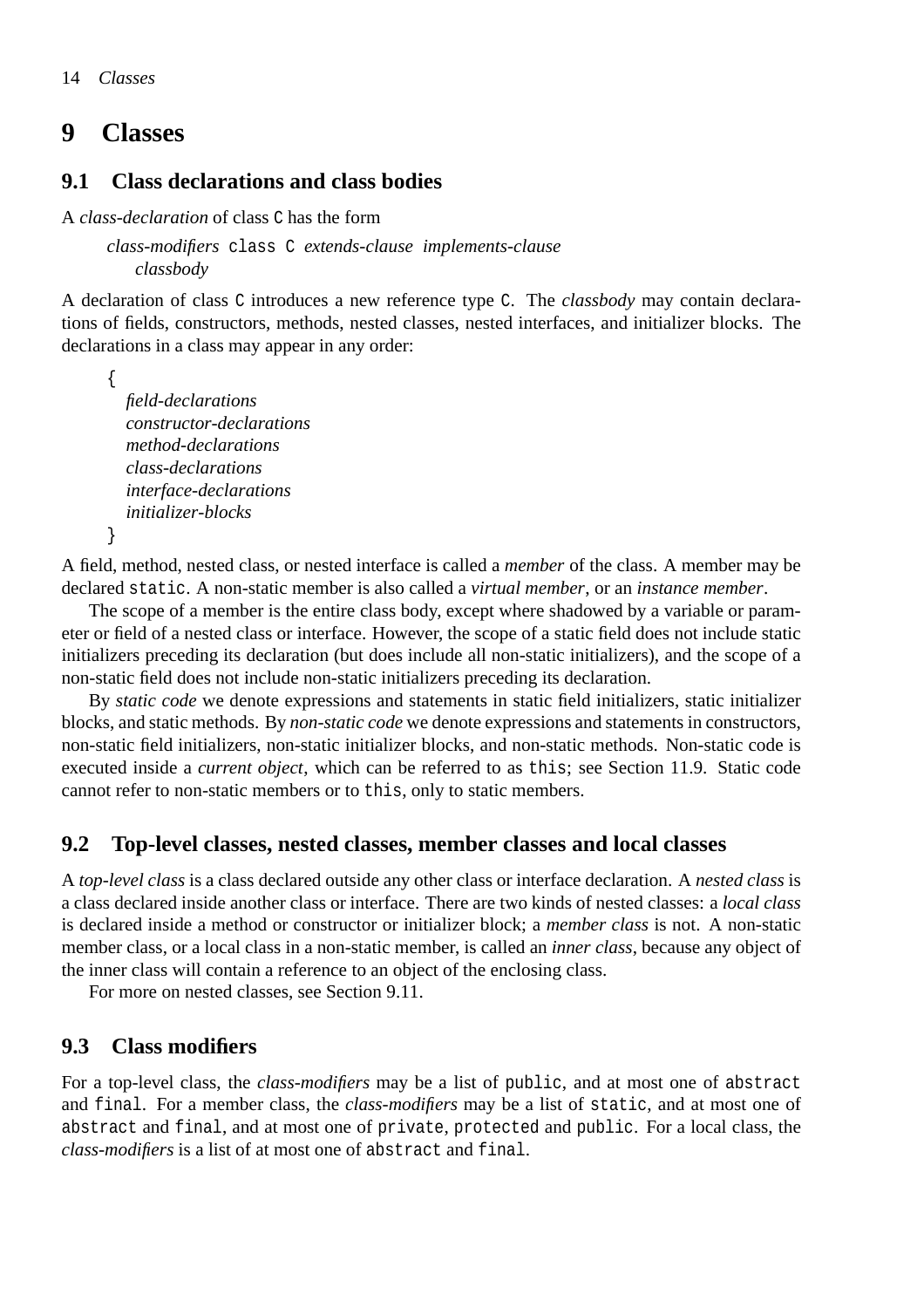#### **Example 13** Class declaration

The Point class is declared to have two non-static fields x and y, one constructor, and two non-static methods. It is used in Example 38.

```
class Point {
  int x, y;
  Point(int x, int y) { this.x = x; this.y = y; }
  void move(int dx, int dy) { x \rightarrow + dx; y \rightarrow - dy; }
  public String toString() { return "(" + x + ", " + y + ")"; }
}
```
### **Example 14** Class with static and non-static members

The SPoint class declares a static field allpoints and two non-static fields x and y. Thus each SPoint object has its own x and y fields, but all objects share the same allpoints field in the SPoint class.

The constructor inserts the new object (this) in the java.util.Vector object allpoints. The non-static method getIndex returns the point's index in the vector. The static method getSize returns the number of SPoints created so far. The static method getPoint returns the i'th SPoint in the vector. The class is used in Example 45.

```
class SPoint {
 static Vector allpoints = new Vector();
  int x, y;
 SPoint(int x, int y) { allpoints.addElement(this); this.x = x; this.y = y; }
 void move(int dx, int dy) { x \rightarrow + dx; y \rightarrow - dy; }
 public String toString() { return "(" + x + ", " + y + ")"; }
  int getIndex() { return allpoints.indexOf(this); }
  static int getSize() { return allpoints.size(); }
  static SPoint getPoint(int i) { return (SPoint)allpoints.elementAt(i); }
}
```
#### **Example 15** Top-level, member, and local classes

```
class TLC { // top-level class TLC
 static class SMC { ... } // static member class
 class NMC { ... } // non-static member (inner) class
 void nm() { \sqrt{2} // non-static method in TLC
  class NLC \{ \ldots \} // local class in method
 }
}
```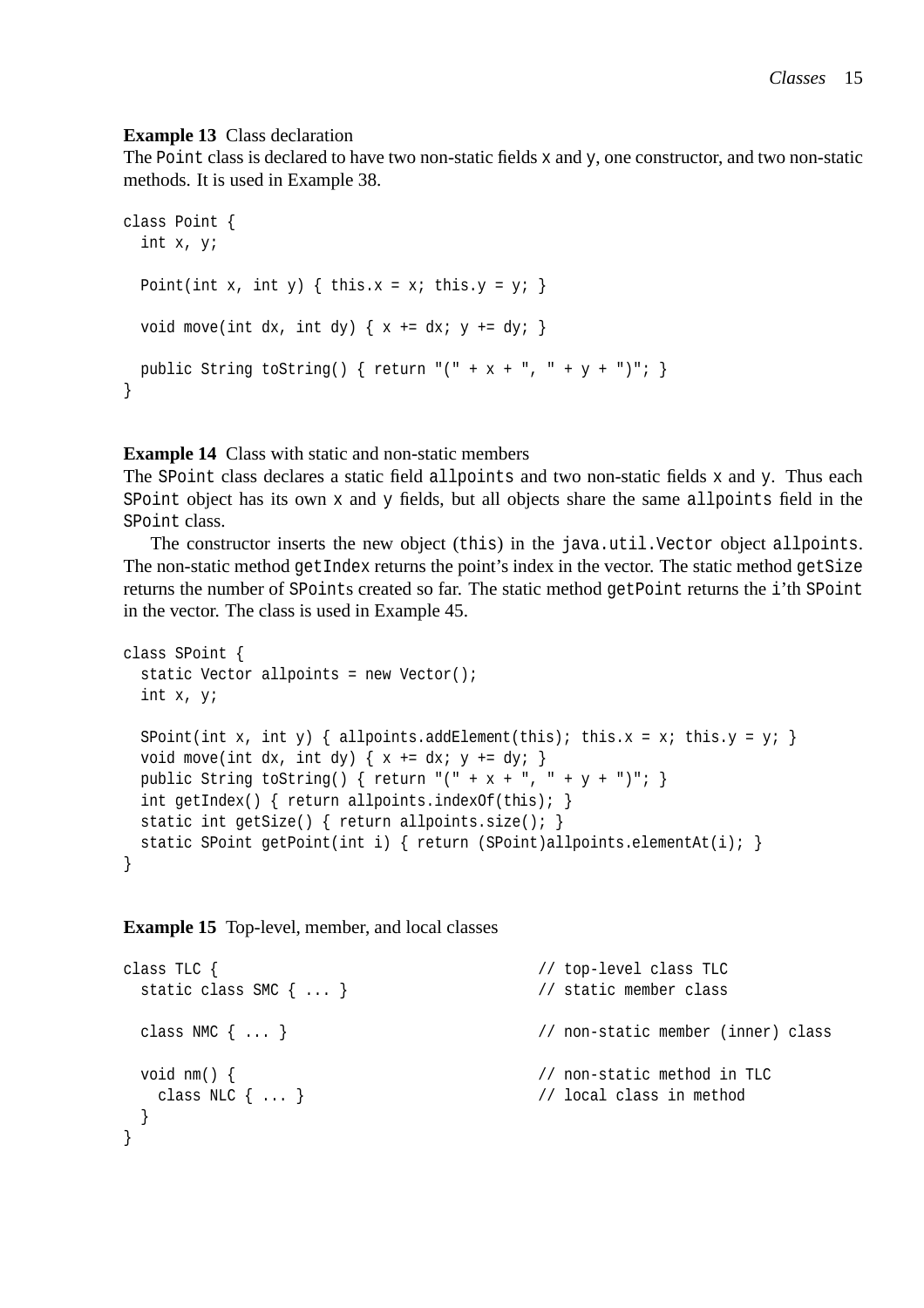## **9.4 The class modifiers public, final, and abstract**

If a top-level class C is declared public, then it is accessible outside its package; see Section 17.

If a class C is declared final, then one cannot declare subclasses of C, and hence cannot override any methods declared in C. This is useful for preventing rogue subclasses from violating data representation invariants.

If a class C is declared abstract, then it cannot be instantiated, but non-abstract subclasses of C can be instantiated. An abstract class may declare constructors and have initializers, to be executed when instantiating concrete subclasses. An abstract class may declare abstract and non-abstract methods; a non-abstract class cannot declare abstract methods. A class cannot be both abstract and final, because no objects could be created of that class.

## **9.5 Subclasses, superclasses, class hierarchy, inheritance and overriding**

A class C may be declared as a *subclass* of class B by an *extends-clause* of the form

```
class C extends B { ... }
```
In this case, C is a subclass (and hence subtype, see Section 5.4) of B and its superclasses. Class C inherits all methods and fields (even private ones, although they are not accessible in class C), but not the constructors, from B.

Class B is called the *immediate superclass* of C. A class can have at most one immediate superclass. The predefined class Object is a superclass of all other classes; class Object has no superclass. Hence the classes form a *class hierarchy* in which every class is a descendant of its immediate superclass, except Object which is at the top.

A constructor in subclass C may, as its very first action, explicitly call a constructor in the immediate superclass B, using the syntax

super(*actual-list*);

A superclass constructor call super $(\ldots)$  may appear only at the very beginning of a constructor.

If a constructor  $C(\ldots)$  in subclass C does not explicitly call super( $\ldots$ ) as its first action, then it implicitly calls the argumentless default constructor B() in superclass B as its first action, as if by super(). In this case B must have a non-private argumentless constructor  $B()$ . Conversely, if there is no argumentless constructor  $B()$  in B, then  $C(\ldots)$  in C must use super $(\ldots)$  to explicitly call some other constructor in B.

The declaration of C may *override* (redeclare) any non-final method m inherited from B by declaring a new method m with the same signature. The overridden B-method m can be referred to as super.m inside C's constructors, non-static methods, and initializers of non-static fields. The overriding method m in C:

- $\bullet$  must be at least as accessible (Section 9.7) as the overridden method in B:
- must have the same returntype as the overridden method in B;
- $\bullet$  must be static if and only if the overridden method in B is static;
- either has no *throws-clause*, or has a *throws-clause* that covers no more exception classes than the *throws-clause* (if any) of the overridden method in B.

However, the declaration of a class C cannot redeclare a field f inherited from B, only declare an additional field of the same name; see Section 9.6. The overridden B-field can be referred to as super.f inside C's constructors, non-static methods, and non-static initializers.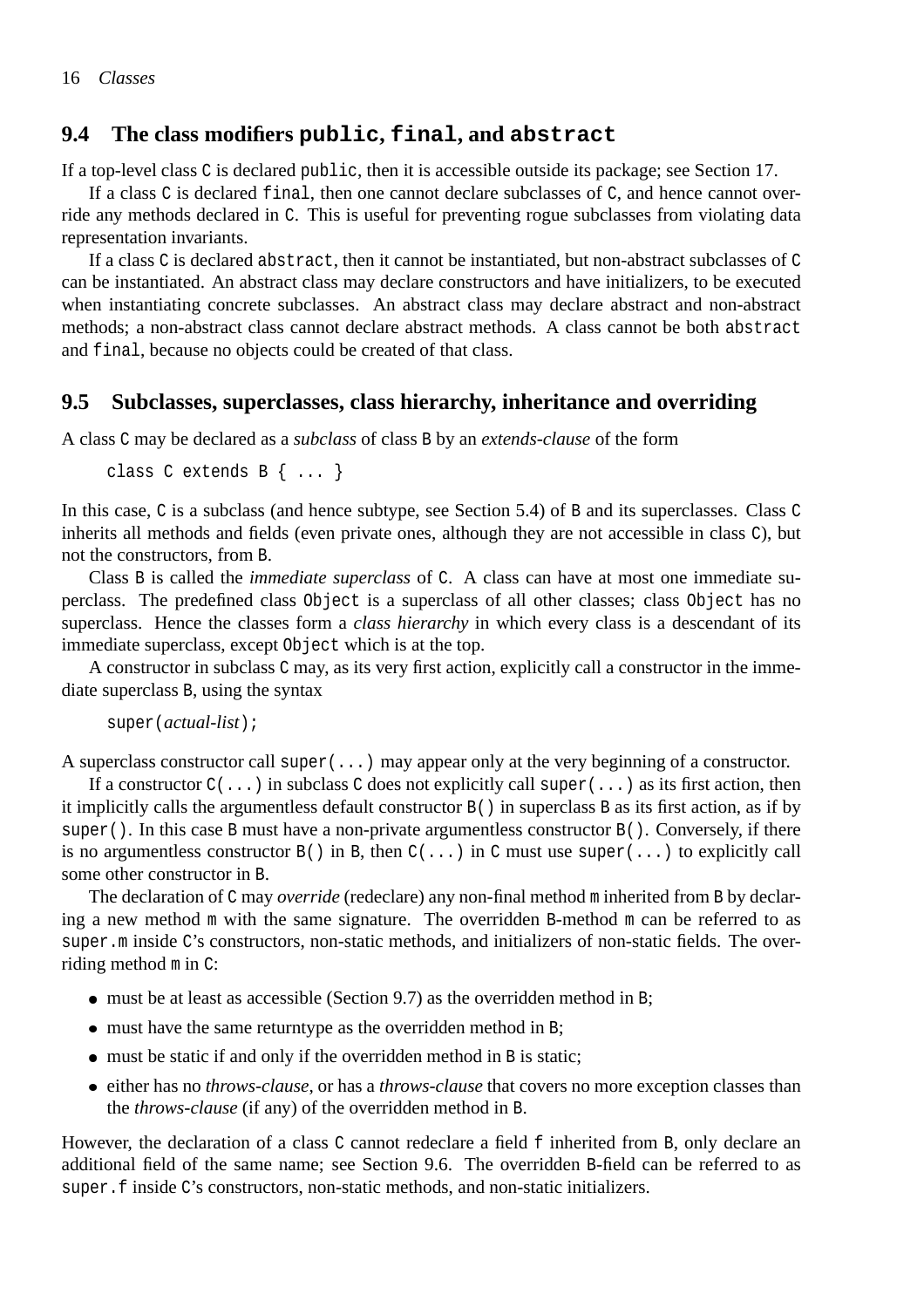**Example 16** Abstract classes, subclasses, and overriding

The abstract class Vessel models the notion of a vessel (for holding liquids): it has a field contents representing its actual contents, it has an abstract method capacity for computing its maximal capacity, and it has a method for filling in more, but only up to its capacity (the excess will be lost). The abstract class has subclasses Tank (a rectangular vessel), Cube (a cubic vessel, subclass of Tank) and Barrel (a cylindric vessel).

The subclasses implement the capacity method, they inherit the contents field and the fill method from the superclass, and they override the toString method (inherited from class Object) to print each vessel object appropriately:

```
abstract class Vessel {
 double contents;
 abstract double capacity();
 void fill(double amount) { contents = Math.min(contents + amount, capacity()); }
}
class Tank extends Vessel {
 double length, width, height;
 Tank(double length, double width, double height)
  { this.length = length; this.width = width; this.height = height; }
 double capacity() { return length * width * height; }
 public String toString()
  { return "tank (" + length + ", " + width + ", " + height + ")"; }
}
class Cube extends Tank {
 Cube(double side) { super(side, side, side); }
 public String toString() { return "cube (" + length + ")"; }
}
class Barrel extends Vessel {
 double radius, height;
 Barrel(double radius, double height) { this.radius = radius; this.height = height; }
 double capacity() { return height * Math.PI * radius * radius; }
 public String toString() { return "barrel (" + radius + ", " + height + ")"; }
}
```
#### **Example 17** Using the vessel hierarchy from Example 16

The call vs[i].capacity() is legal only because the method capacity, although abstract, is declared in class Vessel (Example 16):

```
public static void main(String[] args) {
 Vessel v1 = new Barrel(3, 10);
 Vessel v2 = new Tank(10, 20, 12);
 Vessel v3 = new Cube(4);Vessel[] vs = \{ v1, v2, v3 \};
 v1.fill(90); v1.fill(10); v2.fill(100); v3.fill(80);
 double sum = 0;
 for (int i=0; i<vs.length; i++)sum += vs[i].capacity();
 System.out.println("Total capacity is " + sum);
 for (int i=0; i<vs.length; i++)System.out.println("vessel number " + i + ": " + vs[i]);
}
```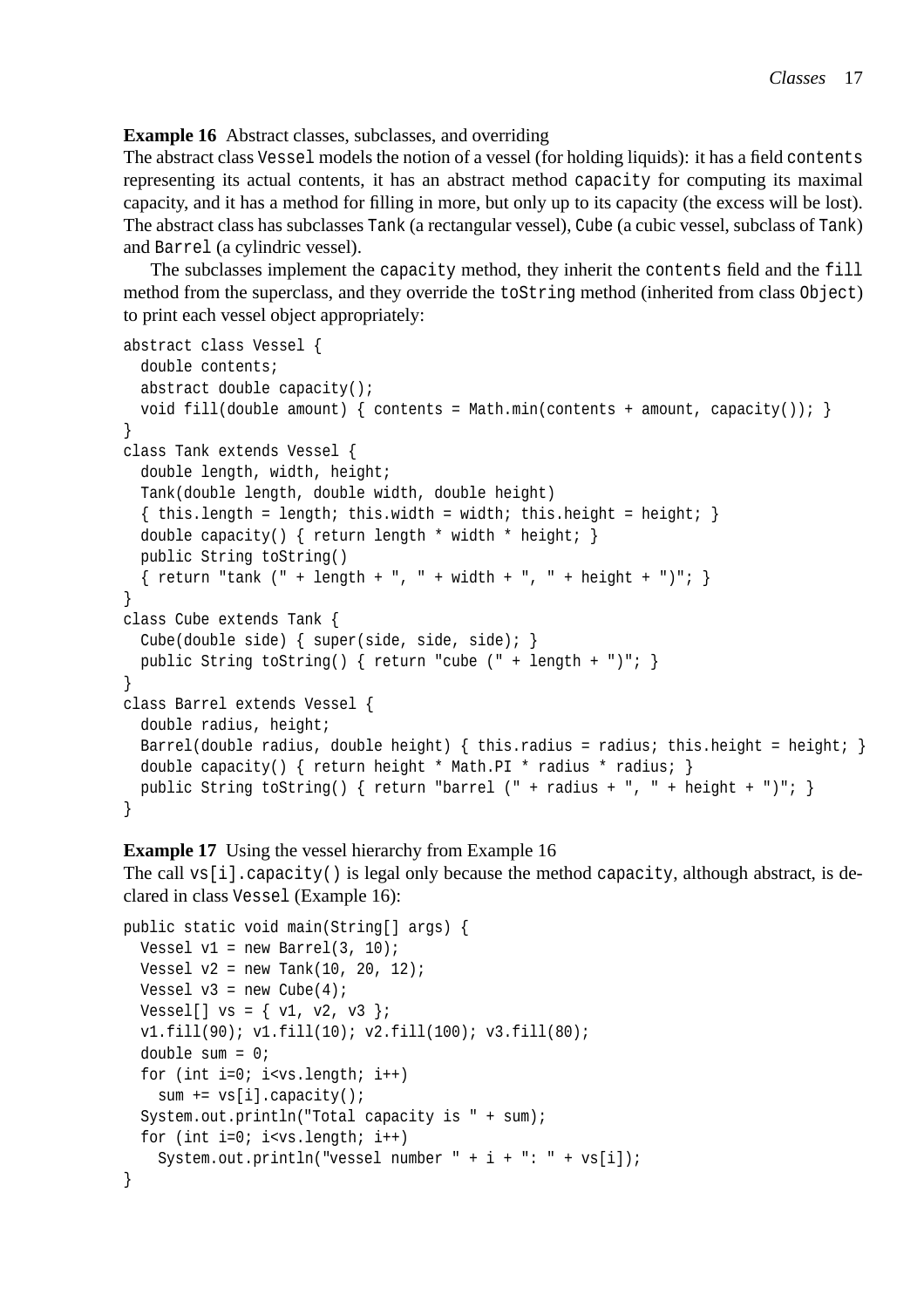# **9.6 Field declarations in classes**

The purpose of a *field* is to hold a value inside an object (if non-static) or a class (if static). A field must be declared in a class declaration. A *field-declaration* has one of the forms:

```
field-modifiers type fieldname1, fieldname2, ... ;
field-modifiers type fieldname1 = initializer1, ... ;
```
The *field-modifiers* is a list of the modifiers static and final, and at most one of the access modifiers private, protected, and public (see Section 9.7).

If a field f in class C is declared static, then f is associated with the class C and can be referred to independently of any objects of class C. The field can be referred to as C.f or o.f where o is an expression of type C, or, in the declaration of C, as f. If a field f in class C is not declared static, then f is associated with an object (instance) of class C, and every instance has its own copy of the field. The field can be referred to as  $\circ$ . f where  $\circ$  is an expression of type C, or, in non-static code in the declaration of C, as f.

If a field f in class C is declared final, then the field cannot be modified after initialization. If f has reference type and points to an object or array, then the object's fields or the array's elements may still be modified. The initialization must happen either in the declaration or in an initializer block (Section 9.10), or (if the field is non-static) precisely once in every constructor in class C.

A field *initializer* may be any expression, or an array initializer (Section 8.3). A static field initializer can refer only to static members of C, and can throw no checked exceptions (Section 14).

A field is given a *default initial value* depending on its declared type t. If t is a basetype, then the field is initialized to 0 (when t is byte, char, short, int, or long) or 0.0 (when t is float or double) or false (when t is boolean). If t is a reference type, then the field is initialized to null.

Static fields are initialized when the class is loaded. First all static fields are given their default initial values, then the static initializer blocks (Section 9.10) and static field initializers are executed, in order of appearance in the class declaration.

Non-static fields are initialized when a constructor is called to create an object (instance) of the class, at which time all static fields have been initialized already; see Section 9.9.

If a class C declares a non-static field f, and C is a subclass of a class B that has a non-static field f, then every object of class C has two fields both called f: one is the B-field f declared in the superclass B, and one is the C-field f declared in C itself. What field is referred to by a field access o.f is determined by the type of o; see Section 11.8.

# **9.7 Member access modifiers: private, protected, public**

A member (field or method or nested class or interface) is always accessible in the class in which it is declared, except where shadowed by a variable or parameter or a field (of a nested class). The *access modifiers* private, protected and public determine where else the member is accessible.

If a member is declared private in top-level class  $\mathcal C$  or a nested class within  $\mathcal C$ , then it is accessible in C and its nested classes, but not in their subclasses outside C, nor in other classes. If a member in class C is declared protected, then it is accessible in all classes in the same package (see Section 17) as C, and in subclasses of C, but not in non-subclasses in other packages. If a member in class C is not declared private, protected, or public, then it has *package access*, or *default access*, and is accessible only in classes within the same package as C, not in classes in other packages. If a member in class C is declared public, then it is accessible in all classes, including classes in other packages. Thus, in order of increasing accessibility, we have private access, package access, protected access, and public access.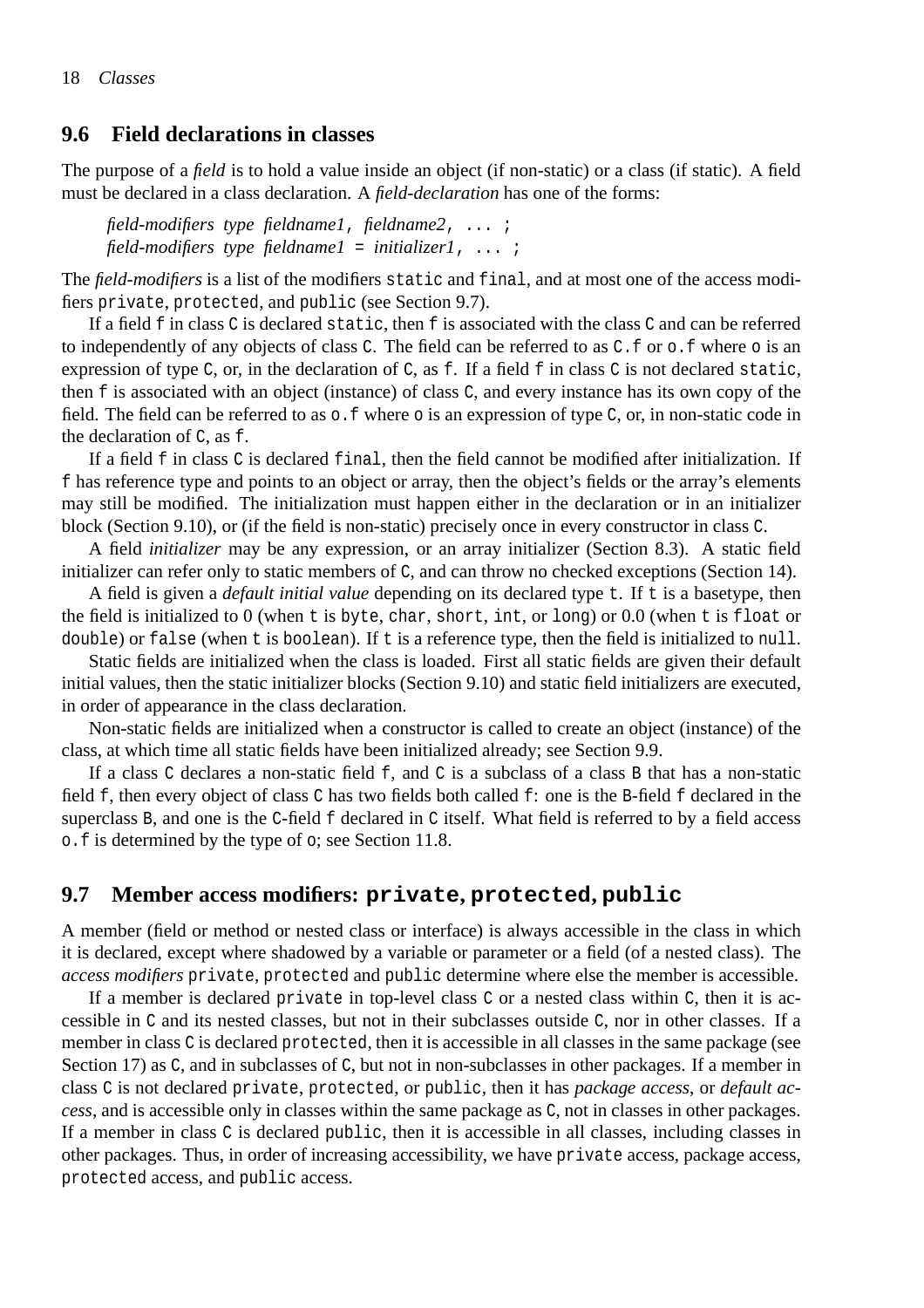#### **Example 18** Field declarations

The SPoint class (Example 14) declares a static field allpoints and two non-static fields x and y. Example 27 declares a static field ps of array type double[]. Its field initializer allocates a sixelement array and binds it to ps, and then the initializer block (Section 9.10) stores some numbers into the array.

The Barrel class in Example 73 declares two non-static fields radius and height. The fields are final, and therefore must be initialized (which is done in the constructor).

#### **Example 19** Several fields with the same name

An object of class C below has two non-static fields called  $\forall f$ : one declared in the superclass B, and one declared in C itself. Similarly, an object of class D has three non-static fields called vf. Class B and class C each have a static field called sf. Class D does not declare a static field sf, so in class D the name sf refers to the static field sf in the superclass C. Example 42 uses these classes.

```
class B // one non-static field vf, one static sf
{ int vf; static int sf; B(int i) { vf = i; sf = i+1; } }
class C extends B // two non-static fields vf, one static sf
{ int vf; static int sf; C(int i) { super(i+20); vf = i; sf = i+2; } }
class D extends C // three non-static fields vf
{ int vf; D(int i) { super(i+40); vf = i; sf = i+4; } }
```
#### **Example 20** Member access modifiers

The vessel hierarchy in Example 16 is unsatisfactory because everybody can read and modify the fields of a vessel object. Example 73 presents an improved version of the hierarchy in which (1) the contents field in Vessel is made private to prevent modification, (2) a new public method getContents permits reading the field, and (3) the fields of Tank and Barrel are declared protected to permit access from subclasses declared in other packages.

Since the field contents in Vessel is private, it is not accessible in the subclasses (Tank, Barrel, . . .), but the subclasses still inherit the field. Thus every vessel subclass object has room for storing the field, but can change and access it only by using the methods fill and getContents inherited from the abstract superclass.

**Example 21** A private member is accessible in the enclosing top-level class A private member is accessible everywhere inside the enclosing top-level class (and only there):

```
class Access {
 private static int x;
 static class SI {
   private static int y = x; // access private x from enclosing class
 }
 static void m() {
   int z = SI.y; // access private y from nested class
 }
}
```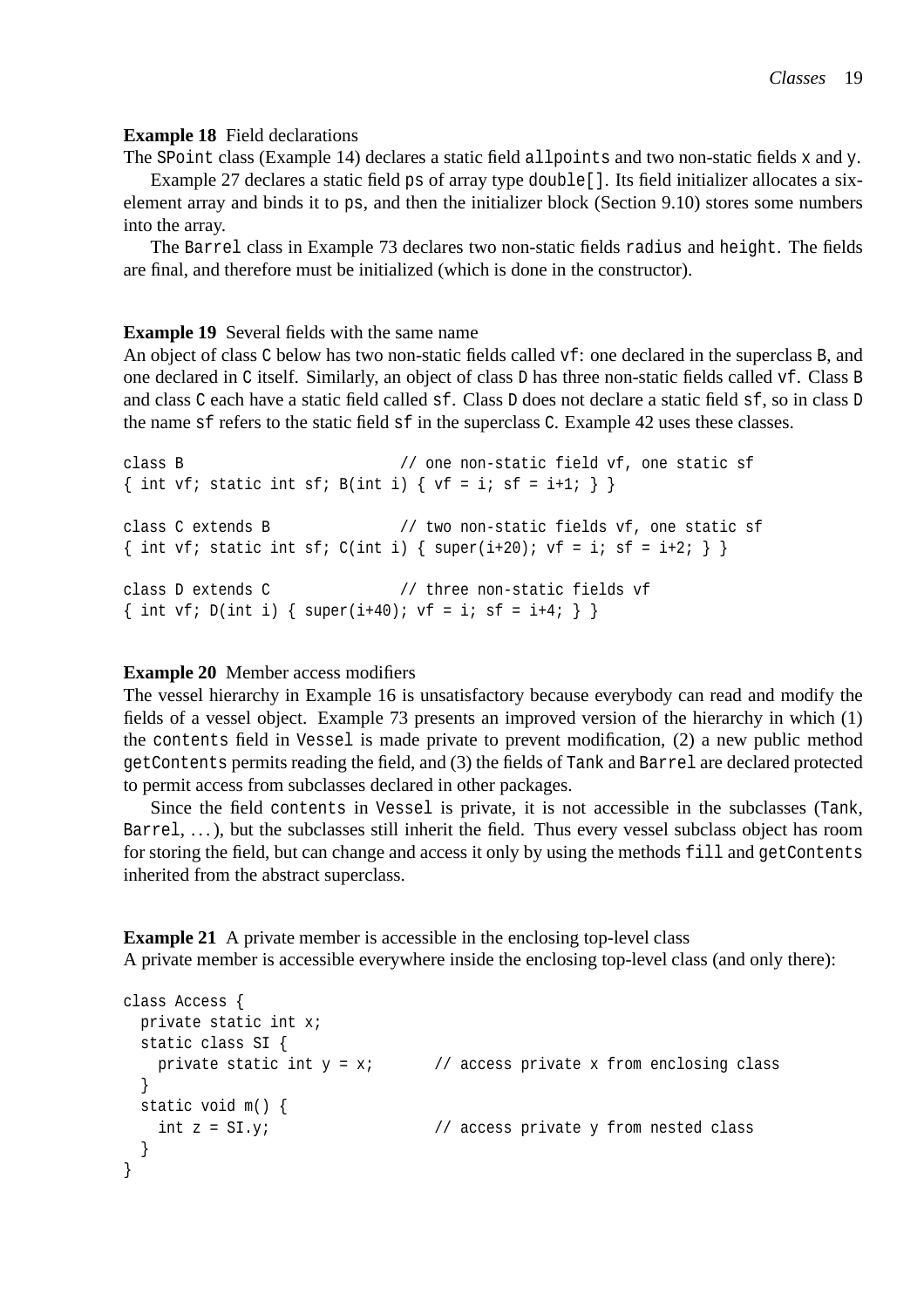## **9.8 Method declarations**

A *method* must be declared inside a class. A *method-declaration* declaring method m has the form:

*method-modifiers returntype* m(*formal-list*) *throws-clause method-body*

The *formal-list* is a comma-separated list of *formal parameter declarations*, each of the form

*parameter-modifier type parametername*

The *parameter-modifier* may be final, meaning that the parameter cannot be modified inside the method, or absent. The *type* is any type. The *parametername* is any legal name. A formal parameter is similar to an initialized variable; its scope is the *method-body*.

The method name m together with the list  $t_1, \ldots, t_n$  of declared parameter types in the *formal-list* determine the *method* signature  $m(t_1, \ldots, t_n)$ . The *returntype* is not part of the method signature.

A class may declare more than one method with the same *methodname*, provided they have different method signatures. This is called *overloading* of the *methodname*.

The *method-body* is a *block-statement* (Section 12.2), and thus may contain statements as well as declarations of variables and local classes.

In particular, the *method-body* may contain return statements. If the *returntype* is void, then the method does not return a value, and no return statement in the *method-body* can have an expression argument. If the *returntype* is not void, then the method must return a value: it must not be possible for execution to reach the end of *method-body* without executing a return statement. Moreover, every return statement must have an expression argument whose type is a subtype of the *returntype*.

The *method-modifiers* is a list of the modifiers static, final, abstract, synchronized (Section 15.2), and at most one of the access modifiers private, protected, or public (Section 9.7).

If a method m in class C is declared static, then m is associated with the *class* C; it can be referred without any object of class C. The method may be called as  $C.m(...)$  or as  $\circ.m(...)$  where  $\circ$  is an expression whose type is a subtype of C, or, inside methods, constructors, field initializers and initializer blocks in C, simply as  $m(\ldots)$ . A static method can refer only to static fields and methods of the class.

If a method m in class C is not declared static, then m is associated with an *object* (instance) of class C. Outside the class, the method must be called as  $\circ$ ,  $m(\ldots)$  where  $\circ$  is an object of class C or a subclass, or, inside non-static methods, non-static field initializers and non-static initializer blocks in C, simply as  $m(\ldots)$ . A non-static method can refer to all fields and methods of class C, whether they are static or not.

If a method  $m$  in class C is declared final, then the method cannot be overridden (redefined) in subclasses of C.

If a method m in class C is declared abstract, then class C must itself be abstract (and so cannot be instantiated). An abstract method declaration has this form, without a method body:

abstract *method-modifiers returntype* m(*formal-list*) *throws-clause*;

The *throws-clause* of a method or constructor has the form

throws  $E1, E2, ...$ 

where  $E1, E2, \ldots$  are the names of exception types covering all the checked exceptions that the method or constructor may throw. More precisely, for every exception e that execution may throw, either e is an unchecked exception (see Section 14), or it is a checked exception whose class is a subtype of one of  $E1, E2, \ldots$ .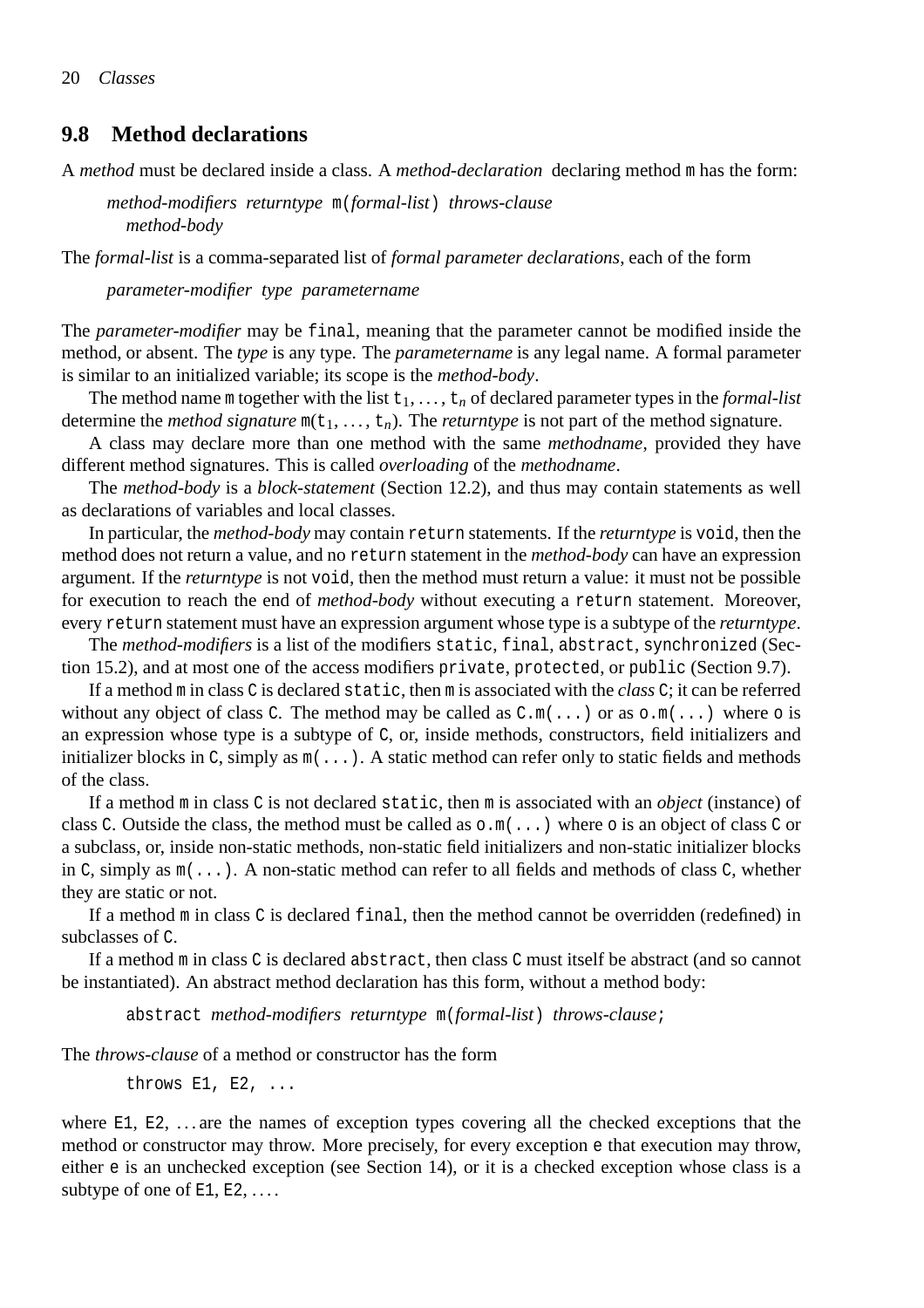### **Example 22** Method overloading and signatures

This class declares four overloaded methods m whose signatures (Section 5.5) are m(int) and m(boolean) and m(int, double) and m(double, double). Some of the overloaded methods are static, others non-static. The overloaded methods may have different return types, as shown here. Example 47 explains the method calls.

It would be legal to declare an additional method with signature m(double, int), but then the method call  $m(10, 20)$  would become ambiguous and illegal. Namely, there is no way to determine whether to call m(int, double) or m(double, int).

```
class Overloading {
 double m(int i) { return i; }
 boolean m(boolean b) { return !b; }
 static double m(int x, double y) { return x + y + 1; }
 static double m(double x, double y) { return x + y + 3; }
 public static void main(String[] args) {
   System.out.println(m(10, 20)); // Prints 31.0
   System.out.println(m(10, 20.0)); // Prints 31.0
   System.out.println(m(10.0, 20)); // Prints 33.0
   System.out.println(m(10.0, 20.0)); // Prints 33.0
 }
}
```
#### **Example 23** Method overriding

In the vessel hierarchy (Example 16), the classes Tank and Barrel override the method toString inherited from the universal superclass Object, and class Cube overrides toString inherited from class Tank.

#### **Example 24** Method overriding and overloading

The class C1 declares the overloaded method  $m_1$  with signatures  $m_1$  (double) and  $m_1$  (int), and the method m2 with signature m2(int). The subclass C2 hides C1's method m1(double) and overloads m2 by declaring an additional variant. Calls to these methods are shown in Example 48.

```
class C1 {
  static void m1(double d) { System.out.println("11d"); }
 void m1(int i) { System.out.println("11i"); }
 void m2(int i) { System.out.println("12i"); }
}
class C2 extends C1 {
  static void m1(double d) { System.out.println("21d"); }
 void m1(int i) { System.out.println("21i"); }
 void m2(double d) { System.out.println("22d"); }
}
```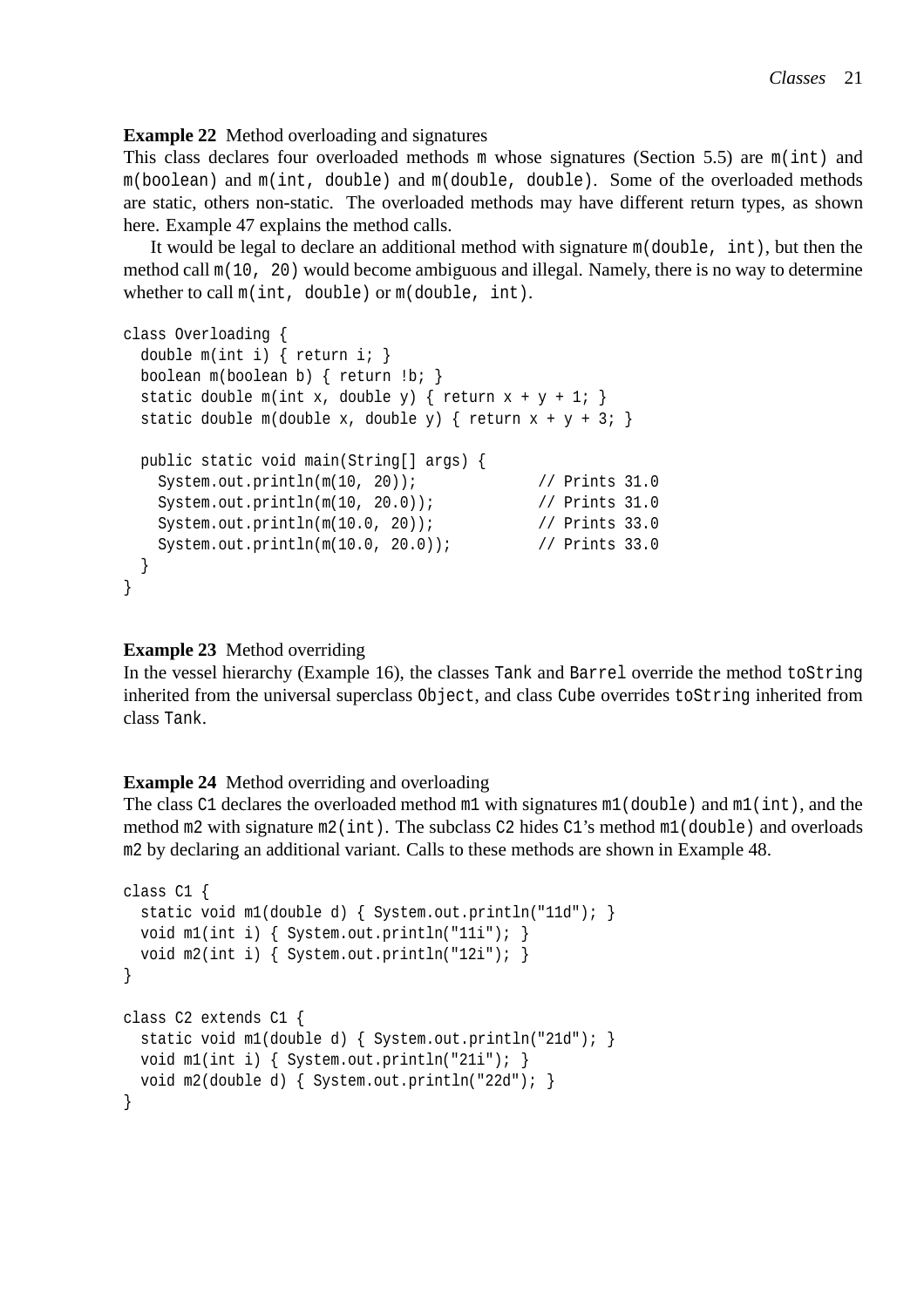# **9.9 Constructor declarations**

The purpose of a constructor in class C is to create and initialize new objects (instances) of the class. A *constructor-declaration* in class C has the form:

*constructor-modifiers* C(*formal-list*) *throws-clause constructor-body*

The *constructor-modifiers*is a list of at most one of private, protected, and public (Section 9.7); a constructor cannot be abstract, final, or static. The return type of a constructor need not and cannot be specified: by definition, a constructor in class C returns an object of class C.

Constructors may be overloaded in the same way as methods: the *constructor signature* (a list of the parameter types in *formal-list*) is used to distinguish constructors in the same class. A constructor may call another overloaded constructor in the same class using the syntax:

this(*actual-list*)

but a constructor may not call itself, directly or indirectly. A call this(...) to another constructor, if present, must be the very first action of a constructor, preceding any declaration, statement, etc.

The *constructor-body* is a *block-statement* (Section 12.2) and so may contain statements as well as declarations of variables and local classes. The *constructor-body* may contain return statements, but no return statement can take an expression argument.

A class which does not explicitly declare a constructor, implicitly declares a public, argumentless *default constructor* whose only (implicit) action is to call the superclass constructor (Section 9.5):

public  $C() \{ super() : }$ 

The *throws-clause* of the constructor specifies the checked exceptions that may be thrown by the constructor, in the same manner as for methods; see Section 9.8.

When a constructor is called (Section 11.6) to create an object, the following happens: first an object of the class is created in the memory, then the non-static fields are given default initial values according to their type, then some superclass constructor is called (explicitly or implicitly) exactly once, then the non-static field initializers and non-static initializer blocks are executed once, in order of appearance in the class declaration, and finally the constructor body is executed.

## **9.10 Initializer blocks, field initializers and initializers**

In addition to field initializers (Section 9.6), a class may contain zero or more *initializer-blocks*. Initializer blocks are typically used only when field initializers or constructors do not suffice. We use the term *initializer* to denote field initializers as well as initializer blocks. A *static initializer block* has the form

```
static block-statement
```
The static initializer blocks and field initializers of static fields are executed, in order of appearance in the class declaration, when the class is loaded. A *non-static initializer block* has the form

*block-statement*

Non-static initializer blocks are executed when an object is created; see Section 9.9 above.

An initializer is not allowed to throw a checked exception (Section 14). If execution of a static initializer throws an (unchecked) exception during class loading, then that exception is discarded and the exception ExceptionInInitializerError is thrown instead.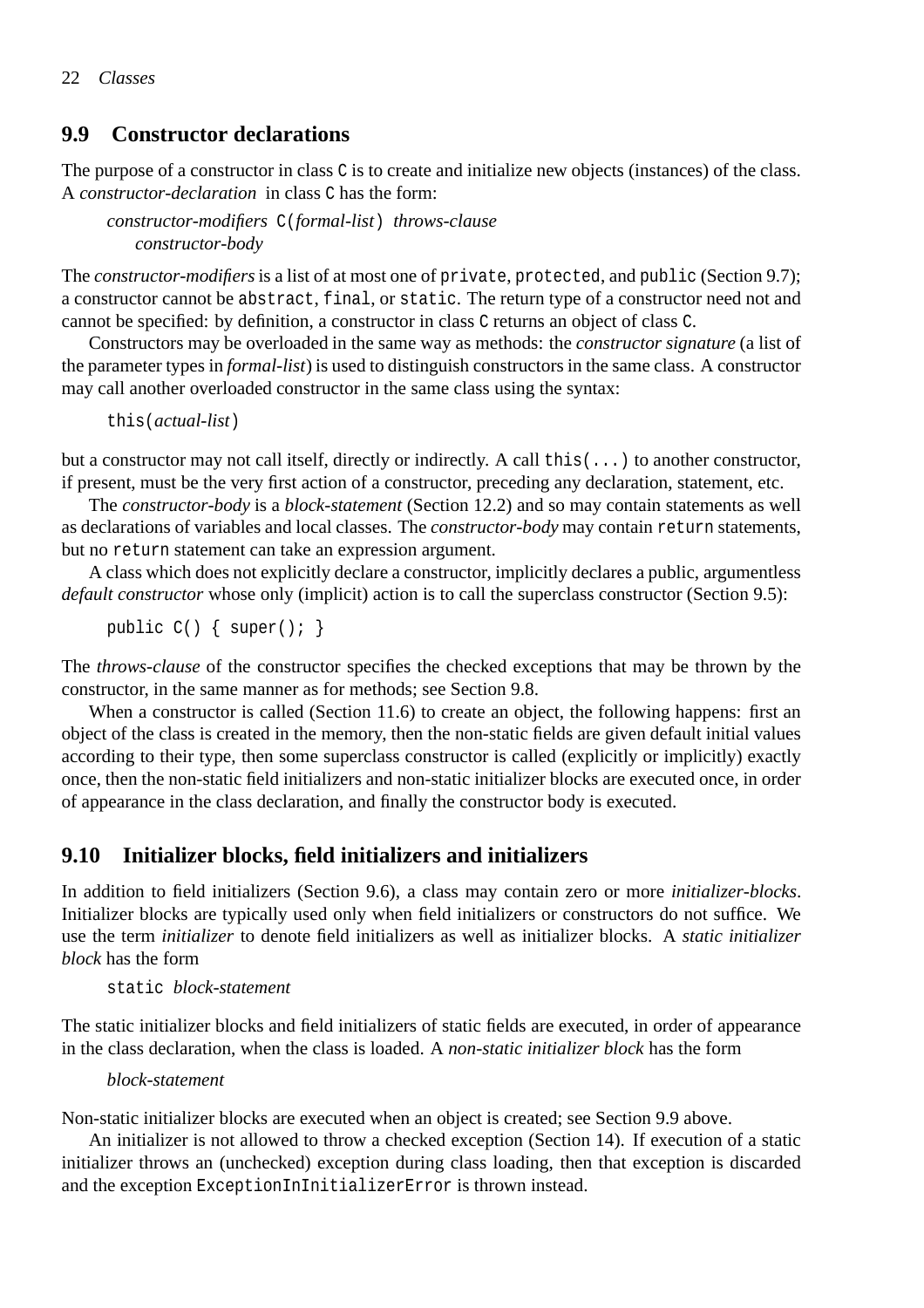### **Example 25** Constructor overloading; calling another constructor

We add a new constructor to the Point class (Example 13), thus overloading its constructors. The old constructor has signature Point(int, int) and the new one Point(Point). The new constructor creates a copy of the point p by calling the old constructor using the syntax this(p.x, p.y).

```
class Point {
 int x, y;
 Point(int x, int y) \frac{1}{2} // overloaded constructor
 { this.x = xi this.y = yi }
 Point(Point p) // overloaded constructor
 \{ this(p.x, p.y); \} // calls the first constructor
 void move(int dx, int dy)
 \{ x \div = dx; y \div = dy; \}public String toString()
 { return "(" + x + ", " + y + ")"; }
}
```
#### **Example 26** Calling a superclass constructor

The constructor in the ColoredPoint subclass (Example 65) calls its superclass constructor using the syntax super $(x, y)$ .

#### **Example** 27 Field initializers and initializer blocks

Below, the static field initializer allocates an array and binds it to field ps. The static initializer block fills the array with an increasing sequence of pseudo-random numbers, then scale them so that the last number is 1.0 (this is useful for generating rolls of a random loaded die). This cannot be done using the field initializer alone.

One could delete the two occurrences of static to obtain another example, with a non-static field ps, a non-static field initializer, and a non-static initializer block. However, it is more common for non-static fields to be initialized in the constructors of the class (none is shown here).

```
class InitializerExample {
 static double[] ps = new double[6];
 static { \left| \begin{array}{ccc} \end{array} \right| // static initializer block
   double sum = 0;
   for (int i=0; i<ps.length; i++) // fill with increasing numbers
      ps[i] = sum += Math.random();
   for (int i=0; i<ps.length; i++) // scale so last ps element is 1.0
     ps[i] /= sum;
 }
  ...
}
```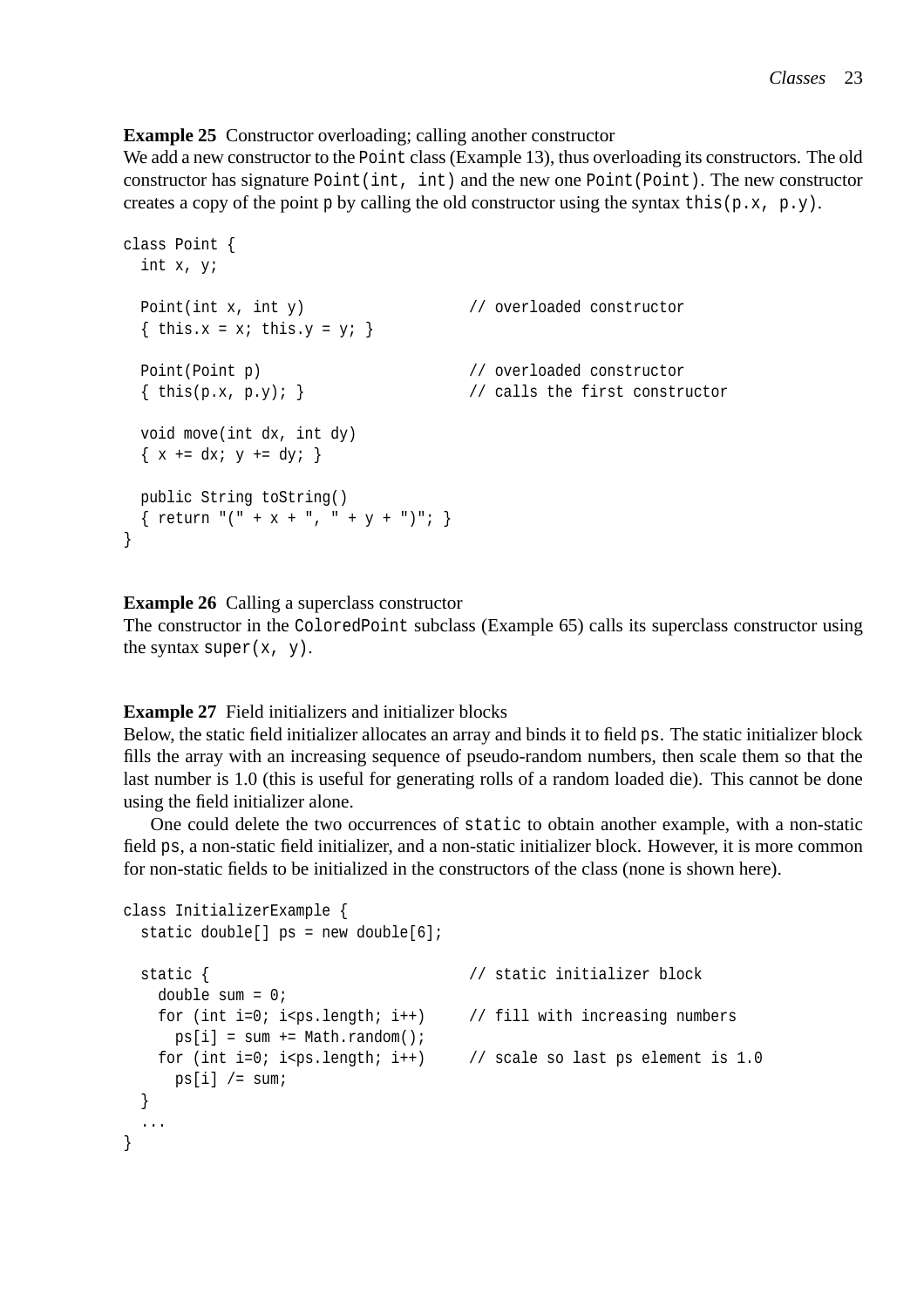## **9.11 Nested classes, member classes, local classes, and inner classes**

A non-static nested class, that is, a non-static member class NMC or a local class NLC in a non-static member, is called an *inner class*. An object of an inner class always contains a reference to an object of the enclosing class C, called the *enclosing object*. That object can be referred to as C.this (see Example 33), so a non-static member x of the enclosing object can be referred to as  $C$ .this.x. A non-static nested class cannot itself have static members. More precisely, all static fields must also be final, and methods and nested classes in a non-static nested class must be non-static.

A static nested class, that is, a static member class SMC or a local class in a static member, has no enclosing object and cannot refer to non-static members of the enclosing class C. This is the standard restriction on static members of a class; see Section 9.1. A static nested class may have static as well as non-static members.

If a local class refers to variables or formal parameters in the enclosing method or constructor or initializer, then those variables or parameters must be final.

## **9.12 Anonymous classes**

An *anonymous* class is a special kind of local class; hence it must be declared inside a method or constructor or initializer. An anonymous class can be declared, and an instance created, using the special expression syntax

new C(*actual-list*) *classbody*

where C is a class name. This creates an anonymous subclass of class C, with the given *classbody* (Section 9.1). Moreover, it creates an object of that anonymous subclass by calling the appropriate C constructor with the arguments in *actual-list*, as if by super(*actual-list*). An anonymous class cannot declare its own constructors.

When I is an interface name, the similar expression syntax

new I() *classbody*

creates an anonymous local class, with the given *classbody* (Section 9.1), that must implement the interface I, and also creates an object of that anonymous class.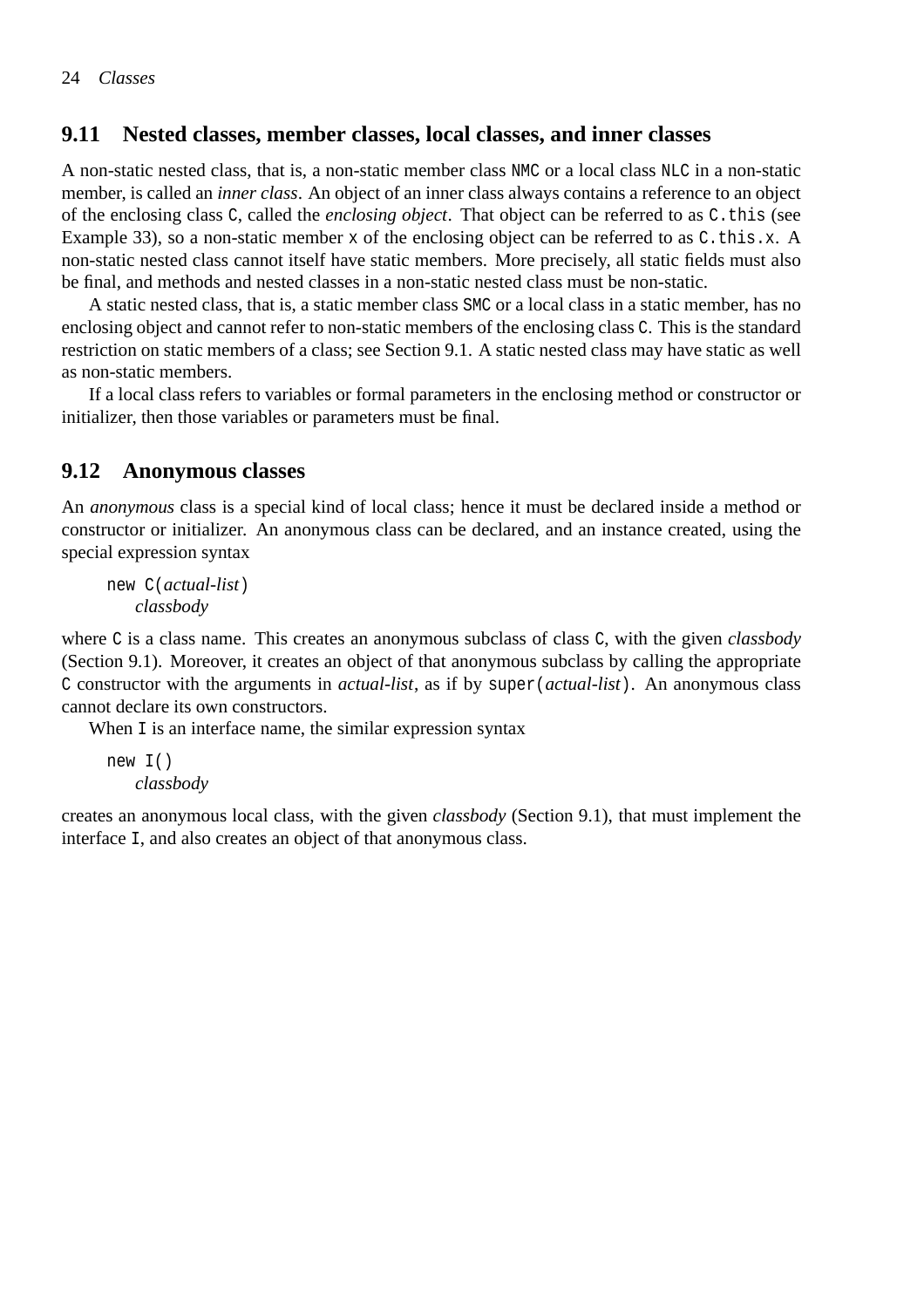**Example 28** Member classes and local classes

```
class TLC { // top-level class
 static int sf;
 int nf;
 static class SMC { // static member class
   static int ssf = sf + TLC.sf; \frac{1}{2} // can have static members
   int snf = sf + TLC.sf; \frac{1}{2} // cannot use non-static TLC members
 }
 class NMC { // non-static member class
   \int \int \tan \theta \cos \theta \, d\theta and \int \tan \theta \cos \theta \, d\theta can use non-static TLC members
   int nnf2 = TLC.sf + TLC.this.nf; // cannot have static members
 }
 void nm() { \qquad // non-static method in TLC
   class NLC { // local class in method
     int m(final int p) { return sf+nf+p; } // can use non-static TLC members
} } }
```
### **Example 29** An enumeration as a local class

Method suffixes returns an object of the local class SuffixEnumeration which implements the Enumeration interface to enumerate the non-empty suffixes of the string s:

```
class LocalInnerClassExample {
  public static void main(String[] args) {
     Enumeration seq = \text{suffixes}(\text{args}[0]));
    while (seq.hasMoreElements())
       System.out.println(seq.nextElement());
  }
 static Enumeration suffixes(final String s) {
   class SuffixEnumeration implements Enumeration {
      int startindex=0;
     public boolean hasMoreElements() { return startindex < s.length(); }
      public Object nextElement() { return s.substring(startindex++); }
    }
   return new SuffixEnumeration();
} }
```
**Example 30** Enumeration as an anonymous local class Alternatively, we may use an anonymous local class in method suffixes:

```
static Enumeration suffixes(final String s) {
 return
   new Enumeration() {
     int startindex=0;
     public boolean hasMoreElements() { return startindex < s.length(); }
     public Object nextElement() { return s.substring(startindex++); }
   };
}
```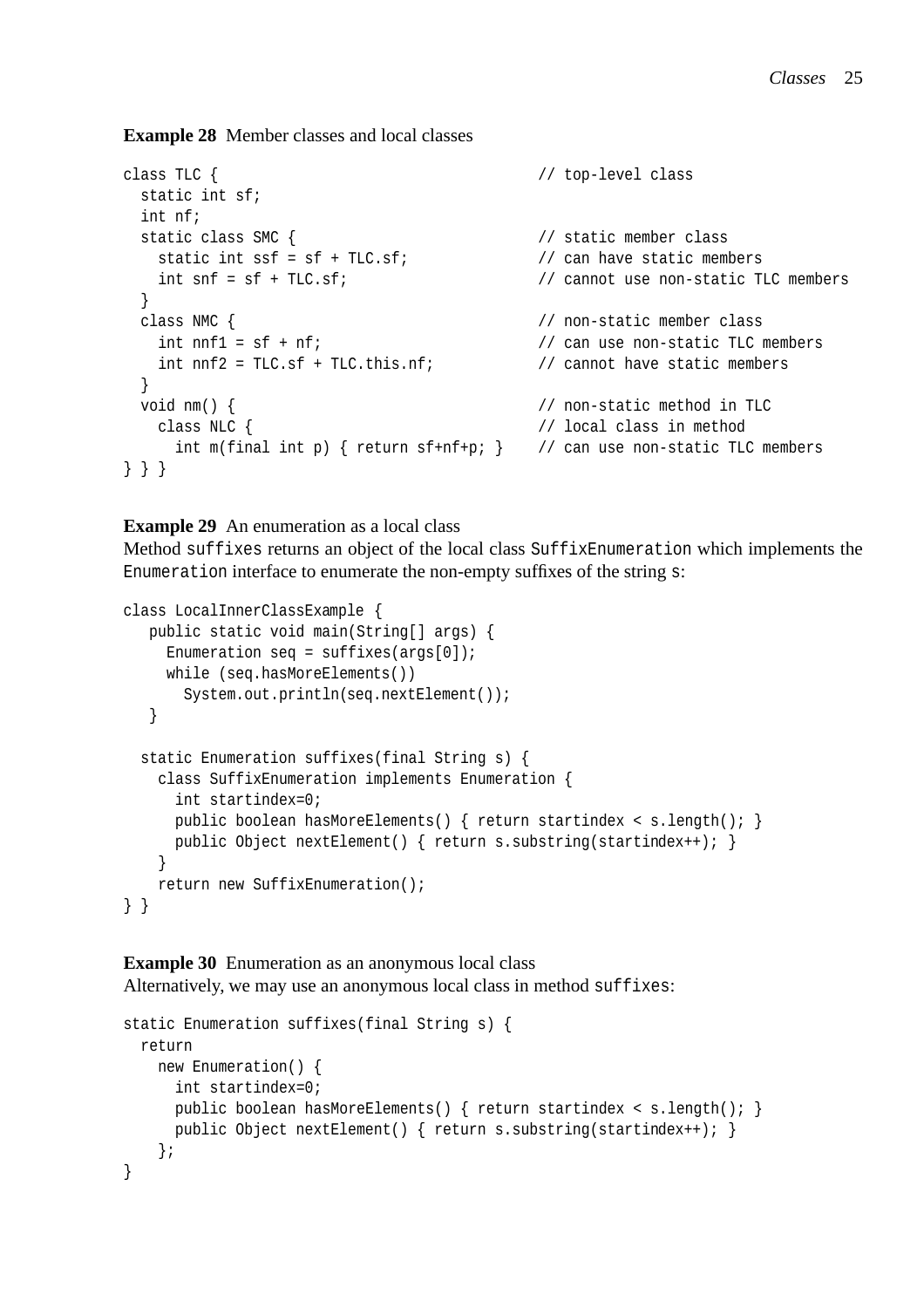# **10 Classes and objects in the computer**

## **What is a class?**

Conceptually, a class represents a concept, a template for creating instances (objects). In the computer, a class is a chunk of memory, set aside once, when the class is loaded at runtime. A class has the following parts:

- the name of the class;
- room for all the static members of the class.

We can draw a class as a box. The header class SPoint gives the class name, and the box itself contains the static members of the class:



# **What is an object?**

Conceptually, an object is a concrete instance of a concept (a class). In the computer, an object is a chunk of memory, set aside by an object creation expression new  $C(\ldots)$ ; see Section 11.6. Every evaluation of an object creation expression new  $C(\ldots)$  creates a distinct object, with its own chunk of computer memory. An object has the following parts:

- the *class* C of the object; this is the class C used when creating the object;
- room for all the non-static members of the object.

We can draw an object as a box. The header : Spoint gives the object's class (underlined), and the remainder of the box contains the non-static members of the object:



# **Inner objects**

When NIC is an inner class (a non-static member class, or a local class in non-static code) in a class C, then an object of class NIC is an *inner object*. In addition to the object's class and the non-static fields, an inner object will always contain a reference to an *enclosing object*, which is an object of the innermost enclosing class C. The outer object reference can be written C.this in Java programs.

An object of a static nested class, on the other hand, contains no reference to an enclosing object.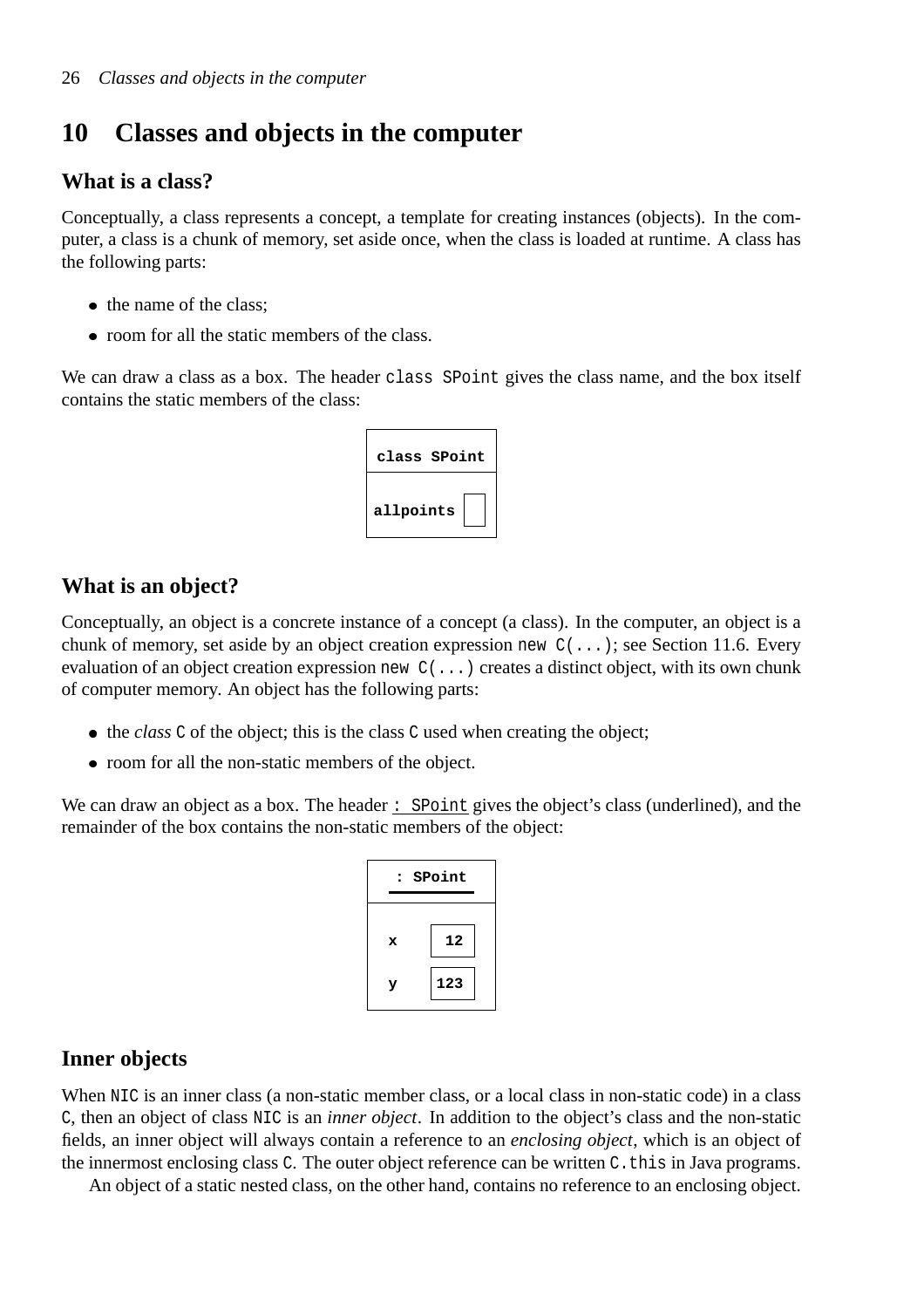#### **Example 31** Objects and classes

This is the computer memory at the end of the main method in Example 45, using the SPoint class from Example 14. The variables p and s refer to the same object, variable  $q$  is null, and variable  $r$ refers to the right-most object. No variable refers to the middle object.



### **Example 32** Objects with multiple fields of the same name

This is the computer memory at the end of the main method in Example 42, using the classes from Example 19. The classes B and C each have a single static field  $sf$ ; class D has none. The two objects of class C each have two non-static fields vf (called B/vf and C/fv in the figure), and the class D object has three non-static fields vf.



### **Example 33** Inner objects

Example 28 declares a class TLC with non-static member (inner) class NMC and static member class SMC. If we create a TLC-object, two NMC-objects, and a SMC object:

```
TLC oo = new TLC();
TLC.NMC io1 = 00.new NMC(), io2 = 00.new NMC();
TLC.SMC sio = new TLC.SMC();
```
then the computer memory will contain these objects (the classes are not shown):

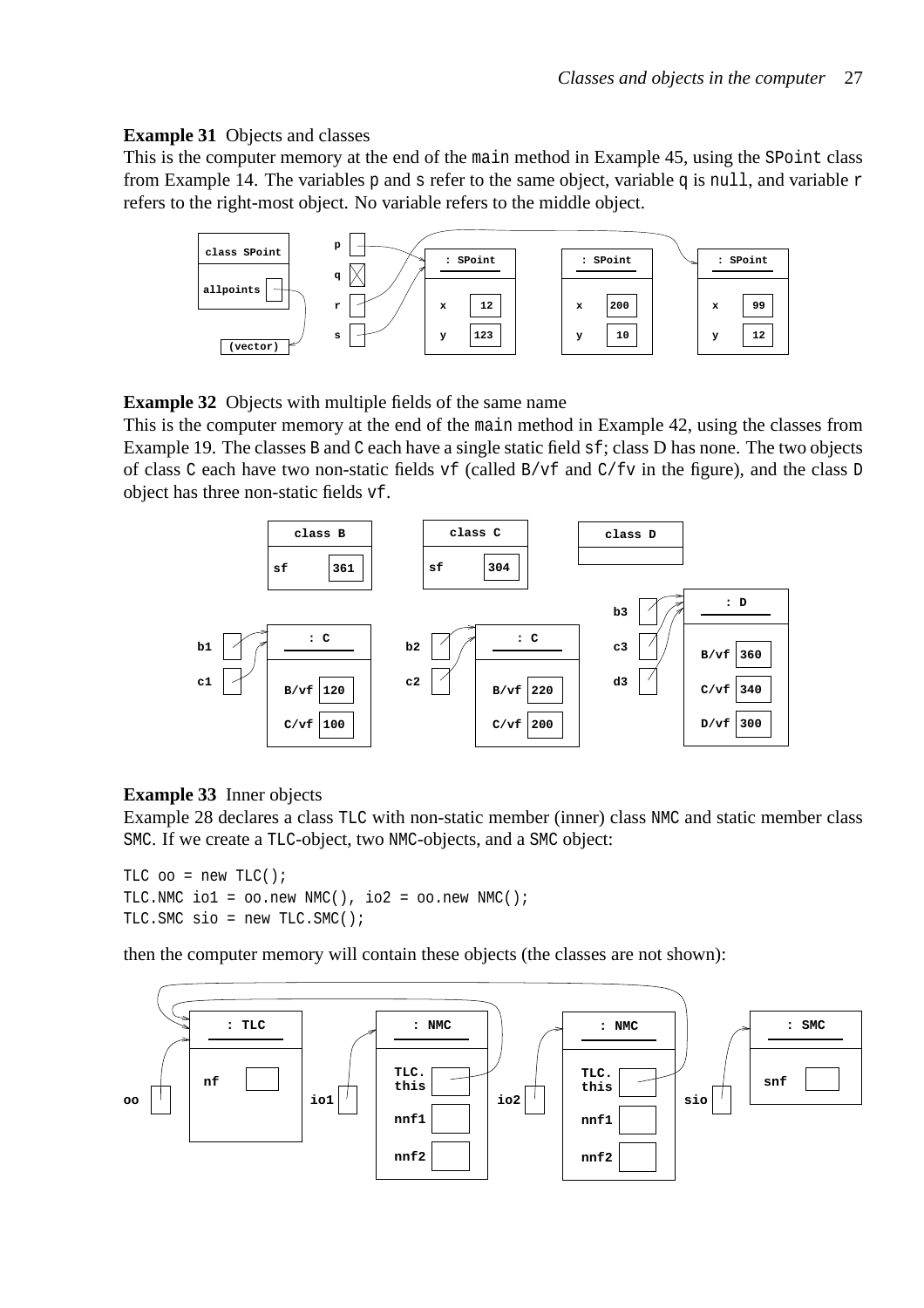# **11 Expressions**

The main purpose of an expression is to compute a value (such as 117) by evaluation. In addition, evaluation may change the computer's *state*: the value of variables, fields, and array elements, the contents of files, etc. More precisely, evaluation of an expression either:

- terminates normally, producing a value, or
- terminates abnormally by throwing an exception, or
- does not terminate at all (for instance, because it calls a method that does not terminate).

Expressions are built from *literals* (anonymous constants), variables, fields, operators, method calls, array accesses, conditional expressions, the new operator, and so on; see the table opposite.

One must distinguish the (compile-time) *type of an expression* from the (runtime) *class of an object*. An expression has a type (Section 5) inferred by the compiler. When this is a reference type t, and the value of the expression is an object o, then the class of object o will be a subtype of t, but not necessarily equal to t. For instance, the expression (Number) (new Integer(2)) has type Number, but its value is an object whose class is Integer, a subclass of Number.

# **Table of expression forms**

The table opposite (page 29) shows the form, meaning, associativity, operand (argument) types and result types for Java expressions. The expressions are grouped according to precedence as indicated by the horizontal lines, from high precedence to low precedence. Higher-precedence forms are evaluated before lower precedence forms. Parentheses may be used to emphasize or force a particular order of evaluation.

When an operator (such as +) is left associative, then a sequence  $e1 + e2 + e3$  of operators is evaluated as if parenthesized (e1 + e2) + e3. When an operator (such as =) is right associative, then a sequence  $e1 = e2 = e3$  of operators is evaluated as if parenthesized  $e1 = (e2 = e3)$ .

The table also shows the required operand types and result types. The kind integer stands for any of char, byte, short, int, or long; and numeric stands for integer or float or double.

For an operator with one integer or numeric operand, the *promotion type* is double if the operand has type double; it is float if the operand has type float; it is long if the operand has type long; otherwise it is int (that is, if the operand has type byte, char, short or int).

For an operator with two integer or numeric operands (except the shift operators; Section 11.3), the promotion type is double if any operand has type double; otherwise, it is float if any operand has type float; otherwise, it is long if any operand has type long; otherwise it is int.

Before the operation is performed, the operand(s) are promoted, that is, converted to the promotion type by a widening type conversion (page 40).

If the result type is given as numeric also, it equals the promotion type. For example, 10 / 3 has type int, whereas 10 / 3.0 has type double, and  $c + (byte)1$  has type int when c has type char.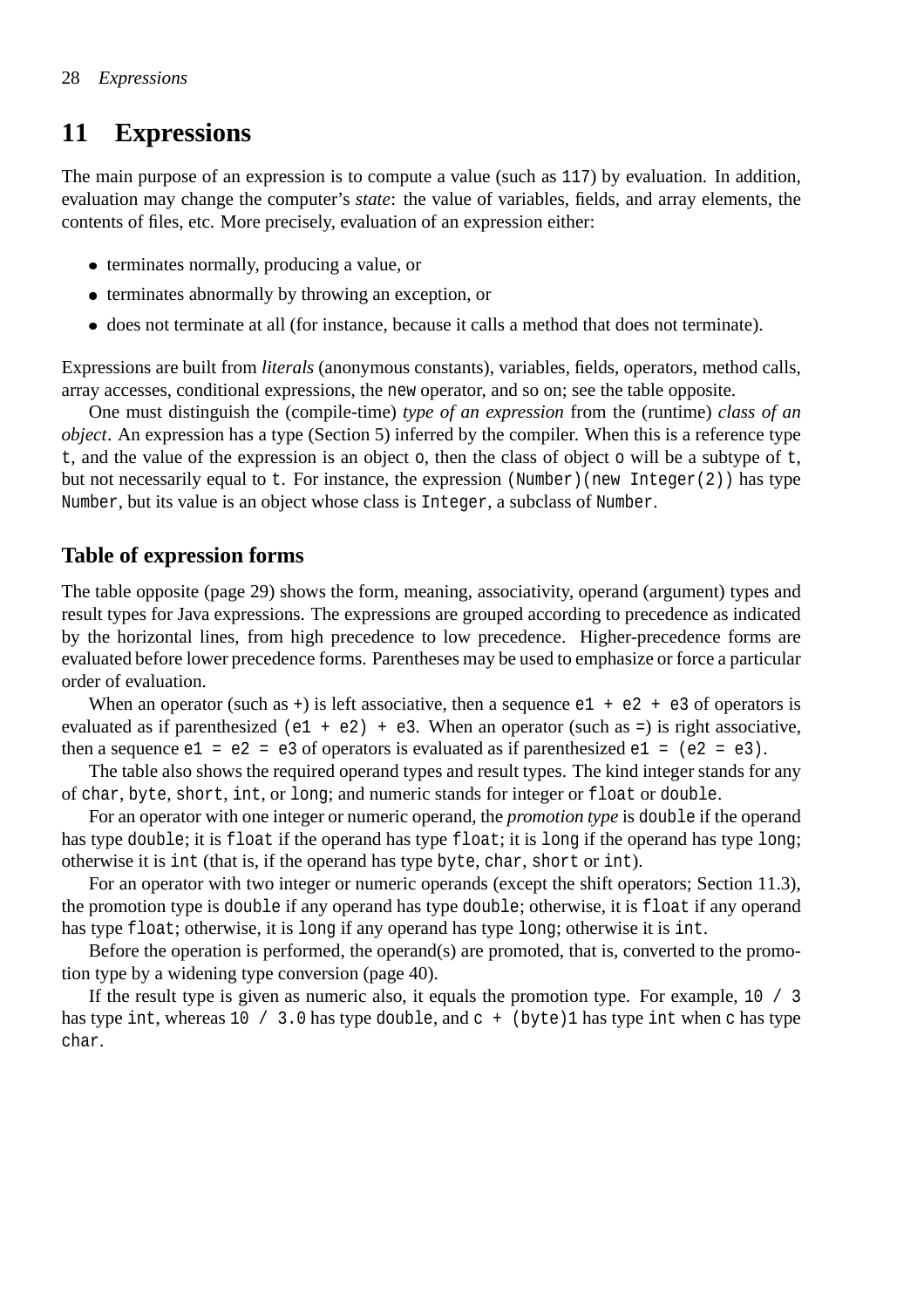| Expression                        | Meaning                        | Associativity | Argument(s)       | Result        |
|-----------------------------------|--------------------------------|---------------|-------------------|---------------|
| a[]                               | array access (Section 8.1)     |               | t[], integer      | $\mathsf{t}$  |
| o.f                               | field access (Section 11.8)    |               | object            |               |
| $0.m($ $)$                        | method call (Section 11.10)    |               | object            |               |
| $X++$                             | postincrement                  |               | numeric           | numeric       |
| $X - -$                           | postdecrement                  |               | numeric           | numeric       |
| $++x$                             | preincrement                   |               | numeric           | numeric       |
| $- - \mathrm{X}$                  | predecrement                   |               | numeric           | numeric       |
| $-x$                              | negation (minus sign)          | right         | numeric           | numeric       |
| $\sim e$                          | bitwise complement             | right         | integer           | int/long      |
| !e                                | logical negation               | right         | boolean           | boolean       |
| new $t[]$                         | array creation (Section 8.1)   |               | type              | $t$ []        |
| new $C(\ldots)$                   | object creation (Section 11.6) |               | class             | $\rm C$       |
| $(t)$ e                           | type cast (Section 11.11)      |               | type, any         | $\mathsf{t}$  |
| $e1 * e2$                         | multiplication                 | left          | numeric           | numeric       |
| e1 / e2                           | division                       | left          | numeric           | numeric       |
| e1 % e2                           | remainder                      | left          | numeric           | numeric       |
| $e1 + e2$                         | addition                       | left          | numeric           | numeric       |
| $e1 + e2$                         | string concatenation           | left          | String, any       | <b>String</b> |
| $e1 + e2$                         | string concatenation           | left          | any, String       | <b>String</b> |
| $e1 - e2$                         | subtraction                    | left          | numeric           | numeric       |
| $e1 \lt\epsilon e2$               | left shift (Section 11.3)      | left          | integer           | int/long      |
| $e1 \gg e2$                       | signed right shift             | left          | integer           | int/long      |
| e1 >>> e2                         | unsigned right shift           | left          | integer           | int/long      |
| e1 < e2                           | less than                      | none          | numeric           | boolean       |
| $e1 \leq e2$                      | less than or equal to          | none          | numeric           | boolean       |
| $e1$ >= $e2$                      | greater than or equal to       | none          | numeric           | boolean       |
| e1 > e2                           | greater than                   | none          | numeric           | boolean       |
| e instanceof t                    | instance test (Section 11.7)   | none          | any, ref. type    | boolean       |
| $e1 == e2$                        | equal                          | left          | compatible        | boolean       |
| $e1 := e2$                        | not equal                      | left          | compatible        | boolean       |
| $e1 \& e2$                        | bitwise and                    | left          | integer           | int/long      |
| $e1$ & $e2$                       | logical strict and             | left          | boolean           | boolean       |
| $\boldsymbol{\wedge}$<br>e1<br>e2 | bitwise exclusive-or           | left          | integer           | int/long      |
| $e1$ $\sim$<br>e2                 | logical strict exclusive-or    | left          | boolean           | boolean       |
| e2<br>e1                          | bitwise or                     | left          | integer           | int/long      |
| e1<br>e2                          | logical strict or              | left          | boolean           | boolean       |
| e1 && e2                          | logical and (Section 11.2)     | left          | boolean           | boolean       |
| e2<br>e1                          | logical or (Section 11.2)      | left          | boolean           | boolean       |
| $e1$ ? $e2 : e3$                  | conditional (Section 11.5)     | right         | boolean, any, any | any           |
| $x = e$                           | assignment (Section 11.4)      | right         | e subtype of x    | type of x     |
| $x \neq 0$                        | compound assignment            | right         | compatible        | type of x     |

# **Table of expression forms**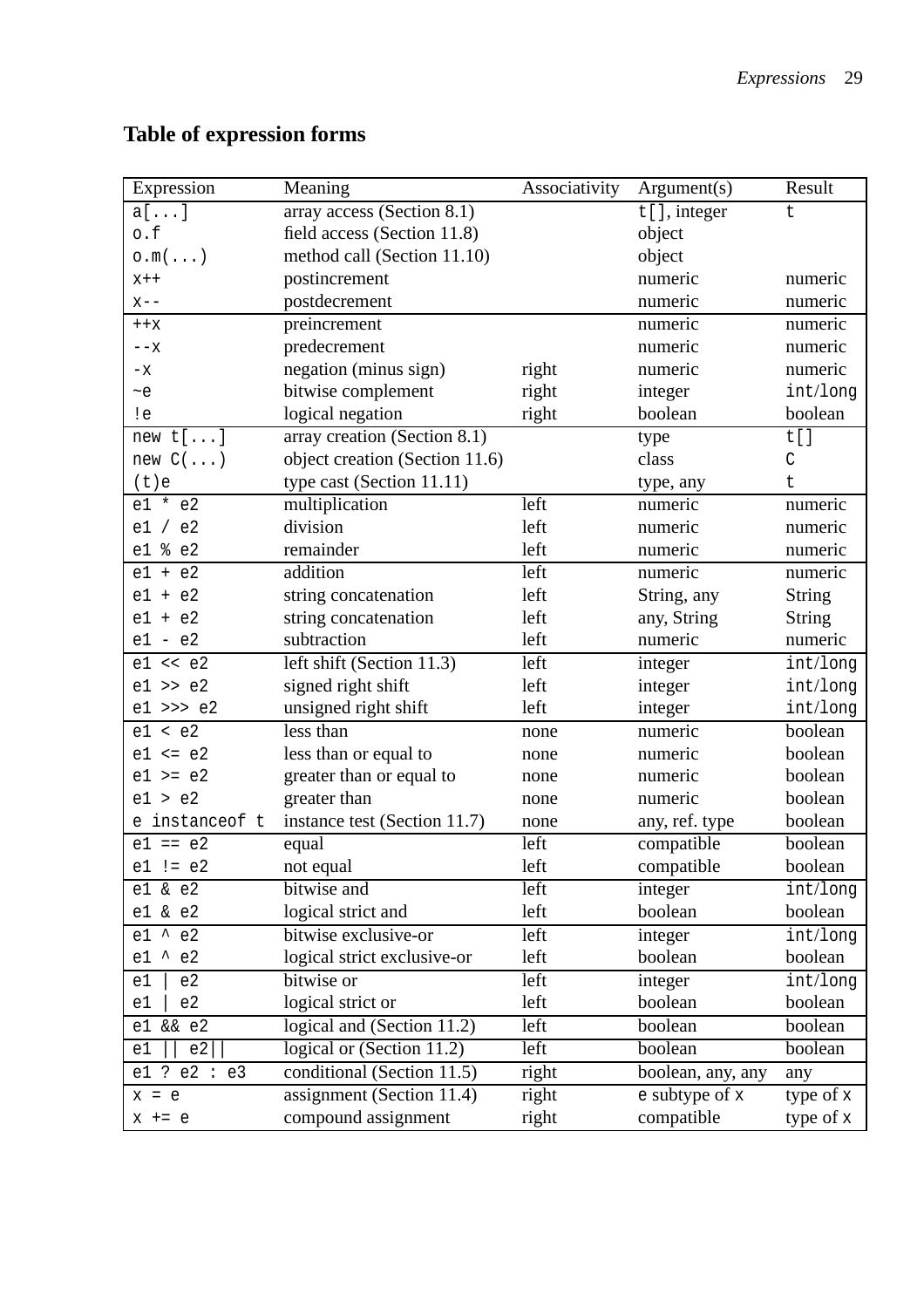## **11.1 Arithmetic operators**

The value of the postincrement expression  $x++$  is that of x, and its effect is to increment x by one; and similarly for postdecrement x--.

The value of the preincrement expression  $+x$  is that of  $x+1$ , and its effect is to increment x by one; and similarly for predecrement --x.

Integer division e1/e2 truncates, that is, rounds towards 0, so  $10/3$  is 3, and  $(-10)/3$  is  $-3$ . The integer remainder x%y equals  $x-(x/y)$ \*y when y is non-zero; it has the same sign as x. Integer division or remainder by zero throws the exception ArithmeticException. Integer overflow does not throw an exception, but wraps around. Thus, in the int type, the expression 2147483647+1 evaluates to  $-2147483648$ , and the expression  $-2147483648$ -1 evaluates to  $2147483647$ .

The floating-point remainder x%y roughly equals  $x-$ (((int)( $x/y$ ))\*y when y is non-zero. Floating-point division by zero, and floating-point overflow, do not throw exceptions, but produce special values such as Infinity or NaN, meaning 'not a number'.

### **11.2 Logical operators**

The operators == and != require the operand types to be compatible: one must be a subtype of the other. Two values of base type are equal (by  $=$ ) if they represent the same value after conversion to their common supertype. For instance, 10 and 10.0 are equal. Two values of reference type are equal (by ==) if both are null, or both are references to the same object or array, created by the same execution of the new-operator. Hence do not use == or != to compare strings: two strings  $s1$  and s2 may consist of the same sequence of characters (and therefore equal by s1.equals(s2)), yet be distinct objects (and therefore unequal by s1==s2); see Example 5.

The logical operators && and || perform *short-cut evaluation*: if e1 evaluates to true in e1&&e2, then e2 is evaluated to obtain the value of the expression; otherwise e2 is ignored and the value of the expression is false. Conversely, if elevaluates to false in elle $|e2|$ , then e2 is evaluated to obtain the value of the expression; otherwise e2 is ignored and the value of the expression is true.

By contrast, the operators  $\&$  (logical strict and) and  $\wedge$  (logical strict exclusive-or) and | (logical strict or) always evaluate both operands, regardless of the value of the left-hand operand. Usually the short-cut operators  $\&\&$  and  $||$  are preferable.

## **11.3 Bitwise operators and shift operators**

The operators  $\sim$  (bitwise complement) and  $\&$  (bitwise and) and  $\wedge$  (bitwise exclusive-or) and | (bitwise or) may be used on operands of integer type. The operators work in parallel on all bits of the two's complement representation of the operands. Thus  $\sim$ n equals (-n)-1 and also equals (-1) $\sim$ n.

The shift operators << and >> and >>> shift the bits of the two's complement representation of the first argument. The two operands are promoted (page 28) separately, and the result type is the promotion type (int or long) of the first argument. Thus the shift operation is always performed on a 32-bit (int) or a 64-bit (long) value. In the former case, the length of the shift is between 0 and 31 as determined by the 5 least significant bits of the second argument; in the latter case, the length of the shift is between 0 and 63 as determined by the 6 least significant bits of the second argument.

The left shift n<<s equals  $n \times 2 \times 2 \times ... \times 2$  where there are s multiplications. The signed right shift n>>s of a non-negative n equals  $n/2/2/...$  /2 where there are s divisions; the signed right shift of a negative n equals  $\sim$  (( $\sim$ n)>>s). The unsigned right shift n>>>s of a non-negative n equals n>>s; the signed right shift of a negative n equals  $(n>>s)+(2<<~s)$  if n has type int, and  $(n>>s)+(2<~s)$ if it has type long.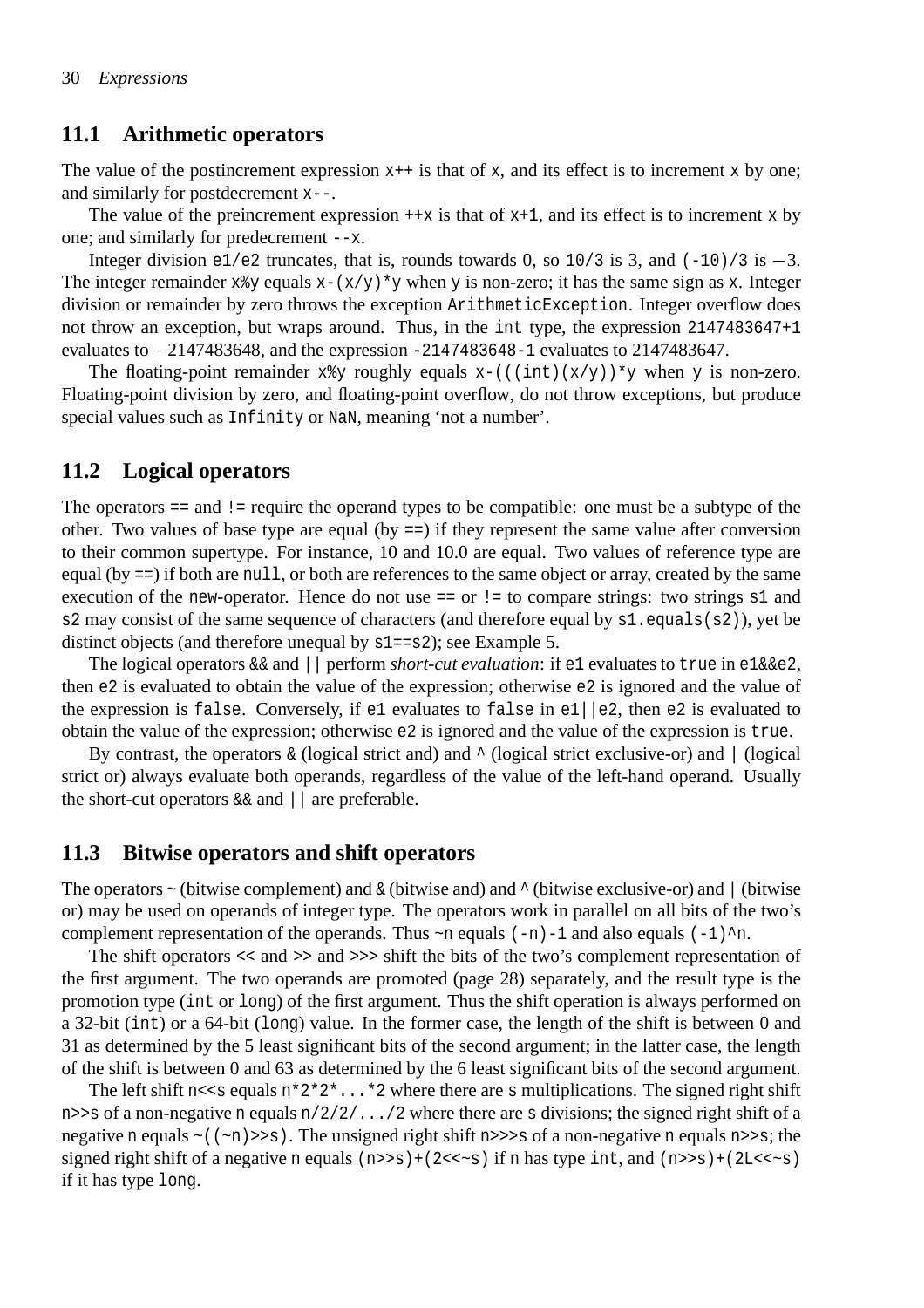#### **Example 34** Arithmetic operators

```
public static void main(String[] args) {
 int max = 2147483647;
 int min = -2147483648;
 println(max+1); // Prints -2147483648
 println(min-1); // Prints 2147483647
 println(-min); // Prints -2147483648
 print( 10/3); println( 10/(-3)); // Prints 3 -3
 print((-10)/3); println((-10)/(-3)); // Prints -3 3
 print( 10%3); println( 10%(-3)); // Prints 1 1
 print((-10)%3); println((-10)%(-3)); // Prints -1 -1
}
static void print(int i) { System.out.print(i + " "); }
static void println(int i) { System.out.println(i + " "); }
```
### **Example 35** Logical operators

Due to short-cut evaluation of  $\&\&$ , this expression from Example 11 does not evaluate the array access days[mth-1] unless  $1 \leq m$ th  $12$ , so the index is never out of bounds:

 $(\text{mth} > = 1)$  &  $(\text{mth} < = 12)$  &  $(\text{day} > = 1)$  &  $(\text{day} < = \text{days}[\text{mth-1}])$ ;

This method returns true if y is a leap year, namely, if y is a multiple of 4 but not of 100, or is a multiple of 400:

static boolean leapyear(int y)  $\{$  return  $y \; * \; 4 == 0$  &  $x \; * \; 100 := 0$  ||  $y \; * \; 400 == 0;$  }

**Example 36** Bitwise operators and shift operators

```
class Bitwise {
 public static void main(String[] args) throws Exception {
  int a = 0x3; \frac{1}{2} // Bit pattern 0011
  int b = 0x5; // Bit pattern 0101println4(a); // Prints 0011
  println4(b); // Prints 0101
  println4(~a); // Prints 1100
  println4(~b); // Prints 1010
  println4(a & b); // Prints 0001
  println4(a ^ b); // Prints 0110
  println4(a | b); // Prints 0111
 }
 static void println4(int n) {
  for (int i=3; i>=0; i--)
    System.out.print(n \gg i \approx 1);
  System.out.println();
 }
}
```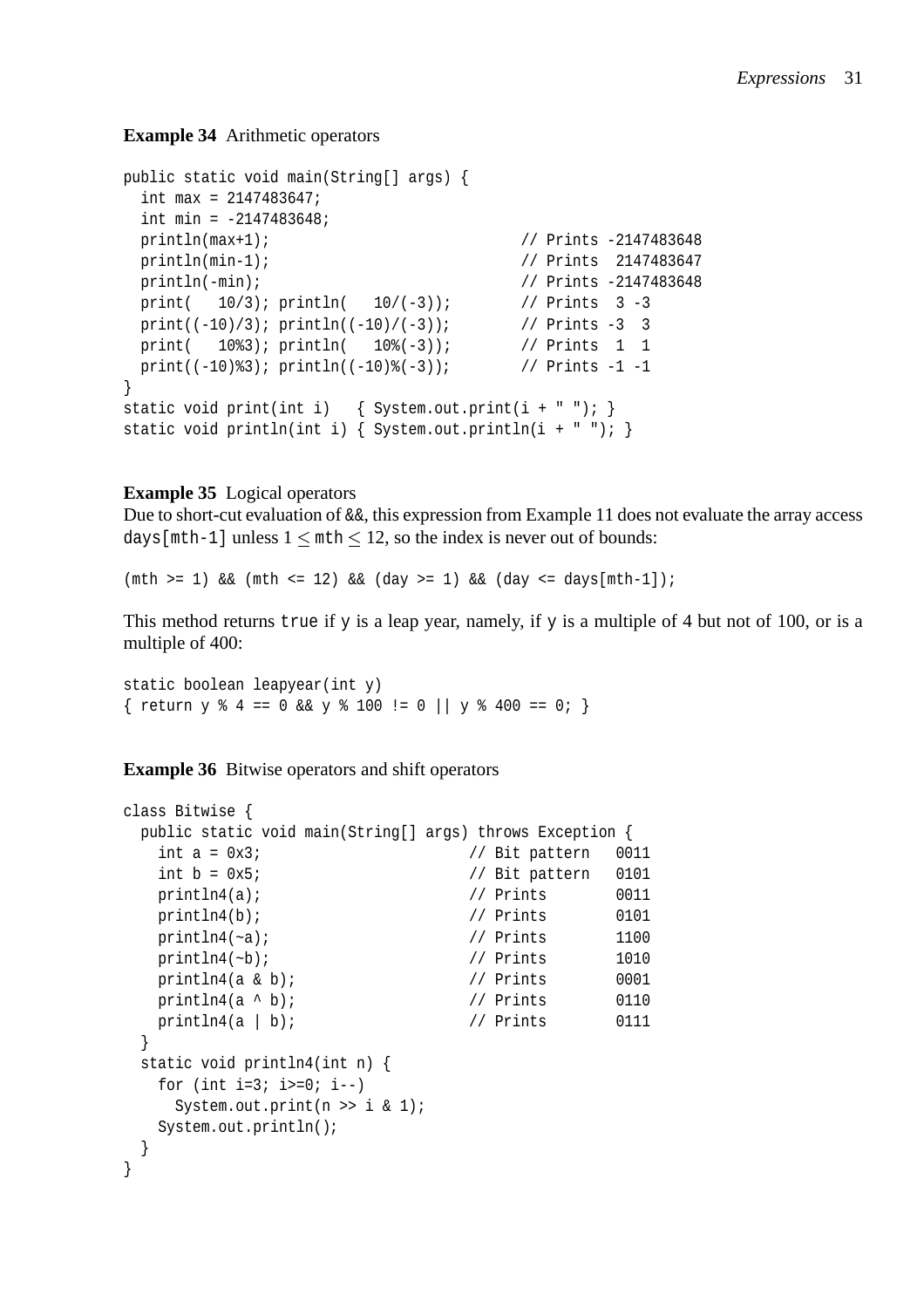## **11.4 Assignment expression**

In the *assignment expression* x = e, the type of e must be a subtype of the type of x. The type of the expression is the same as the type of x. The assignment is executed by evaluating expression e and storing its value in variable x, after a widening conversion (Section 11.11) if necessary. When e is a compile-time constant of type byte, char, short or int, and x has type byte, char or short, then a narrowing conversion is done automatically, provided the value of e is within the range representable in x (Section 5.1). The value of the expression  $x = e$  is that of x after the assignment.

The assignment operator is right associative, so the multiple assignment  $x = y = e$  has the same meaning as  $x = (y = e)$ , that is, evaluate the expression e, assign its value to y, and then to x.

When e has reference type (object type or array type), then only a reference to the object or array is stored in x. Thus the assignment  $x = e$  does not copy the object or array; see Example 38.

When x and e have the same type, the compound assignment  $x \rightarrow -e$  is equivalent to  $x = x + e$ ; however, x is evaluated only once, so in  $a[i+1]$  += e the variable i is increment only once. When the type of x is t, different from the type of e, then  $x \rightarrow e$  is equivalent to  $x = (t)(x + e)$ , in which the intermediate result  $(x + e)$  is converted to type t (Section 11.11); again x is evaluated only once. The other compound assignment operators  $-\pi$ ,  $\pi$ , and so on, are similar.

Since the value of the expression  $x \rightarrow -e$  is that of x after the assignment, and the assignment operators associate to the right, one can write  $ps[i] = sum += e$  to first increment sum by e and then store the result in ps[i]; see Example 27.

### **11.5 Conditional expression**

The *conditional expression* e1 ? e2 : e3 is legal if e1 has type boolean, and e2 and e3 both have numeric types, or both have type boolean, or both have compatible reference types. The conditional expression is evaluated by first evaluating e1. If e1 evaluates to true, then e2 is evaluated; otherwise e3 is evaluated. The resulting value is the value of the conditional expression.

## **11.6 Object creation expression**

The *object creation expression*

new C(*actual-list*)

creates a new object of class C, by calling that constructor in class C whose signature matches the arguments in *actual-list*.

The *actual-list* is evaluated from left to right to obtain a list of argument values. These argument values are bound to the constructor's parameters, an object of the class is created in the memory, the non-static fields are given default initial values according to their type, a superclass constructor is called (explicitly or implicitly), all non-static field initializers and initializer blocks are executed in order of appearance, and finally the constructor body is executed to initialize the object. The value of the constructor call expression is the newly created object, whose class is C.

When C is an inner class in class D, and  $\circ$  evaluates to an object of class D, then one may create a C-object inside o using the syntax o.new C(*actual-list*); see Example 33.

### **11.7 Instance test expression**

The *instance test* e instance of t is evaluated by evaluating e to a value v. If v is not null and is a reference to an object of class C, where C is a subtype of t, the result is true; otherwise false.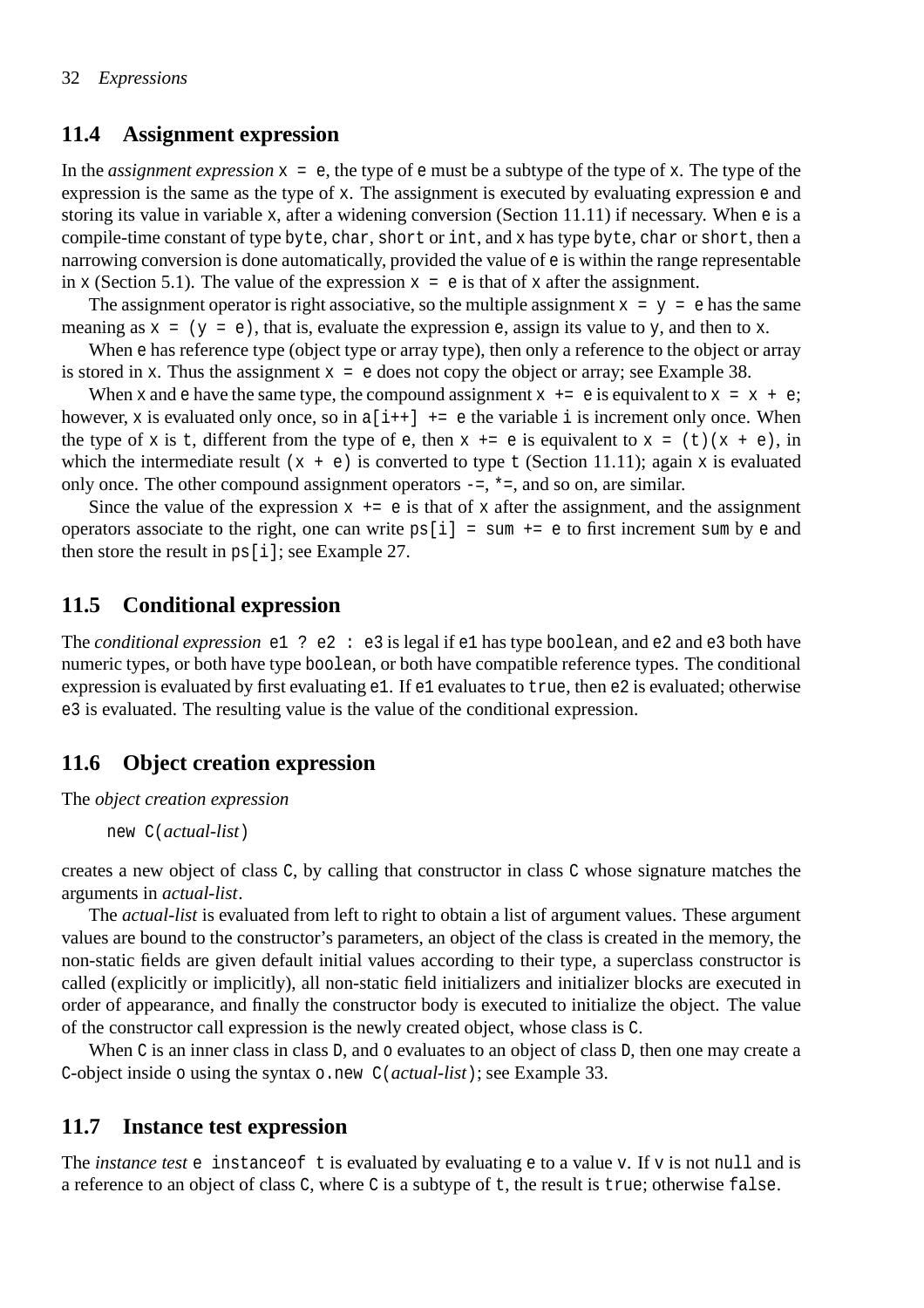**Example** 37 Assignment: widening, narrowing, and truncating compound assignment The assignment  $d = 12$  performs a widening of 12 from int to double. The assignments  $b = 123$ and b2 = 123+1 perform an implicit narrowing from int to byte, because the right-hand sides are compile-time constants. The assignment  $b2 = b1+1$  would be illegal because  $b1+1$  is not a compile-time constant. The assignment  $b2 = 123+5$  would be illegal because, although 123+5 is a compile-time constant, its value is not representable as a byte (whose range is  $-128.127$ ).

```
double d;
d = 12; \frac{d}{dx} // widening conversion from int to double
byte b1 = 123, b2; // narrowing conversion from int to byte
b2 = 123 + 1; // legal: 123+1 is a compile-time constant
b2 = (byte)(b1 + 1); // legal: (byte)(b1 + 1) has type byte
int x = 0;
x += 1.5; \frac{1}{x} + \frac{1}{x} // equivalent to: x = \frac{1}{x} (int)(x + 1.5); thus adds 1 to x
```
#### **Example 38** Assignment does not copy objects

This example uses the Point class from Example 13. Assignment (and parameter passing) copies only the reference, not the object:

```
Point p1 = new Point(10, 20);
System.out.println("p1 is " + p1); // prints: p1 is (10, 20)
Point p2 = p1; \frac{p}{p} and p2 refer to same object
p2.move(8, 8);
System.out.println("p2 is " + p2); // prints: p2 is (18, 28)System.out.println("p1 is " + p1); // prints: p1 is (18, 28)
```
**Example 39** Compound assignment operators

Compute the product of all elements of array xs:

```
static double multiply(double[] xs) {
 double prod = 1.0;
 for (int i=0; i < x s.length; i++)prod *= xs[i]; \qquad // equivalent to: prod = prod * xs[i]
 return prod;
}
```
## **Example 40** The conditional expression

Return the absolute value of x (always non-negative):

```
static double absolute(double x)
{ return (x \ge 0 ? x : -x); }
```
**Example 41** Object creation and instance test

```
Number n1 = new Integer(17);
Number n2 = new Double(3.14);// The following statements print: false, true, false, true
System.out.println("n1 is a Double: " + (n1 instanceof Double));
System.out.println("n2 is a Double: " + (n2 instanceof Double));
System.out.println("null is a Double: " + (null instanceof Double));
System.out.println("n2 is a Number: " + (n2 instanceof Number));
```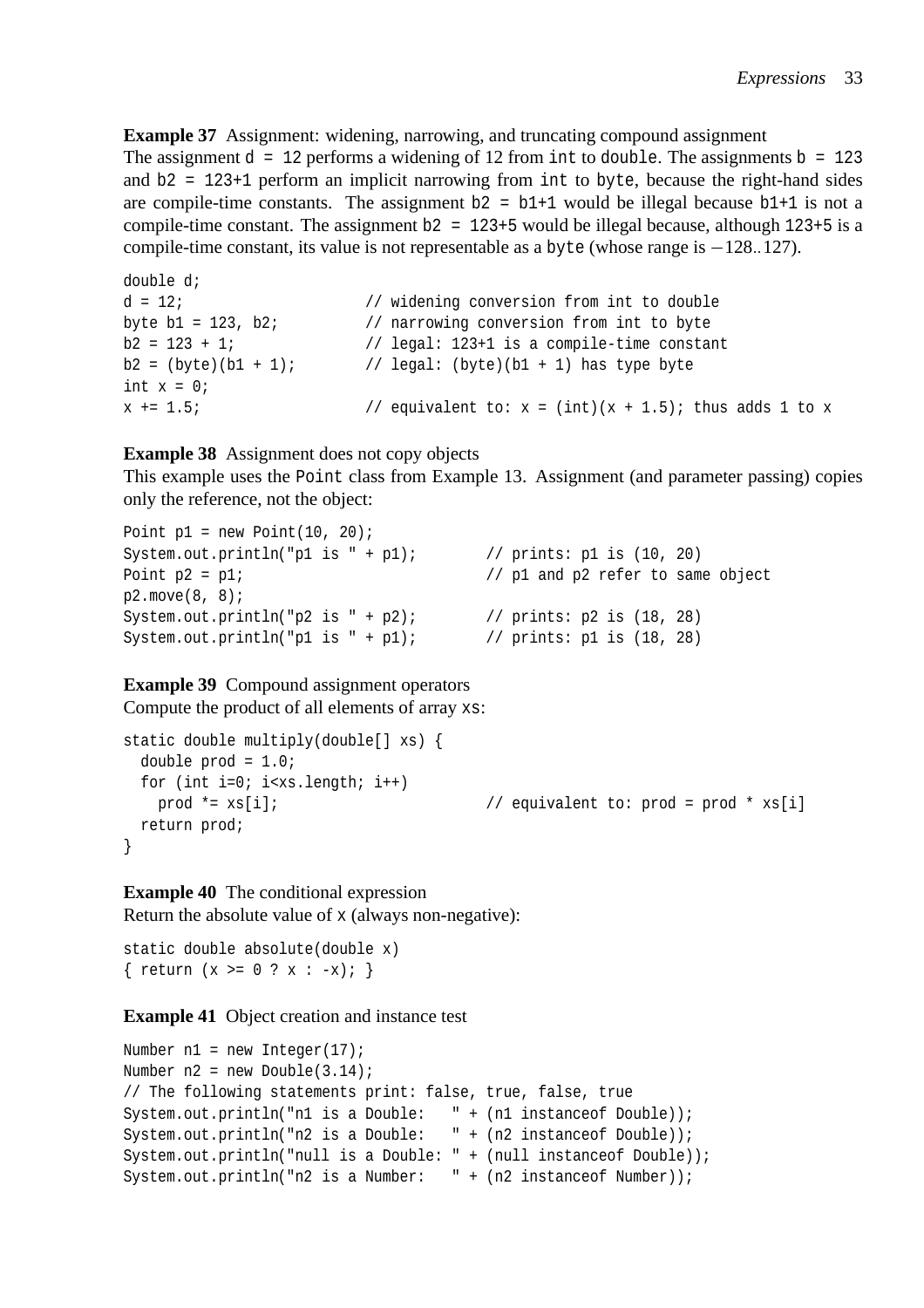## **11.8 Field access expression**

A *field access* must have one of these three forms

```
f
C.f
o.f
```
where C is a class and o an expression of reference type.

A class may have several fields of the same name f; see Section 9.6, Example 19, and Example 42 opposite.

A field access f must refer to a static or non-static field declared in or inherited by a class whose declaration encloses the field access expression (not shadowed by a field in a nested enclosing class, or by a variable or parameter of the same name). The class declaring the field is the target class TC.

A field access C.f must refer to a static field in class C or a superclass of C. That class is the target class TC.

A field access o.f, where expression o has type C, must refer to a static or non-static field in class C or a superclass of C. That class is the target class TC. To evaluate the field access, the expression o is evaluated to obtain an object. If the field is static, then the object is ignored, and the value of  $\circ$ . f is the TC-field f. If the field is non-static, then the value of  $\circ$  must be non-null, and the value of  $\circ$ . is found as the value of the TC-field f in object o.

It is informative to contrast non-static field access and non-static method call (Section 11.10):

- In a non-static field access o.f, the field referred to is determined by the (compile-time) *type* of the object expression o.
- In a non-static method call  $\circ$ .m( $\dots$ ), the method called is determined by the (runtime) *class* of the target object: the object to which o evaluates.

## **11.9 The current object reference this**

The name this may be used in non-static code to refer to the current object (Section 9.1). When non-static code in a given object is executed, the object reference this refers to the object as a whole. Hence, when f is a field and m is a method (declared in the innermost enclosing class), then this.f means the same as f (when f has not been shadowed by a variable or parameter of the same name), and this.m( $\dots$ ) means the same as  $m(\dots)$ .

When C is an inner class in an enclosing class D, then inside C the notation D. this refers to the D object enclosing the inner C object. See Example 28 where TLC.this.nf refers to field nf of the enclosing class TLC.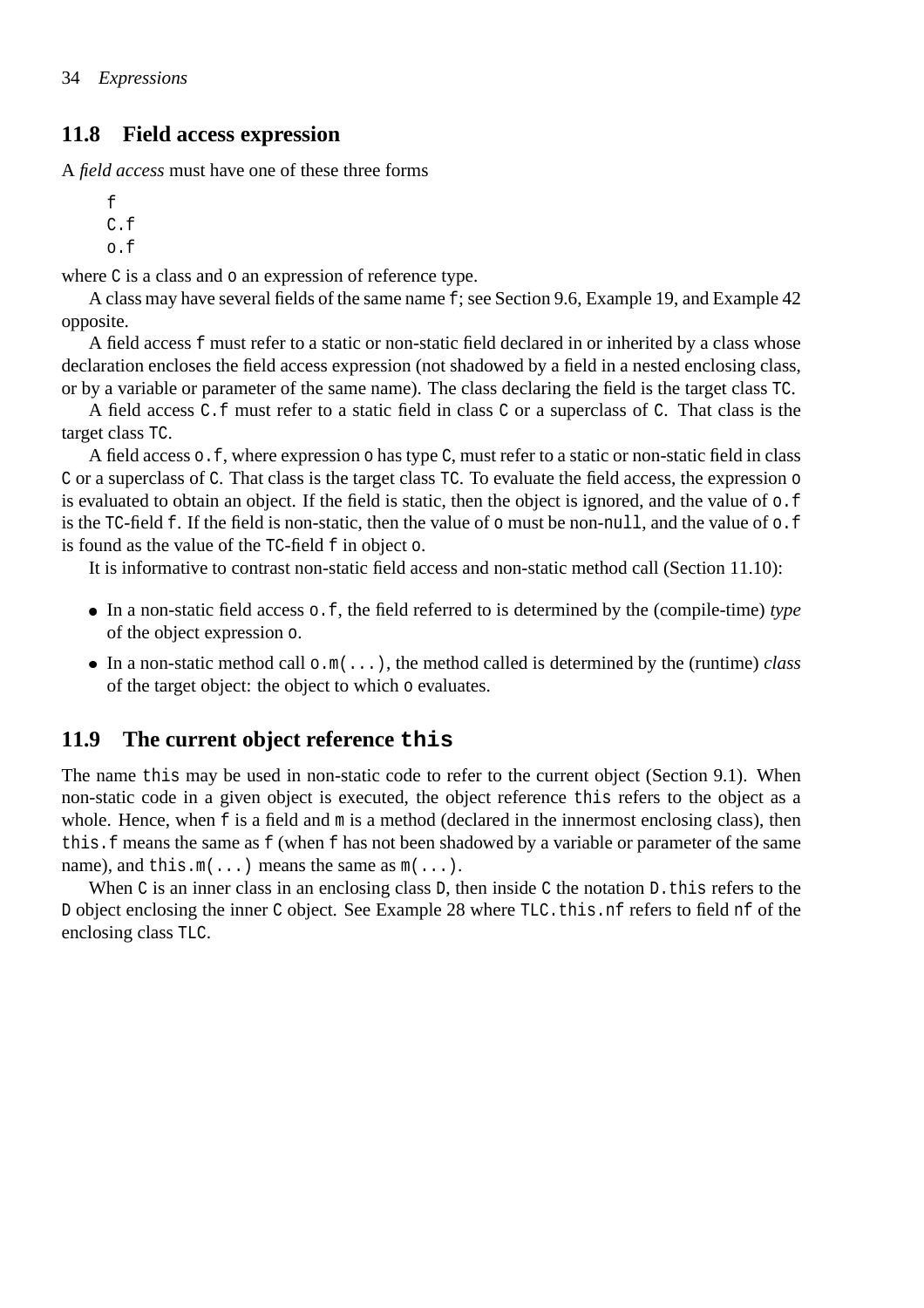#### **Example 42** Field access

Here we illustrate static and non-static field access in the classes B, C and D from Example 19. Note that the field referred to by an expression of form  $\circ \cdot$  vf or  $\circ \cdot$  sf is determined by the type of expression o, not the class of the object to which o evaluates:

```
public static void main(String[] args) {
 C c1 = new C(100); // c1 has type C; object has class CB b1 = c1; // b1 has type B; object has class C
 print(C.sf, B.sf); // Prints 102 121
 print(c1.sf, b1.sf); // Prints 102 121
 print(c1.vf, b1.vf); // Prints 100 120
 C C 2 = new C(200); // c2 has type C; object has class C
 B b2 = c2;<br>
// b2 has type B; object has class C
 print(c2.sf, b2.sf); // Prints 202 221
 print(c2.vf, b2.vf); // Prints 200 220
 print(c1.sf, b1.sf); // Prints 202 221
 print(c1.vf, b1.vf); // Prints 100 120
 D d3 = new D(300); \frac{1}{8} // d3 has type D; object has class D
 C c3 = d3; C d3 has type C; object has class D
 B b3 = d3; // b3 has type B; object has class D
 print(D.sf, C.sf, B.sf); // Prints 304 304 361
 print(d3.sf, c3.sf, b3.sf); // Prints 304 304 361
 print(d3.vf, c3.vf, b3.vf); // Prints 300 340 360
}
static void print(int x, int y) { System.out.println(x+" "+y); }
static void print(int x, int y, int z) { System.out.println(x++ "+y+ "+z);}
```
#### **Example 43** Using this when referring to shadowed fields

A common use of this is to refer to fields (this.x and this.y) that have been shadowed by parameters  $(x \text{ and } y)$ , especially in constructors; see the Point class (Example 13):

```
class Point {
 int x, y;
 Point(int x, int y) { this.x = x; this.y = y; }
... }
```
### **Example 44** Using this to pass the current object to a method

In the SPoint class (Example 14), the current object reference this is used in the constructor to add the newly created object to the vector allpoints, and it is used in the method getIndex to look up the current object in the vector:

```
class SPoint {
 static Vector allpoints = new Vector();
 int x, y;
 SPoint(int x, int y) { allpoints.addElement(this); this.x = x; this.y = y; }
  int getIndex() { return allpoints.indexOf(this); }
... }
```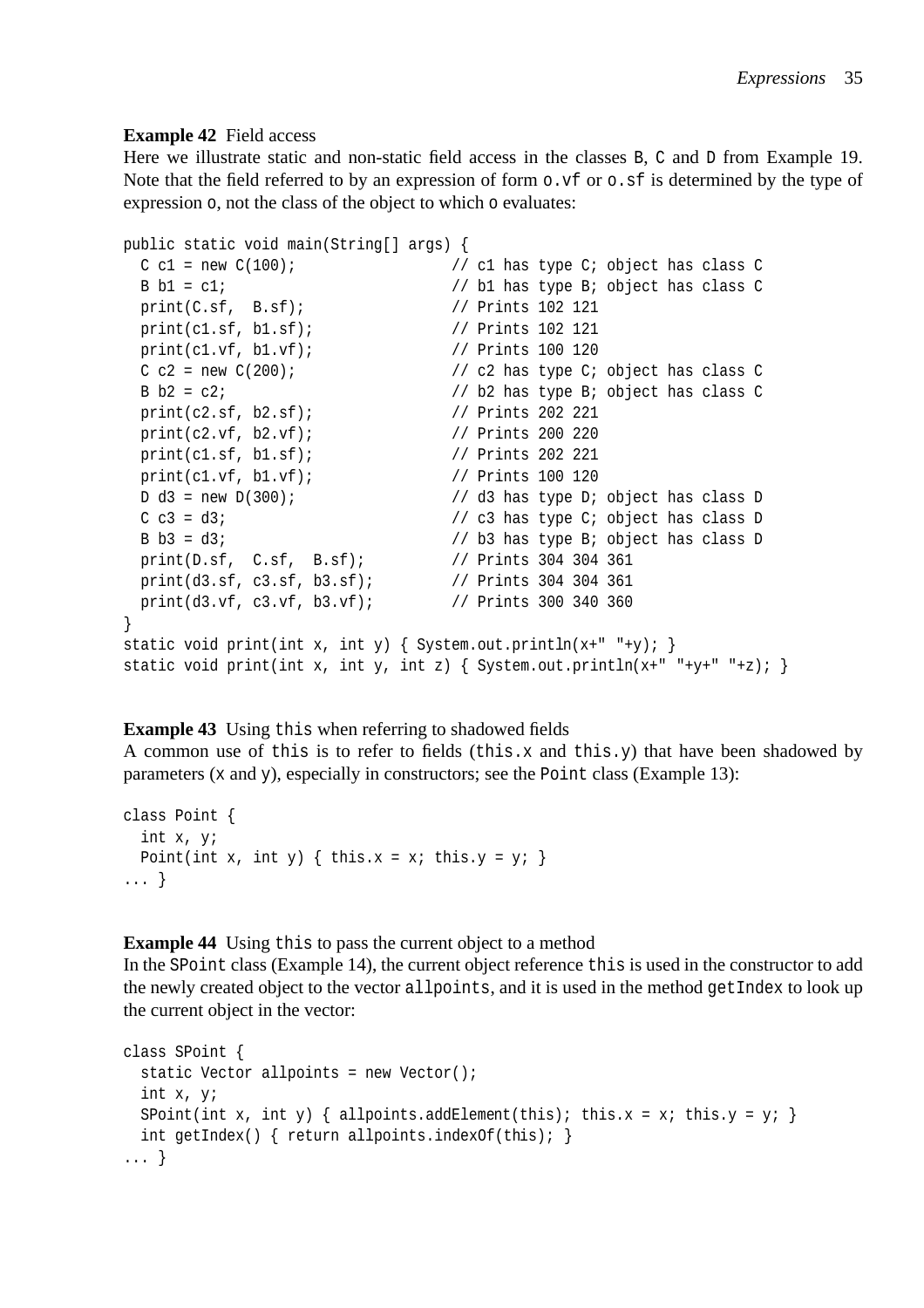## **11.10 Method call expression**

A *method call* expression, or *method invocation*, must have one of these four forms:

```
m(actual-list)
super.m(actual-list)
C.m(actual-list)
o.m(actual-list)
```
where m is a method name, C is a class name, and o is an expression of reference type. The *actual-list* is a possibly empty comma-separated list of expressions, called the *arguments* or *actual parameters*. The *call* signature is  $csig = m(t_1, ..., t_n)$  where  $(t_1, ..., t_n)$  is the list of types of the *n* arguments in the *actual-list*.

Determining what method is actually called by a method call is moderately complicated because (1) method names may be overloaded, each version of the method having a distinct signature; (2) methods may be overridden, that is, re-implemented in subclasses; (3) non-static methods are called by dynamic dispatch, given a target object; and (4) a method call in a nested class may call a method declared in some enclosing class.

Section 11.10.1 describes argument evaluation and parameter passing, assuming the simple case where it is clear which method m is being called. Section 11.10.2 then describes how to determine which method is being called in the general case.

#### **11.10.1 Method call: parameter passing**

Here we consider the evaluation of a method call  $m(\text{actual-list})$  when it is clear which method m is called, and focus on the parameter passing mechanism.

The call is evaluated by evaluating the expressions in the *actual-list* from left to right to obtain the argument values. These argument values are then bound to the corresponding parameters in the method's *formal-list*, in order of appearance. A widening conversion (see Section 11.11) occurs if the type of an argument expression is a subtype of the method's corresponding parameter type.

Java uses *call-by-value* to bind argument values to formal parameters, so the formal parameter holds a copy of the argument value. Thus if the method changes the value of a formal parameter, this change does not affect the argument. For an argument of reference type, the parameter holds a copy of the object or array reference, and hence the parameter refers to the same object or array as the actual argument expression. Thus if the method changes that object or array, the changes will be visible after the method returns (see Example 46).

A non-static method must be called with a target object, for example as o.m(*actual-list*), where the target object is the value of o, or as m(*actual-list*) where the target object is the current object reference this. In either case, during execution of the method body, this will be bound to the target object.

A static method is not called with a target object, and it is illegal to use the identifier this inside the method body.

When the argument values have been bound to the formal parameters, then the method body is executed. The value of the method call expression is the value returned by the method if its returntype is non-void; otherwise the method call expression has no value. When the method returns, all parameters and local variables in the method are discarded.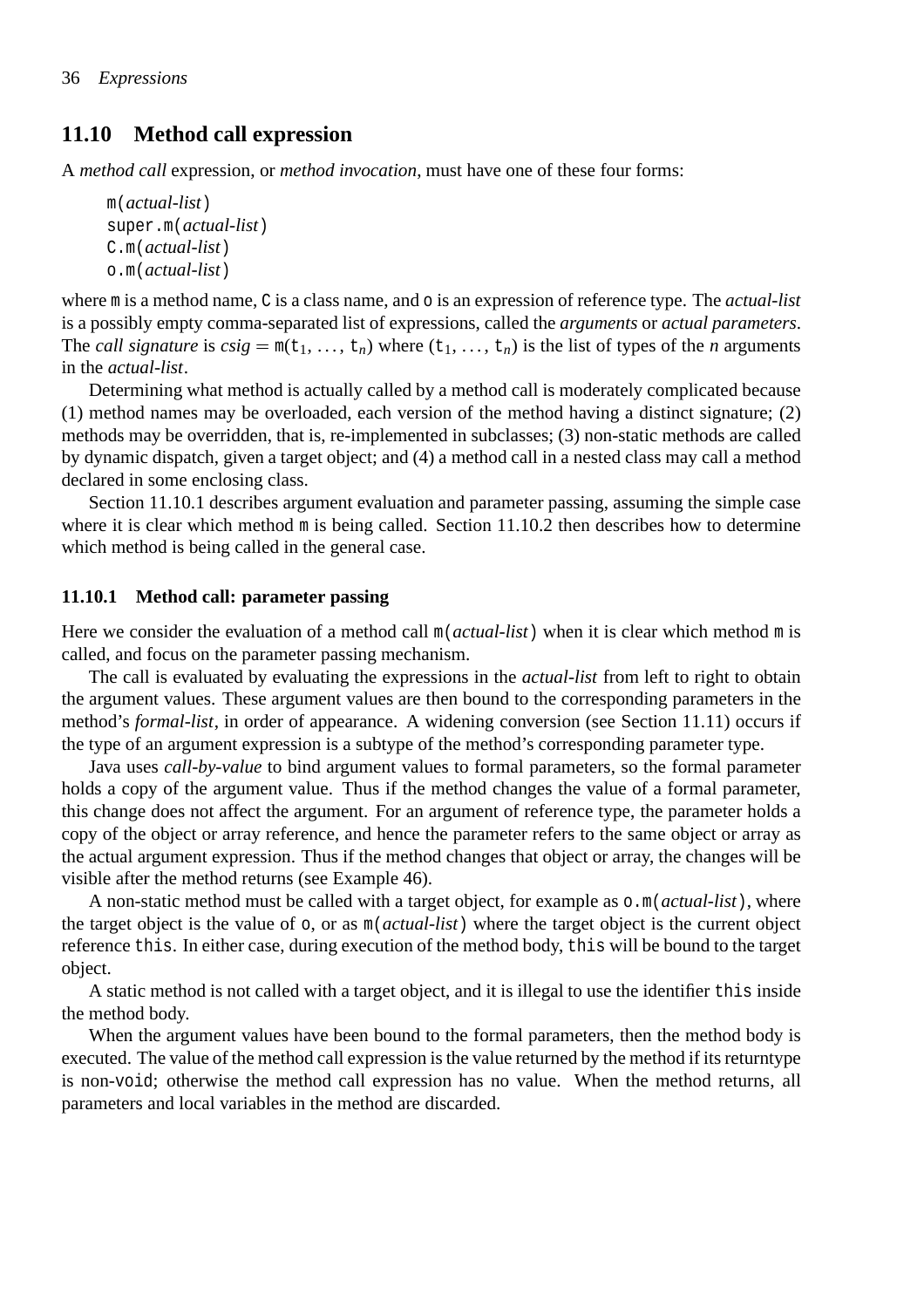### **Example 45** Calling non-overloaded, non-overridden methods

This program uses the SPoint class from Example 14. The static methods getSize and getPoint may be called by prefixing them with the class name SPoint or an expression of type SPoint, such as q. They may be called before any objects have been created. The non-static method getIndex must be called with an object, as in  $r$ ,  $q$ etIndex(); then the method is executed with the current object reference this bound to r.

```
public static void main(String[] args) {
  System.out.println("Number of points created: " + SPoint.getSize());
  SPoint p = new SPoint(12, 123);
  SPoint q = new Spoint(200, 10);SPoint r = new SPoint(99, 12);
 SPoint s = p;
 q = null;
  System.out.println("Number of points created: " + SPoint.getSize());
 System.out.println("Number of points created: " + q.getSize());
  System.out.println("r is point number " + r.getIndex());
  for (int i=0; i<SPoint.getSize(); i++)System.out.println("SPoint number " + i + " is " + SPoint.getPoint(i));}
```
#### **Example 46** Parameter passing copies references, not objects and arrays

In the method call  $m(p, d, a)$  below, the object reference held in p is copied to parameter pp of m, so p and pp refer to the same object, the integer held in d is copied to dd, and the array reference held in a is copied to aa. At the end of method m, the state of the computer memory is this:



When method m returns, its parameters pp, dd and aa are discarded. The variables p, d and a are unmodified, but the object and the array pointed to by p and a have been modified.

```
public static void main(String[] args) {
 Point p = new Point(10, 20);
 int[] a = new int[5];int d = 8;
 System.out.println("p is " + p); // Prints: p is (10, 20)
 System.out.println("a[3] is " + a[3]); \qquad // Prints: a[3] is 0
 m(p, d, a);
 System.out.println("p is " + p); // Prints: p is (18, 28)
 System.out.println("d is " + d); // Prints: d is 8
 System.out.println("a[3] is " + a[3]); \qquad // Prints: a[3] is 22
}
static void m(Point pp, int dd, int[] aa) {
 pp.move(dd, dd);
 dd = 117;
 aa[3] = 22i}
```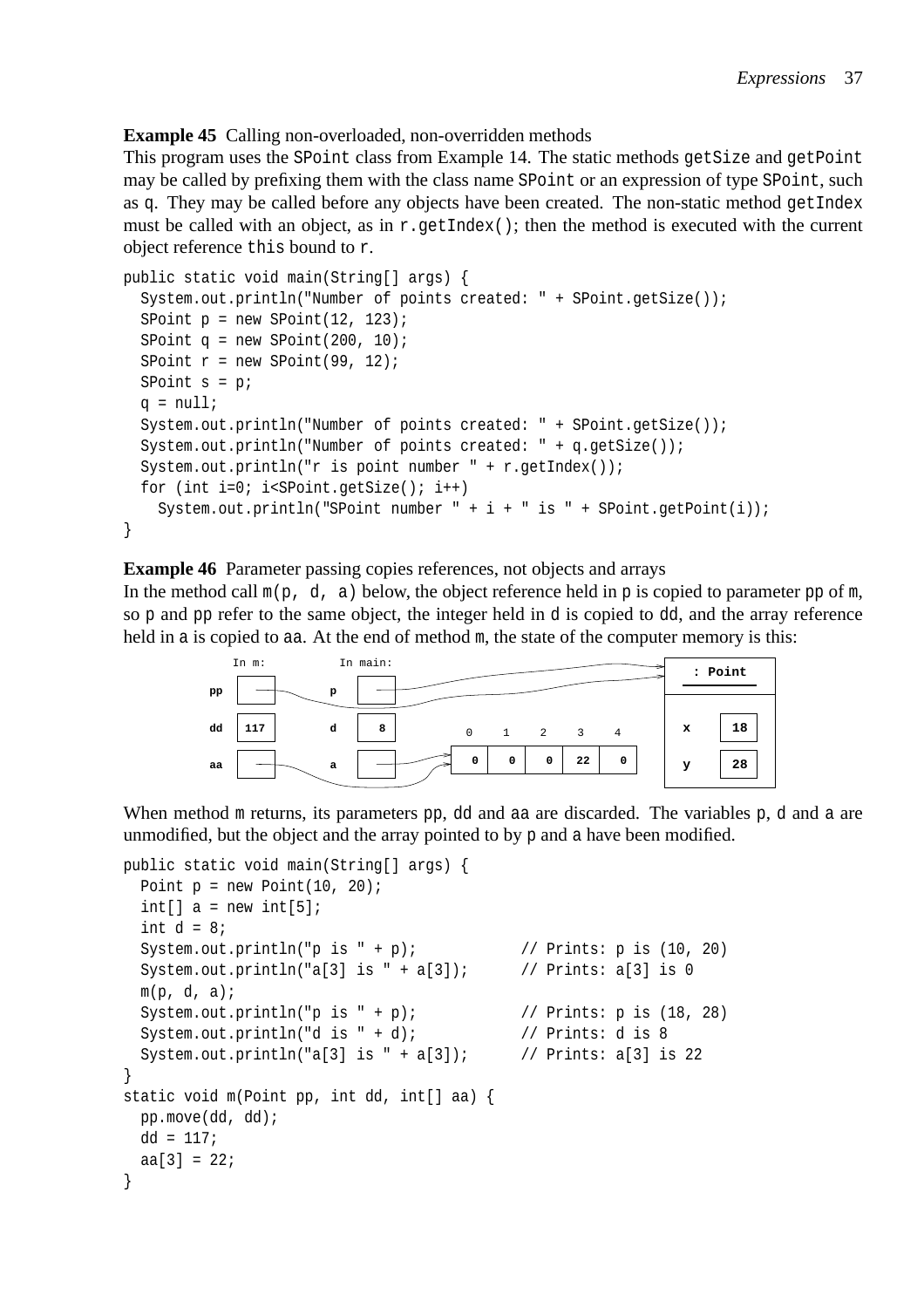#### **11.10.2 Method call: determining which method is called**

In general, methods may be overloaded as well as overridden. The overloading is resolved at compile-time by finding the most specific applicable and accessible method signature for the call. Overriding (for non-static methods) is handled at run-time by searching the class hierarchy starting with the class of the object on which the method is called.

#### **At compile-time: determine the target type and signature**

*Find the target type* TC: If the method call has the form  $m(\text{actual-list})$  then the target type TC is the innermost enclosing class containing a method called m that is visible (not shadowed by a method m in a nested class). If the method call has the form super.m(*actual-list*) then the target type TC is the superclass of the innermost enclosing class. If the method call has the form C.m(*actual-list*) then TC is C. If the method call has the form o.m(*actual-list*) then TC is the type of the expression o.

*Find the target signature tsig*: A method in class TC is *applicable* if its signature subsumes the call signature *csig*. Whether a method is *accessible* is determined by its access modifiers; see Section 9.7. Consider the collection of methods in TC that are both applicable and accessible. The call is illegal (method unknown) if there is no such method. The call is illegal (ambiguous) if there is more than one method whose extended signature  $m(T, u_1, \ldots, u_n)$  is most specific, that is, one whose extended signature is subsumed by all the others. Thus if the call is legal there is a exactly one most specific extended signature; from that we obtain the target signature  $\text{tsig} = m(u_1, \ldots, u_n)$ .

*Determine whether the called method is static*: If the method call has the form C.m(*actual-list*) then the called method must be static. If the method call has the form m(*actual-list*) or o.m(*actuallist*) or super.m(*actual-list*) then we use the target type TC and the signature *tsig* to determine whether the called method is static or non-static.

#### **At run-time: determine the target object (if non-static) and execute the method**

*If the method is static*: If the method is static then no target object is needed: the method to call is the method with signature *tsig* in class TC. However, when m is static in a method call o.m(*actual-list*) the expression o must be evaluated anyway, but its value is ignored.

*If the method is non-static, determine the target object*: If the method is non-static, then a target object is needed, as it will be bound to the object reference this during execution of the called method. In the case of m(*actual-list*), the target object is this (if TC is the innermost class enclosing the method call), or TC.this (if TC is an outer class containing the method call). In the case o.m(*actual-list*), the expression o must evaluate to a non-null object reference, otherwise the exception NullPointerException is thrown; that object is the target object. To determine which method to call, the class hierarchy is searched, starting with the class RTC of the target object. If a method with signature *tsig* is not found in class RTC, then the immediate superclass of RTC is searched, and so on. This procedure is called *dynamic dispatch*.

*Evaluate and bind the arguments*: See Section 11.10.1.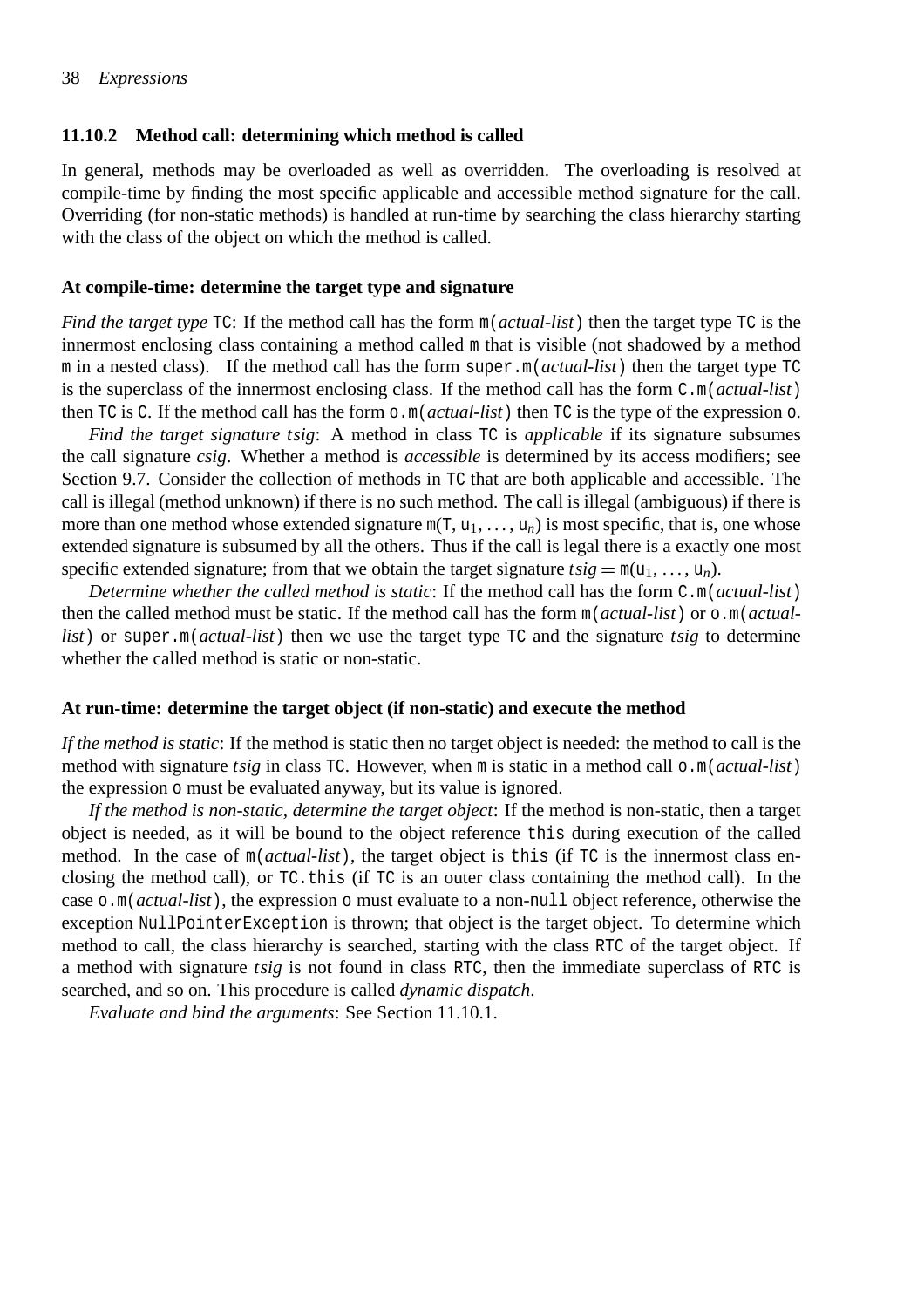#### **Example 47** Calling overloaded methods

Here we call the overloaded methods m declared in Example 22. The call  $m(10, 20)$  has call signature m(int, int) and thus calls the method with signature m(int, double), because that is the most specific applicable. Hence the first two lines call the method with signature  $m(int, double)$ , and the last two call the method with signature m(double, double).

| System.out.println( $m(10, 20)$ );     | $//$ Prints $31.0$ |  |
|----------------------------------------|--------------------|--|
| System.out.println( $m(10, 20.0)$ );   | $//$ Prints $31.0$ |  |
| System.out.println $(m(10.0, 20))$ ;   | // Prints $33.0$   |  |
| System.out.println( $m(10.0, 20.0)$ ); | $//$ Prints 33.0   |  |

#### **Example 48** Calling overridden and overloaded methods

Here we use the classes C1 and C2 from Example 24. The target type of  $c1 \cdot m1(i)$  is class C1 which has a non-static method with signature  $m1(int)$ , so the call is to a non-static method; the target object has class C2, so the called method is  $m1(int)$  in C2; and quite similarly for c2. $m1(i)$ . The target type for  $c1 \cdot m1(d)$  is the class C1 which has a static method with signature  $m1(double)$ , so the call is to a static method, and the object bound to c1 does not matter. Similarly for c2.m1(d) whose target type is C2, so it calls m1(double) in C2 which overrides m1(double) in C1.

The call c1.m2(i) has target type C1 and calls m2(int). However, a call c2.m2(i) whose target class is C2 would be ambiguous and illegal: the applicable extended signatures are  $m_2$  (C1, int) and m2(C2,double), none of which is more specific than the other.

```
int i = 17;
double d = 17.0;
C2 c2 = new C2(); \sqrt{y} = 02, object class C2
Cl \text{ } cl = c2; // \text{ Type } Cl, \text{ object class } Clc1.m1(i); c2.m1(i); c1.m1(d); c2.m1(d); // Prints 21i 21i 11d 21d
c1.m2(i); // Prints 12i
```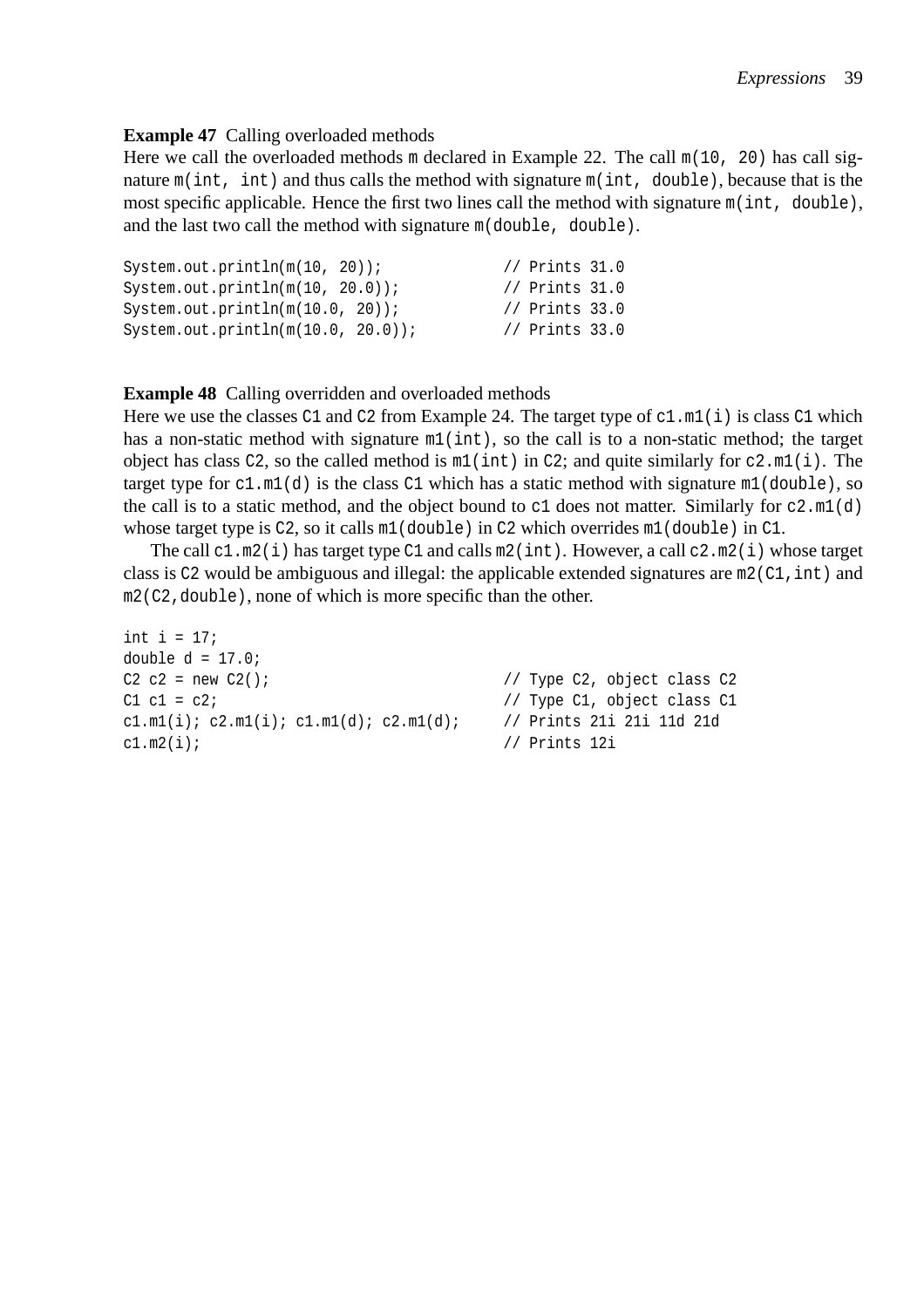# **11.11 Type cast expression and type conversion**

A *type conversion* converts a value from one type to another. A *widening* conversion converts from a type to a supertype. A *narrowing* conversion converts from a type to another type. This requires an explicit *type* cast (except in an assignment  $x = e$  or initialization where  $e$  is a compile-time integer constant; see Section 11.4).

### **Type cast between base types**

When e is an expression of base type and t is a base type, then a *type cast* of e to t is done using the expression

(t)e

This expression, when legal, has type t. The legal type casts between base types are shown by the table below, where C marks a narrowing conversion which requires a type cast  $(t)$ e, W marks a widening conversion that preserves the value, and WL marks a widening conversion which may cause a loss of precision:

|           |              |               |                             | To type                     |      |       |        |
|-----------|--------------|---------------|-----------------------------|-----------------------------|------|-------|--------|
| From type | char         | byte          | short                       | int                         | long | float | double |
| char      | W            | $\mathsf{C}$  | C                           | W                           | W    | W     | W      |
| byte      | C            | W             | W                           | W                           | W    | W     | W      |
| short     | $\mathsf{C}$ | $\mathsf{C}$  | W                           | W                           | W    | W     | W      |
| int       | $\mathsf{C}$ | $\mathsf{C}$  | $\mathcal{C}_{\mathcal{C}}$ | W                           | W    | WL    | W      |
| long      | C            | $\mathcal{C}$ | $\mathcal{C}$               | $\mathcal{C}_{\mathcal{C}}$ | W    | WL    | WL     |
| float     | C            | $\mathsf{C}$  | $\mathcal{C}$               | $\mathcal{C}_{\mathcal{C}}$ | C    | W     | W      |
| double    | C            | C             | $\mathsf{C}$                | $\mathcal{C}_{\mathcal{C}}$ | C    |       | W      |

A narrowing integer conversion discards those (most significant) bits which cannot be represented in the smaller integer type. Conversion from an integer type to a floating-point type (float or double) produces a floating-point approximation of the integer value. Conversion from a floating-point type to an integer type discards the fractional part of the number; that is, it rounds towards zero. When converting a too-large floating-point number to a long or int, the result is the best approximation (that is, the type's largest positive or the largest negative representable number); conversion to byte or short or char is done by converting to int and then to the requested type. The base type boolean cannot be cast to any other type. A type cast between base types never fails at runtime.

### **Type cast between reference types**

When e is an expression of reference type and t is a reference type (class or interface or array type), then a *type cast* of e to t is done using the expression

(t)e

This expression has type t. It is evaluated by evaluating  $\epsilon$  to a value v. If v is null or is a reference to an object or array whose class is a subtype of t, then the type cast succeeds with result v; otherwise the exception ClassCastException is thrown. The type cast is illegal when it cannot possibly succeed at runtime; for instance, when e has type Double and t is Boolean: none of these classes is a subtype of the other.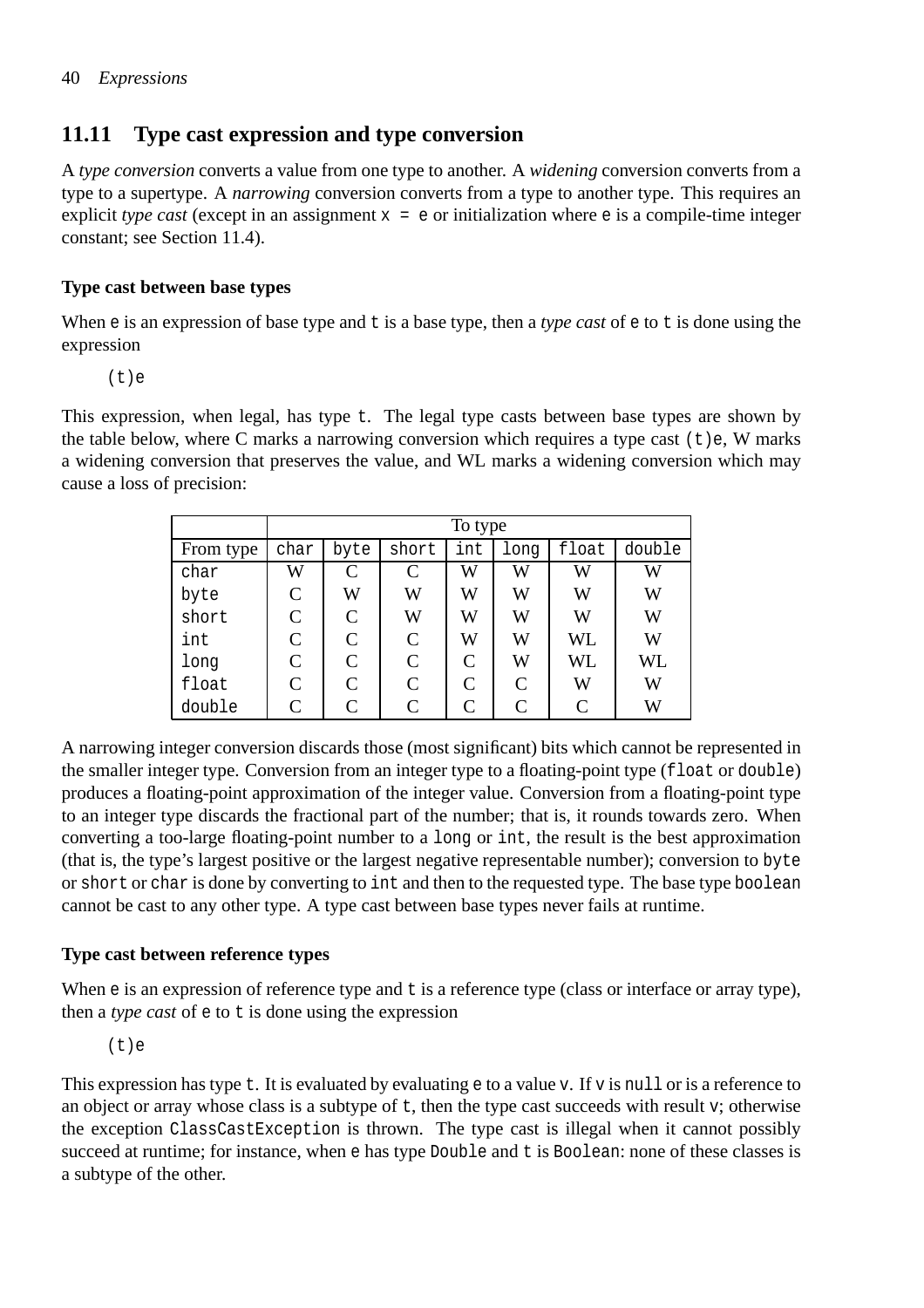# **12 Statements**

A *statement* may change the computer's *state*: the value of variables, fields, array elements, the contents of files, etc. More precisely, execution of a statement either

- $\bullet$  terminates normally (meaning execution will continue with the next statement, if any), or
- terminates abnormally by throwing an exception, or
- exits by executing a return statement (if inside a method or constructor), or
- exits a switch or loop by executing a break statement (if inside a switch or loop), or
- exits the current iteration of a loop and starts a new iteration by executing a continue statement (if inside a loop), or
- $\bullet$  does not terminate at all for instance, by executing while (true) {}.

# **12.1 Expression statement**

An *expression statement* is an *expression* followed by a semicolon:

*expression* ;

It is executed by evaluating the *expression* and ignoring its value. The only forms of *expression* that may be legally used in this way are assignment expressions (Section 11.4), increment and decrement expressions (Section 11.1), method call expressions (Section 11.10), and object creation expressions (Section 11.6).

For example, an assignment statement  $x=e$ ; is an assignment expression  $x=e$  followed by a semicolon.

Similarly, a method call statement is a method call expression followed by semicolon. The value returned by the method, if any, is discarded; the method is executed only for its side effect.

# **12.2 Block statement**

A *block-statement* is a sequence of zero or more *statements* or *variable-declarations* or *classdeclarations*, in any order, enclosed in braces:

```
statements
class-declarations
variable-declarations
```
# **12.3 The empty statement**

The *empty statement* consists of a semicolon only. It is equivalent to the block statement { } that contains no statements or declarations, and has no effect at all:

;

{

}

It is a common mistake to add an extra semicolon after the header of a for or while loop, thus introducing an empty loop body; see Example 55.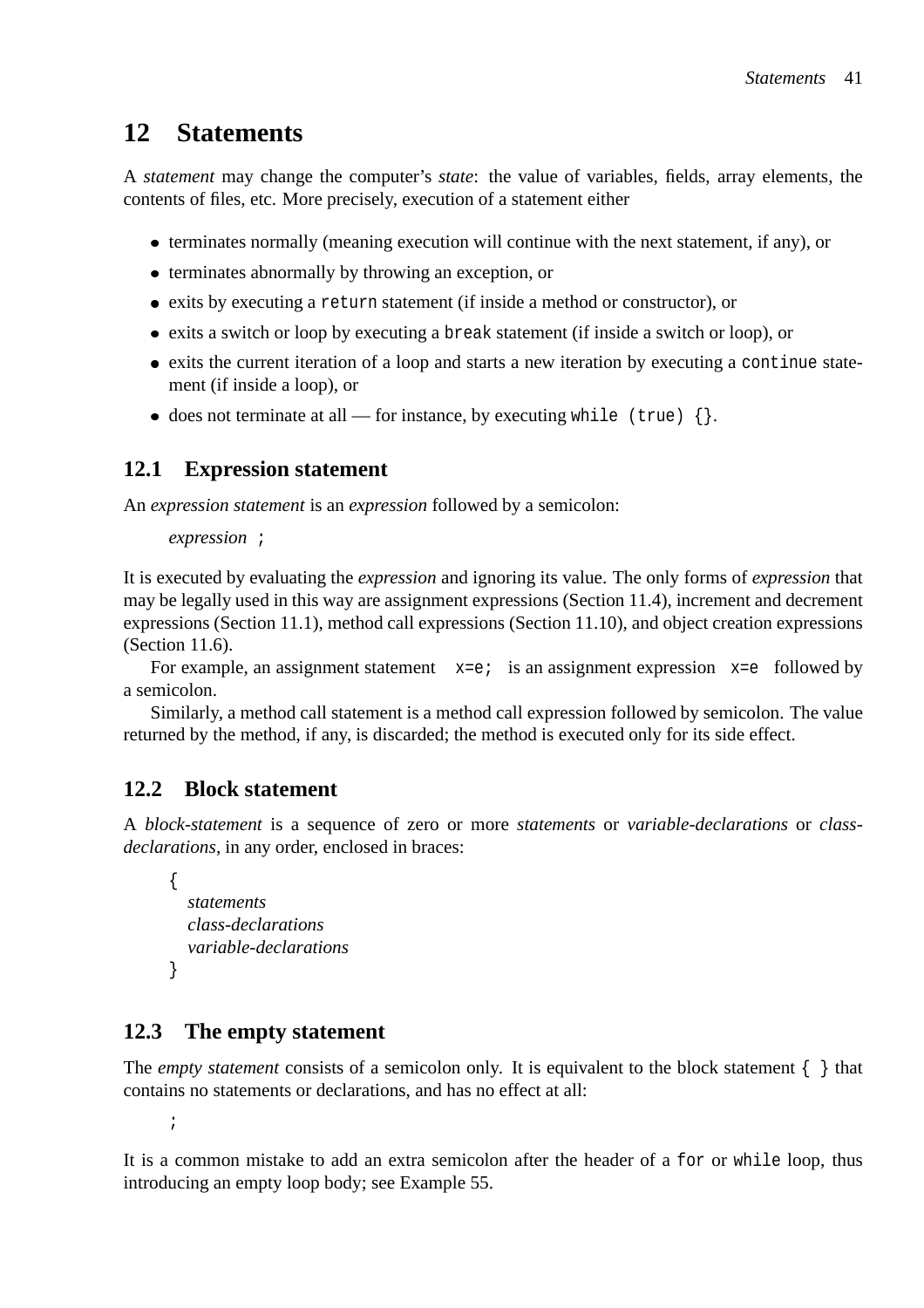# **12.4 Choice statements**

### **12.4.1 The if statement**

An if statement has the form:

if (*condition*) *truebranch*

The *condition* must have type boolean, and *truebranch* is a statement. If the *condition* evaluates to true, then the *truebranch* is executed, otherwise not.

## **12.4.2 The if-else statement**

An if-else statement has the form:

if (*condition*) *truebranch* else *falsebranch*

The *condition* must have type *boolean*, and *truebranch* and *falsebranch* are statements. If the *condition* evaluates to true, then the *truebranch* is executed; otherwise the *falsebranch* is executed.

### **12.4.3 The switch statement**

A switch statement has the form:

switch (*expression*) { case *constant1*: *branch1* case *constant2*: *branch2* ... default: *branchn* }

The *expression* must have type int, short, char, or byte. Each *constant* must be a *compile-time constant* expression, consisting only of literals, final variables, final fields declared with explicit field initializers, and operators. No two *constants* may have the same value. The type of each *constant* must be a subtype of the type of *expression*.

Each *branch* is preceded by one or more case clauses, and is a possibly empty sequence of statements, usually terminated by break or return (if inside a method or constructor) or continue (inside a loop). The default clause may be left out.

The switch statement is executed as follows: The *expression* is evaluated to obtain a value v. If v equals one of the *constants*, then the corresponding *branch* is executed. If v does not equal any of the *constants*, then the *branch* following default is executed; if there is no default clause, nothing is executed. If a *branch* is not exited by break or return or continue, then execution continues with the next *branch* in the switch regardless of the case clauses, until a *branch* exits or the switch ends.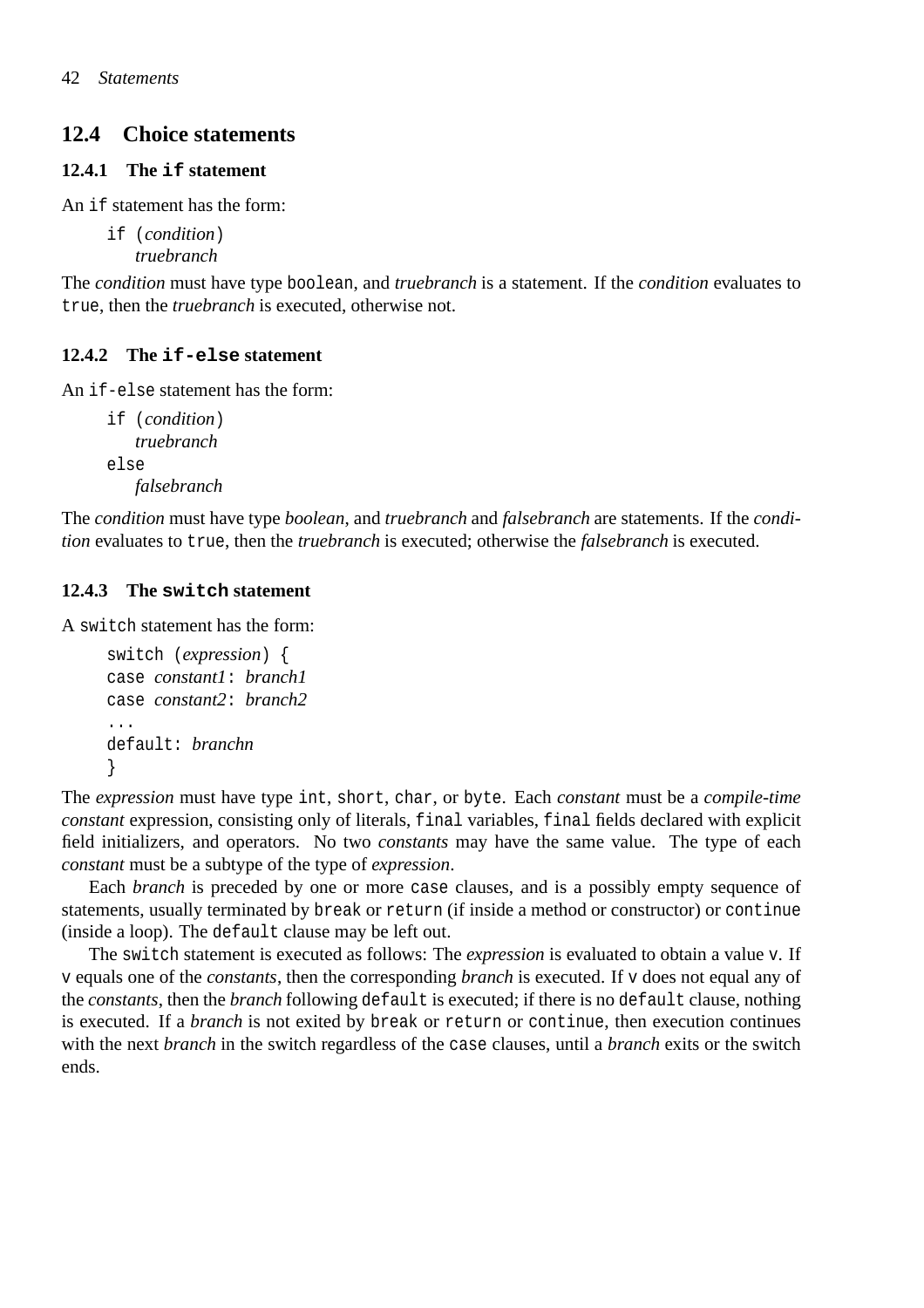#### **Example 49** Block statements

All method bodies and constructor bodies are block statements. In method sum from Example 2, the *truebranch* of the second if statement is a block statement. Method m4 in Example 4 contains two block statements, each of which contains a (local) declaration of variable x.

#### **Example 50** Single if-else statement

This method behaves the same as absolute in Example 40:

```
static double absolute(double x) {
  if (x \gt= 0)return x;
 else
   return -x;
}
```
#### **Example 51** A sequence of if-else statements

We cannot use a switch here, because a switch can work only on integer types (including char):

```
static int wdayno1(String wday) {
 if (wday.equals("Monday")) return 1;
 else if (wday.equals("Tuesday")) return 2;
 else if (wday.equals("Wednesday")) return 3;
 else if (wday.equals("Thursday")) return 4;
 else if (wday.equals("Friday")) return 5;
 else if (wday.equals("Saturday")) return 6;
 else if (wday.equals("Sunday")) return 7;
 else return -1; \sqrt{2} // Here used to mean 'not found'
}
```
#### **Example 52** switch statement

Below we could have used a sequence of if-else statements, but a switch is both faster and clearer:

```
static String findCountry(int prefix) {
 switch (prefix) {
 case 1: return "North America";
 case 44: return "Great Britain";
 case 45: return "Denmark";
 case 299: return "Greenland";
 case 46: return "Sweden";
 case 7: return "Russia";
  case 972: return "Israel";
 default: return "Unknown";
  }
}
```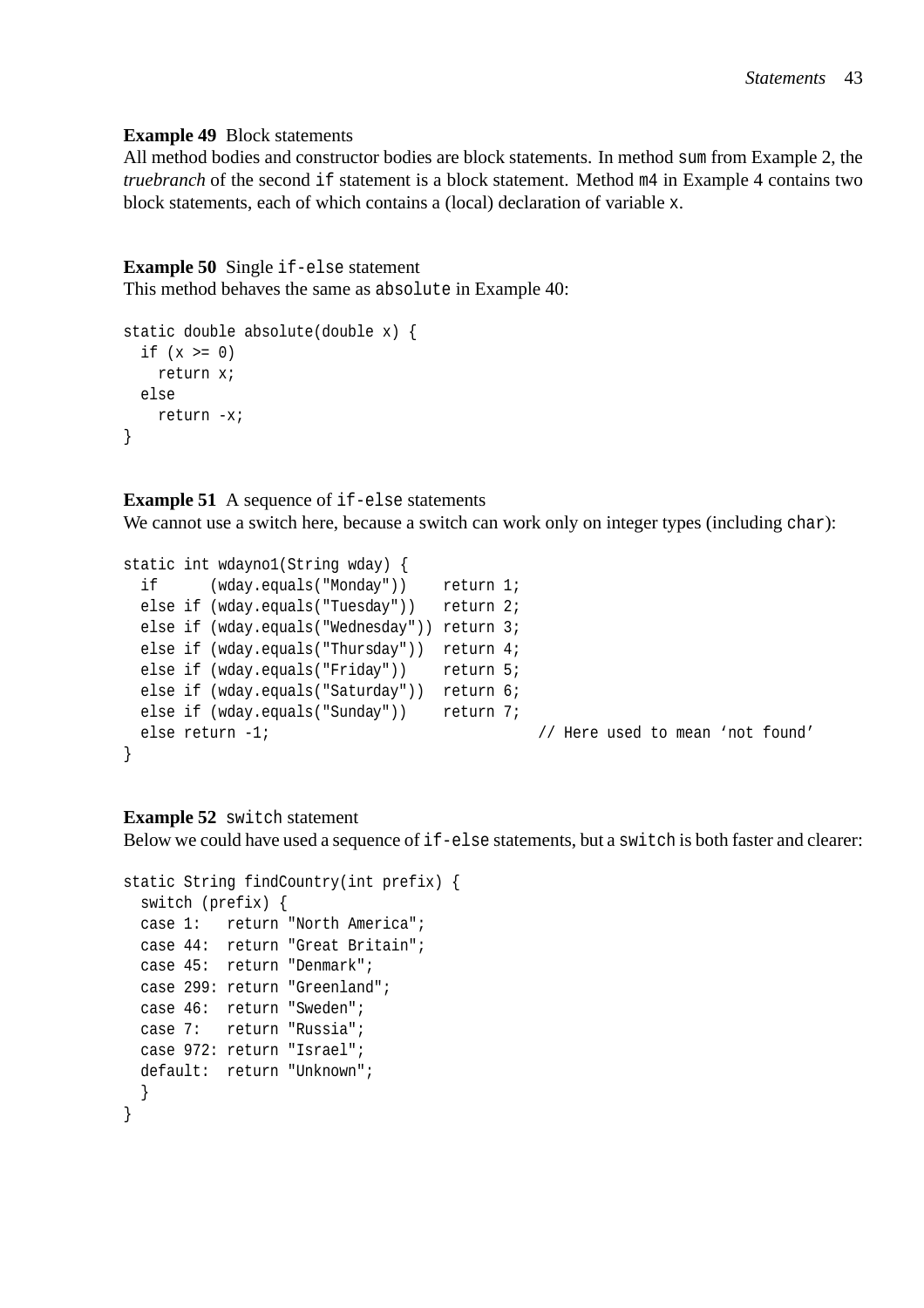# **12.5 Loop statements**

### **12.5.1 The for statement**

A for statement has the form

for (*initialization*; *condition*; *step*) *body*

where the *initialization* is a *variable-declaration* (Section 6.2) or an *expression*, *condition* is an *expression* of type boolean, *step* is an *expression*, and *body* is a *statement*. More generally, the *initialization* and *step* may also be comma-separated lists of *expressions*; the expressions in each such list are evaluated from left to right. The *initialization*, *condition* and *step* may be empty. An empty *condition* is equivalent to true. Thus for (;;) *body* means 'forever execute *body*'.

The for statement is executed as follows:

- 1. The *initialization* is executed
- 2. The *condition* is evaluated. If it is false, the loop terminates.
- 3. If it is true, then
	- (a) The *body* is executed
	- (b) The *step* is executed
	- (c) Execution continues at 2.

### **12.5.2 The while statement**

A while statement has the form

while (*condition*) *body*

where the *condition* is an expression of type boolean, and *body* is a statement. The while statement is executed as follows:

- 1. The *condition* is evaluated. If it is false, the loop terminates.
- 2. If it is true, then
	- (a) The *body* is executed
	- (b) Execution continues at 1.

### **12.5.3 The do-while statement**

A do-while statement has the form

do

*body*

while (*condition*);

where the *condition* is an expression of type boolean, and *body* is a statement. The *body* is executed at least once, because the do-while statement is executed as follows:

- 1. The *body* is executed.
- 2. The *condition* is evaluated. If it is false, the loop terminates.
- 3. If it is true, then execution continues at 1.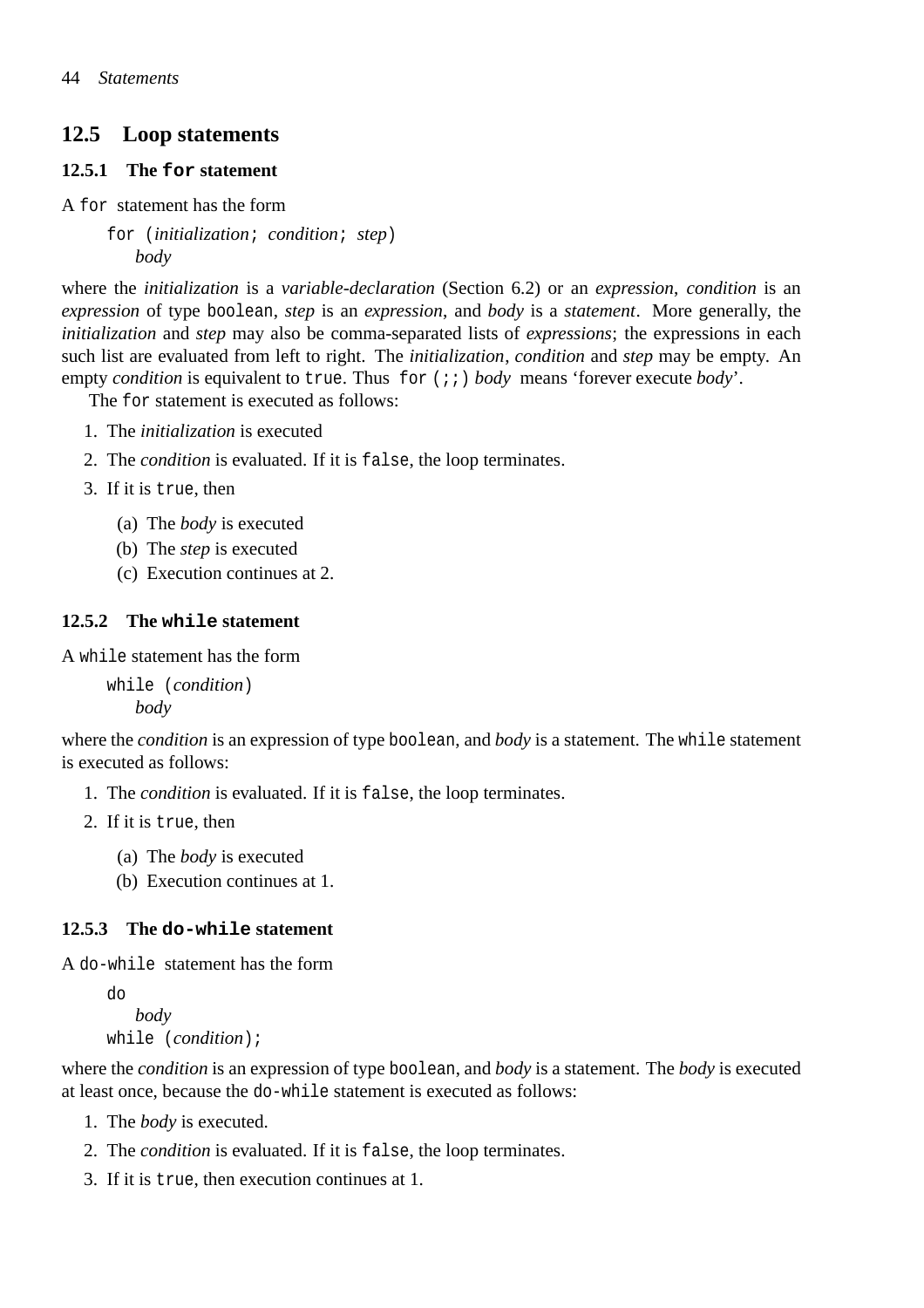### **Example 53** Nested for loops

This program prints a four-line triangle of asterisks (\*):

```
for (int i=1; i<=4; i++) {
 for (int j=1; j<=i; j++)System.out.print("*");
 System.out.println();
}
```
#### **Example 54** Array search using while loop This method behaves the same as wdayno1 in Example 51:

```
static int wdayno2(String wday) {
 int i=0;
 while (i < wdays.length && ! wday.equals(wdays[i]))
   i++;// Now i >= wdays.length or wday equal to wdays[i]
 if (i < wdays.length)
   return i+1;
 else
   return -1; \sqrt{ } Here used to mean 'not found'
}
static final String[] wdays =
{ "Monday", "Tuesday", "Wednesday", "Thursday", "Friday", "Saturday", "Sunday" };
```
### **Example 55** Infinite loop because of misplaced semicolon

Here a misplaced semicolon (;) creates an empty loop body statement, where the increment  $i++$  is not part of the loop. Hence it will not terminate, but loop forever:

```
int i=0;
while (i<10);i++;
```
**Example 56** Using do-while (but while is usually preferable) Throw a die and compute sum until 5 or 6 comes up:

```
static int waitsum() {
 int sum = 0, eyes;
 do {
   eyes = (int)(1 + 6 * Math.random());
   sum += eyes;
  } while (eyes < 5);
 return sum;
}
```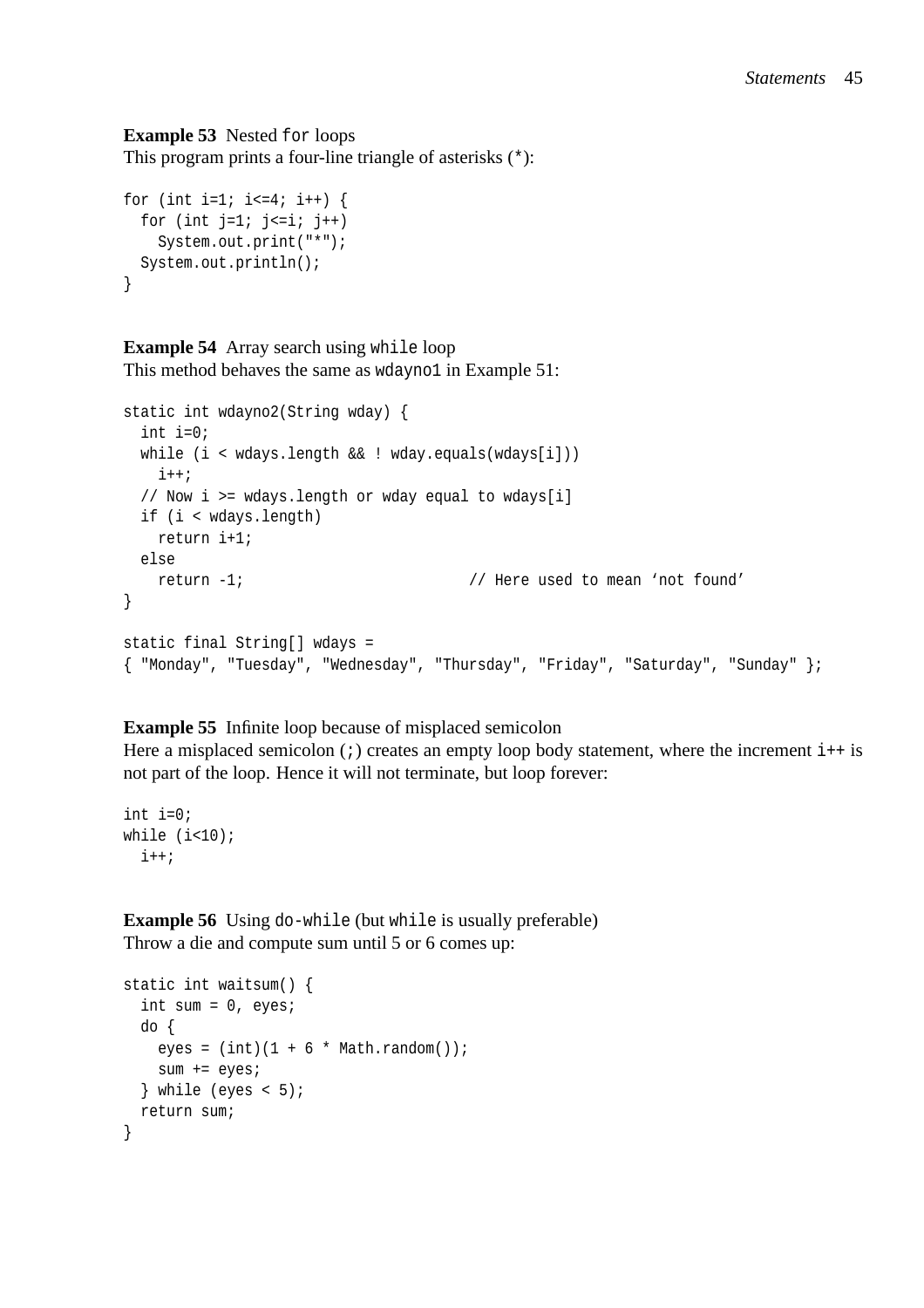# **12.6 Labelled statements, returns, exits and exceptions**

### **12.6.1 The return statement**

The simplest form of a return statement, without an expression argument, is:

return;

That form of return statement must occur inside the body of a method whose *returntype* is void, or inside the body of a constructor. Execution of the return statement exits the method or constructor, and continues execution at the place from which it was called.

Alternatively, a return statement may have an expression argument:

return *expression*;

That form of return statement must occur inside the body of a method (not constructor) whose *returntype* is a supertype of the type of the *expression*. The return statement is executed as follows: First the *expression* is evaluated to some value v. Then it exits the method, and continues execution at the method call expression that called the method; the value of that expression will be v.

### **12.6.2 The labelled statement**

A labelled statement has the form

*label* : *statement*

where *label* is an identifier. The scope of *label* is *statement*, where it can be used in connection with break (Section 12.6.3) and continue (Section 12.6.4). It is illegal to re-use the same *label* inside *statement*, unless inside a local class in *statement*.

## **12.6.3 The break statement**

A break statement is legal only inside a switch or loop, and has one of the forms

break; break *label*;

Executing break exits the inner-most enclosing switch or loop, and continues execution after that switch or loop. Executing break *label* exits that enclosing statement which has label *label*, and continues execution after that statement. Such a statement must exist in the inner-most enclosing method or constructor or initializer block.

## **12.6.4 The continue statement**

A continue statement is legal only inside a loop, and has one of the forms

continue; continue *label*;

Executing continue terminates the current iteration of the inner-most enclosing loop, and continues the execution at the *step* (in for loops; see Section 12.5.1), or the *condition* (in while and do-while loops; see Sections 12.5.2 and 12.5.3). Executing continue *label* terminates the current iteration of that enclosing loop which has label *label*, and continues the execution at the *step* or the *condition*. There must be such a loop in the inner-most enclosing method or constructor or initializer block.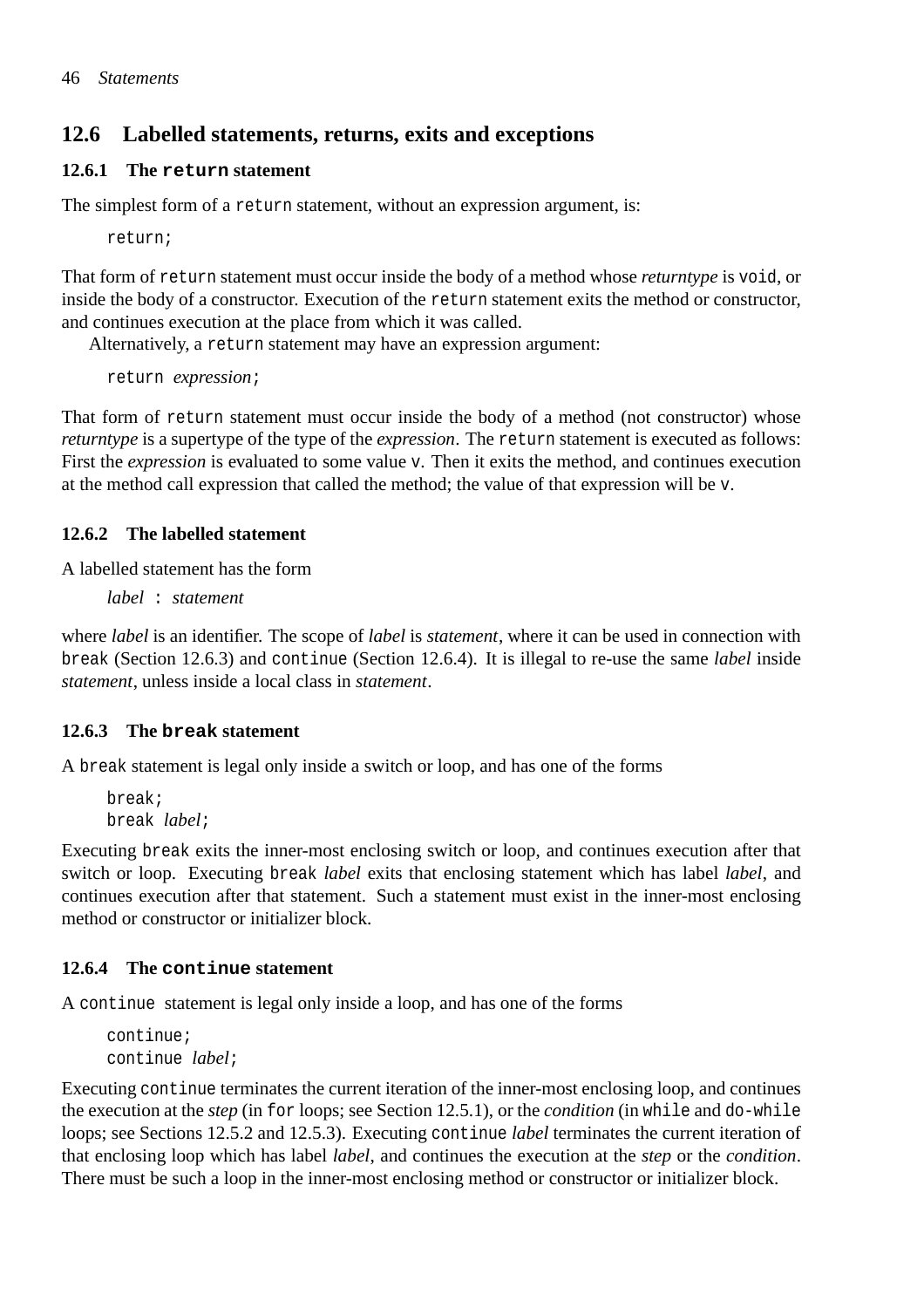## **Example 57** Using return to terminate a loop early

This method behaves the same as wdayno2 in Example 54:

```
static int wdayno3(String wday) {
 for (int i=0; i < wdays.length; i++)
   if (wday.equals(wdays[i]))
     return i+1;
 return -1; \sqrt{2} // Here used to mean 'not found'
}
```
### **Example 58** Using break to terminate a loop early

```
double prod = 1.0;
for (int i=0; i<xs.length; i++) {
 prod * = xs[i];if (prod == 0.0)
   break;
}
```
### **Example 59** Using continue to start a new iteration

This method decides whether query is a substring of target. When a mismatch between the strings is found, continue starts the next iteration of the outer for loop, thus incrementing j:

```
static boolean substring1(String query, String target) {
 nextposition:
   for (int j=0; j<=target.length()-query.length(); j++) {
     for (int k=0; k<query.length(); k++)
        if (target.charAt(j+k) != query.charAt(k))continue nextposition;
     return true;
    }
 return false;
}
```
**Example 60** Using break to exit a labelled statement block

This method behaves as substring1 from Example 59. It uses break to exit the entire statement block labelled thisposition, thus skipping the first return statement and starting a new iteration of the outer for loop:

```
static boolean substring2(String query, String target) {
 for (int j=0; j<=target.length()-query.length(); j++)
   thisposition: {
      for (int k=0; k<query.length(); k++)
       if (target.charAt(j+k) != query.charAt(k))break thisposition;
     return true;
   }
 return false;
}
```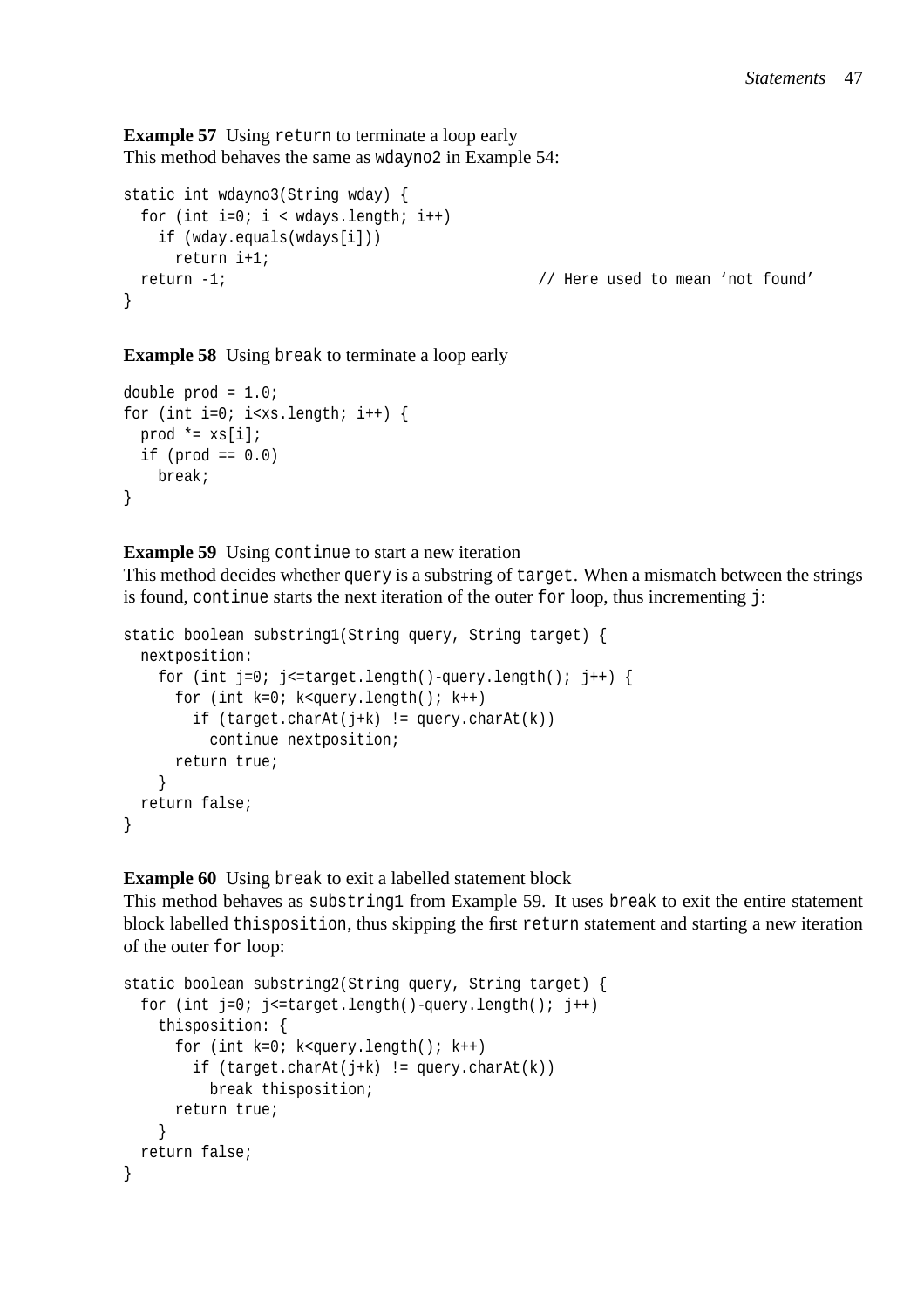#### **12.6.5 The throw statement**

A throw statement has the form

throw *expression*;

where the type of *expression* must be a subtype of class Throwable (Section 14). The throw statement is executed as follows: The *expression* is evaluated to obtain an exception object v. If it is null, then the exception NullPointerException is thrown. Otherwise, the exception object v is thrown. In any case, the enclosing block statement is terminated abnormally; see Section 14. The thrown exception may be caught in a dynamically enclosing try-catch statement (Section 12.6.6). If the exception is not caught, then the entire program execution will be aborted, and information from the exception will be printed on the console (for example, at the command prompt, or in the Java Console inside a web browser).

#### **12.6.6 The try-catch-finally statement**

A try-catch statement is used to catch (particular) exceptions thrown by the execution of a block of code. It has the following form:

try *body* catch (E1 x1) *catchbody*<sup>1</sup> catch (E2 x2) *catchbody*<sup>2</sup> ... finally *finallybody*

where E1, E2, ... are names of exception types, the x1, x2, ... are variable names, and the *body*, the catchbody*<sup>i</sup>* and the *finallybody* are *block-statements* (Section 12.2). There can be zero or more catch blocks, and the finally clause may be absent, but at least one catch or finally clause must be present.

We say that Ei matches exception type E if E is a subtype of Ei (possibly equal to Ei).

The try-catch-finally statement is executed by executing the *body*. If the execution of *body* terminates normally, or exits by return or break or continue (when inside a method or constructor or switch or loop), then the catch blocks are ignored. If *body* terminates abnormally by throwing exception e of class  $E$ , then the first matching  $E_i$  (if any) is located, variable xi is bound to e, and the corresponding *catchbody<sup>i</sup>* is executed. If there is no matching Ei, then the entire try-catch statement terminates abnormally with exception e.

If a finally clause is present, then the *finallybody* will be executed regardless whether the execution of *body* terminated normally, regardless whether *body* exited by executing return or break or continue (when inside a method or constructor or switch or loop), regardless whether any exception thrown by *body* was caught by the catch blocks, and regardless whether any new exception was thrown during the execution of a catch body.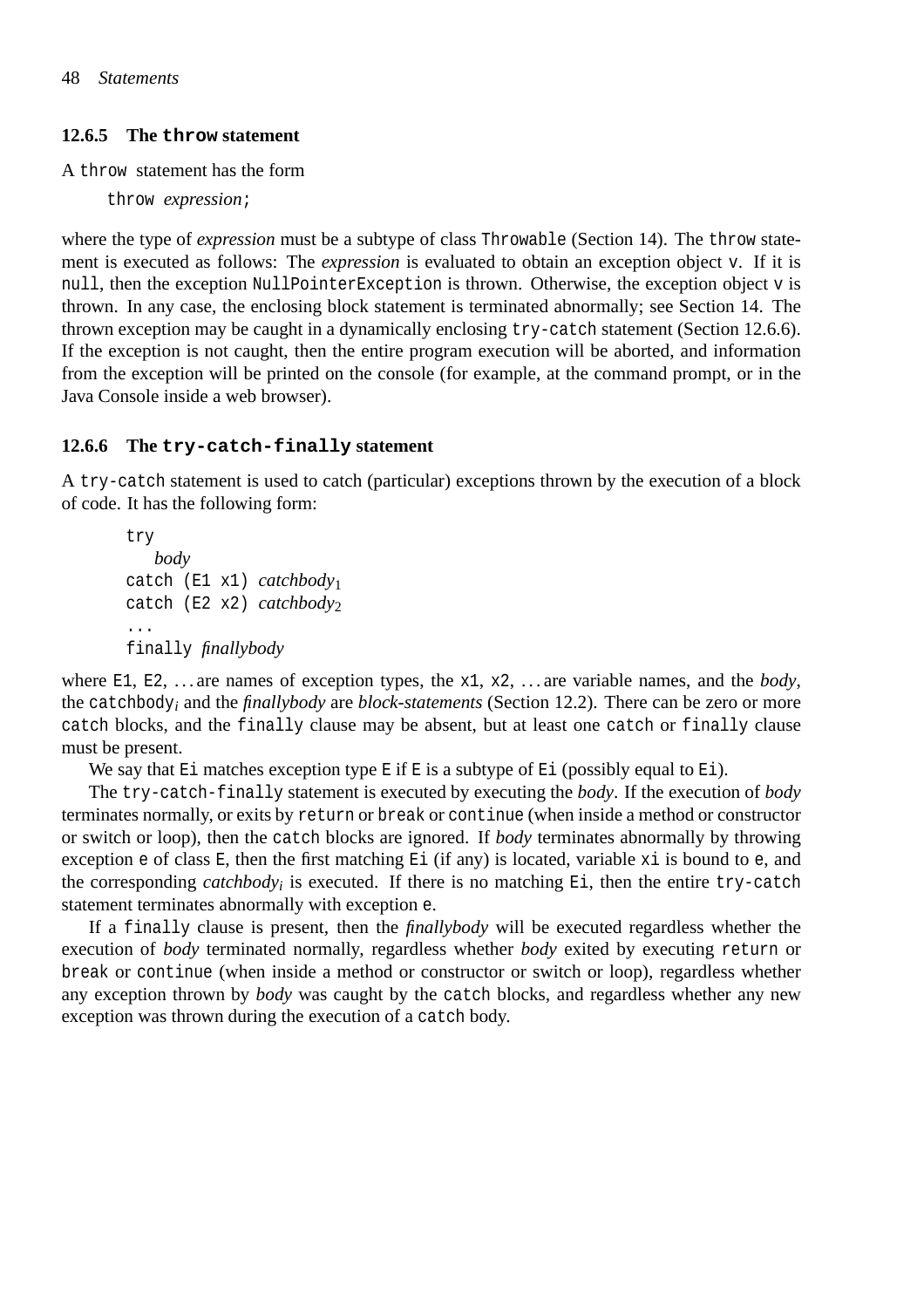#### **Example 61** Throwing an exception to indicate failure

Instead of returning the bogus error value -1 as in method wdayno3 above, throw an exception of class WeekdayException (Example 67). Note the throws clause (Section 9.8) in the method header:

```
static int wdayno4(String wday) throws WeekdayException {
 for (int i=0; i < wdays.length; i++)if (wday.equals(wdays[i]))
     return i+1;
 throw new WeekdayException(wday);
}
```
### **Example 62** A try-catch block

This example calls the method wdayno4 (Example 61) inside a try-catch block that handles exceptions of class WeekdayException (Example 67) and its superclass Exception. The second catch clause will be executed (for example) if the array access args[0] fails because there is no command line argument (since ArrayIndexOutOfBoundsException is a subclass of Exception). If an exception is handled, it is bound to the variable x, and printed by an implicit call (Section 7) to the exception's toString-method:

```
public static void main(String[] args) {
  try {
    System.out.println(arg[0] + " is weekday number " + wdayno4(arg[0]));
  } catch (WeekdayException x) {
    System.out.println("Weekday problem: " + x);
  } catch (Exception x) {
    System.out.println("Other problem: " + x);
  }
}
```
### **Example 63** A try-finally block

This method attempts to read three lines from a file, each containing a single floating-point number. Regardless whether anything goes wrong during reading (premature end of file, ill-formed number), the finally clause will close the readers before the method returns. It would do so even if the return statement were inside the try block:

```
static double[] readRecord(String filename) throws IOException {
 Reader freader = new FileReader(filename);
 BufferedReader breader = new BufferedReader(freader);
 double[] res = new double[3];
 try {
   res[0] = new Double(breader.readLine()).doubleValue();
   res[1] = new Double(breader.readLine()).doubleValue();
   res[2] = new Double(breader.readLine()).doubleValue();
  } finally {
   breader.close();
   freader.close();
  }
 return res;
}
```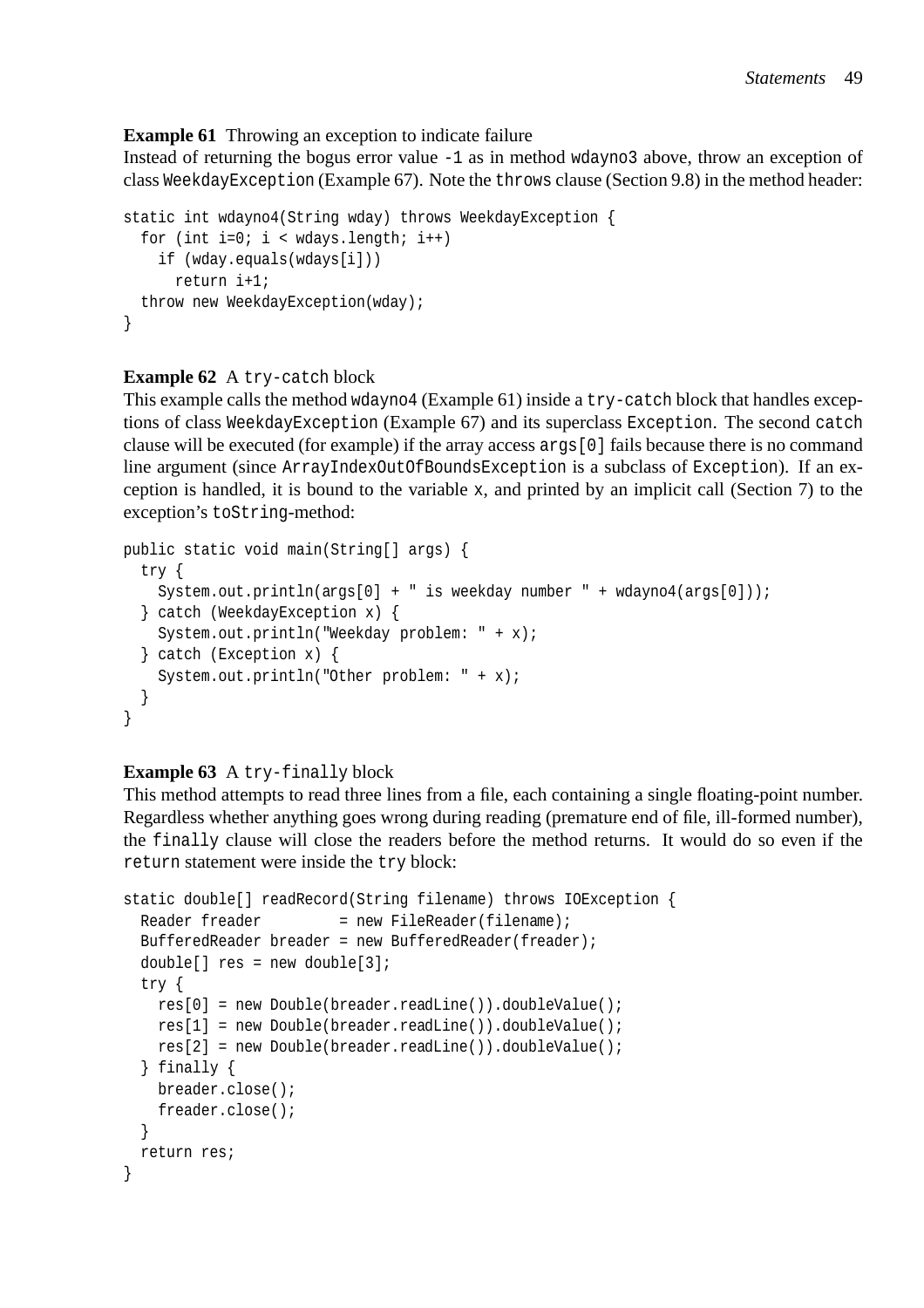# **13 Interfaces**

## **13.1 Interface declarations**

An *interface* describes fields and methods, but does not implement them. An *interface-declaration* may contain field descriptions, method descriptions, class declarations, and interface declarations. The declarations in an interface may appear in any order:

```
interface-modifiers interface I extends-clause {
  field-descriptions
  method-descriptions
  class-declarations
  interface-declarations
}
```
An interface may be declared at top-level or inside a class or interface, but not inside a method or constructor or initializer. At top-level, the *interface-modifiers* may be public, or absent. A public interface is accessible also outside its package. Inside a class or interface, the *interface-modifiers* may be static (always implicitly understood), and at most one of public, protected, or private.

The *extends-clause* may be absent or have the form

extends I1, I2, ...

where  $11, 12, \ldots$  are interface names. If the *extends-clause* is present, then interface I describes all those members described by I1, I2, . . . , and interface I is a *subinterface* (and hence subtype) of I1, I2, . . . . Interface I can describe additional fields and methods, but cannot override inherited member descriptions.

A *field-description* in an interface declares a named constant, and must have the form

*field-desc-modifiers type* f = *initializer*;

where *field-desc-modifiers* is a list of static, final, and public; all of which are understood and need not be given explicitly. The field *initializer* must be an expression involving only literals and operators, and static members of classes and interfaces.

A *method-description* for method m must have the form:

*method-desc-modifiers returntype* m(*formal-list*) *throws-clause*;

where *method-desc-modifiers* is a list of abstract and public, both of which are understood and need not be given explicitly.

A *class-declaration* inside an interface is always implicitly static and public.

## **13.2 Classes implementing interfaces**

A class C may be declared to implement one or more interfaces by an *implements-clause*:

class C implements I1, I2, ... *classbody*

In this case, C is a subtype (see Section 5.4) of I1, I2, and so on. The compiler will check that C declares all the methods described by  $11, 12, \ldots$ , with exactly the prescribed signatures and return types. A class may implement any number of interfaces. Fields, classes, and interfaces declared in  $11, 12, \ldots$  can be used in class C.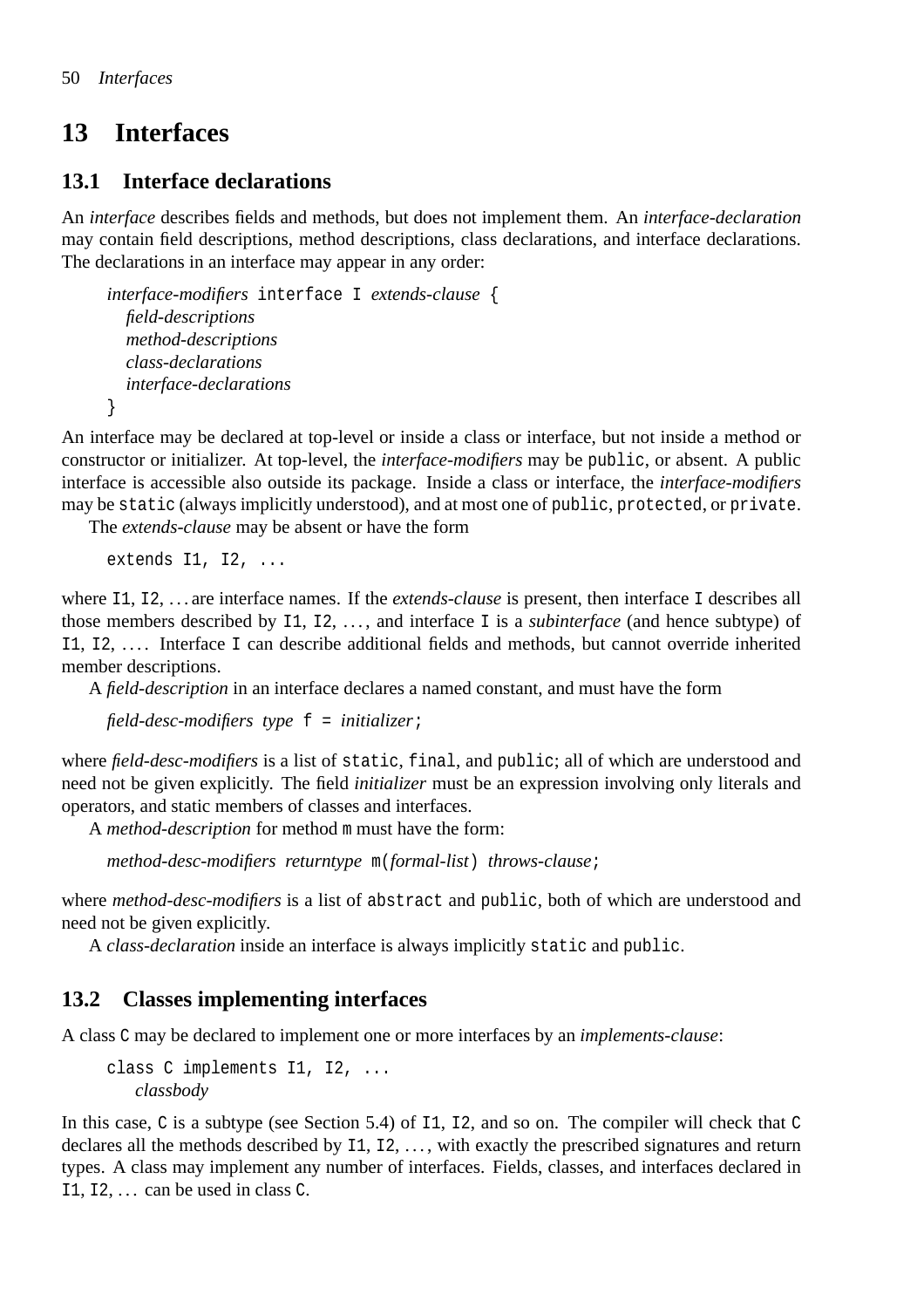#### **Example 64** Three interface declarations

```
import java.awt.*;
interface Colored { Color getColor(); }
interface Drawable { void draw(Graphics g); }
interface ColoredDrawable extends Colored, Drawable {}
```
#### **Example 65** Classes implementing interfaces

Note that the methods getColor and draw must be public because they are implicitly public in the above interfaces.

```
class ColoredPoint extends Point implements Colored {
 Color c;
 ColoredPoint(int x, int y, Color c) { super(x, y); this.c = c; }
 public Color getColor() { return c; }
}
class ColoredDrawablePoint extends ColoredPoint implements ColoredDrawable {
 Color c;
 ColoredDrawablePoint(int x, int y, Color c) { super(x, y, c); }
 public void draw(Graphics g) { g.fillRect(x, y, 1, 1); }
}
class ColoredRectangle implements ColoredDrawable {
 int x1, x2, y1, y2; \frac{1}{x^2}, \frac{1}{x^2}, \frac{1}{x^2}, upper left, (x^2, y^2) lower right corner
 Color c;
 ColoredRectangle(int x1, int y1, int x2, int y2, Color c)
  { this.x1 = x1; this.y1 = y1; this.x2 = x2; this.y2 = y2; this.c = c; }
 public Color getColor() { return c; }
 public void draw(Graphics q) { q.drawRect(x1, y1, x2-x1, y2-y1); }
}
```
#### **Example 66** Using interfaces as types

```
static void printcolors(Colored[] cs) {
 for (int i=0; i<cs.length; i++)System.out.println(cs[i].getColor().toString());
}
static void draw(Graphics g, ColoredDrawable[] cs) {
 for (int i=0; i<cs.length; i++) {
   g.setColor(cs[i].getColor());
   cs[i].draw(g);
 }
}
```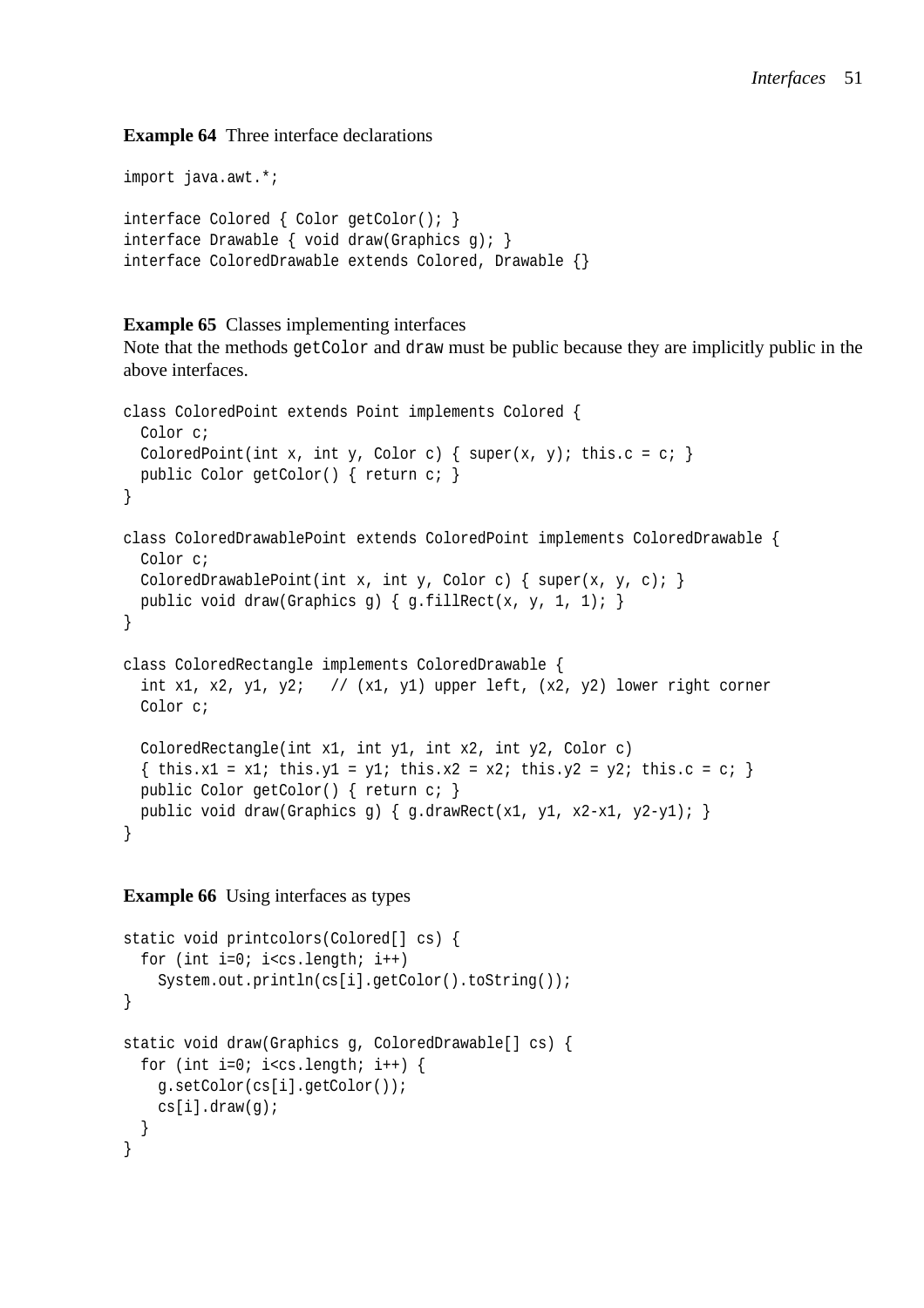# **14 Exceptions**

An *exception* is an object of an exception type: a subclass of class Throwable. An exception is used to signal and describe an abnormal situation during program execution. The evaluation of an expression or the execution of a statement may terminate abnormally by throwing an exception, either by executing a throw statement (Section 12.6.5) or by executing a primitive operation, such as assignment to an array element, that may throw an exception.

A thrown exception may be caught in a dynamically enclosing try-catch statement (Section 12.6.6). A caught exception may be re-thrown by a throw statement. If the exception is not caught, then the entire program execution will be aborted, and information from the exception will be printed on the console (for example, at the command prompt, or in the Java Console inside a web browser). What is printed on the console is determined by the exception's toString method.

# **Checked and unchecked exception types**

There are two kinds of exception types: *checked* (those that must be declared in the *throws-clause* of a method or constructor; Section 9.8) and *unchecked* (those that need not). If the execution of a method body can throw a checked exception of class  $E$ , then class  $E$  or a supertype of  $E$  must be declared in the *throws-clause* of the method.

Some of the most important predefined exception types, and their status (checked or unchecked) are shown below.

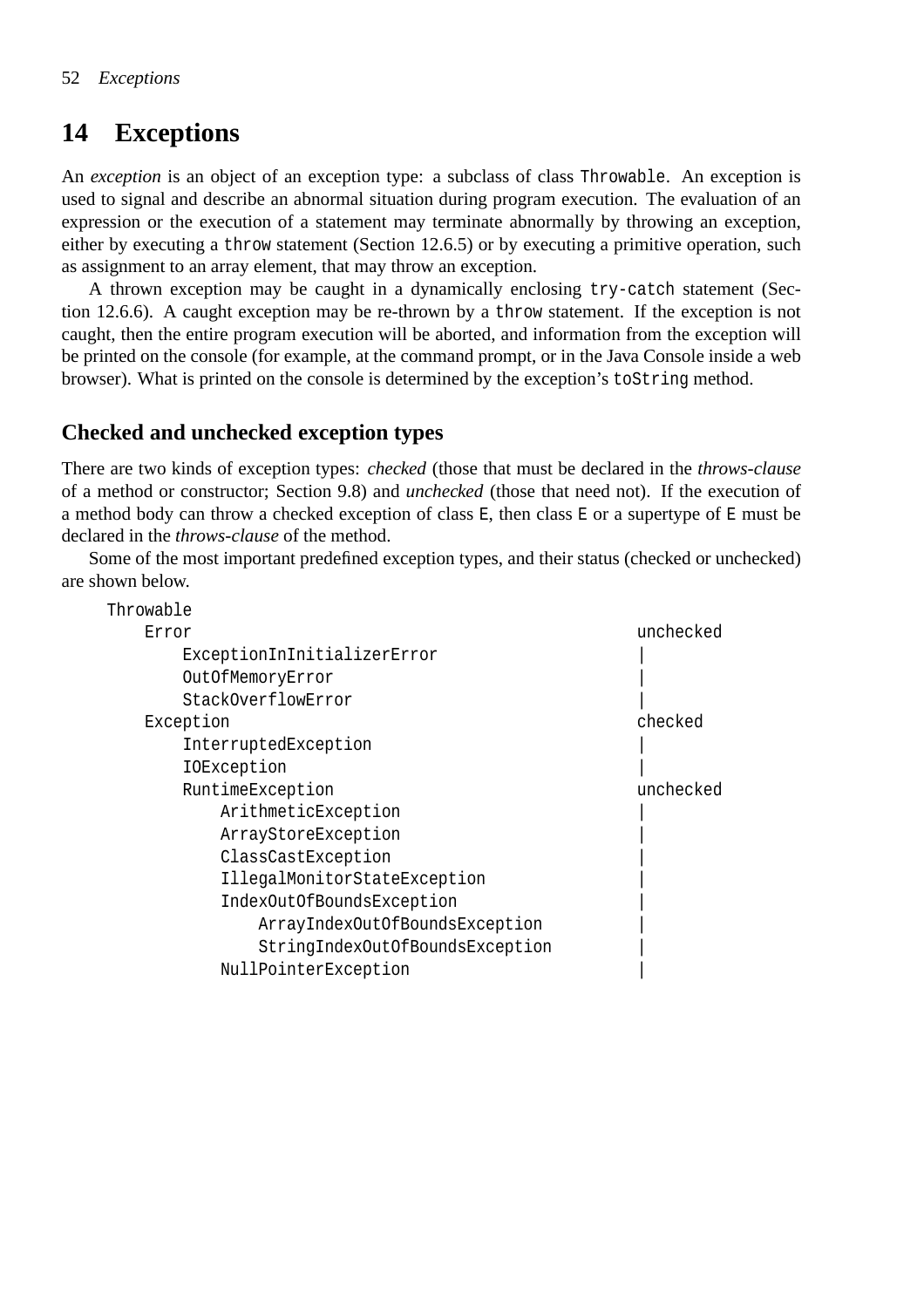### **Example 67** Declaring a checked exception class

This is the class of exceptions thrown by method wdayno4 (Example 61). Note the toString method which is used when printing an uncaught exception on the console:

```
class WeekdayException extends Exception {
 private String wday;
 public WeekdayException(String wday)
 { this.wday = wday; }
 public String toString()
 { return "Illegal weekday " + wday; }
}
```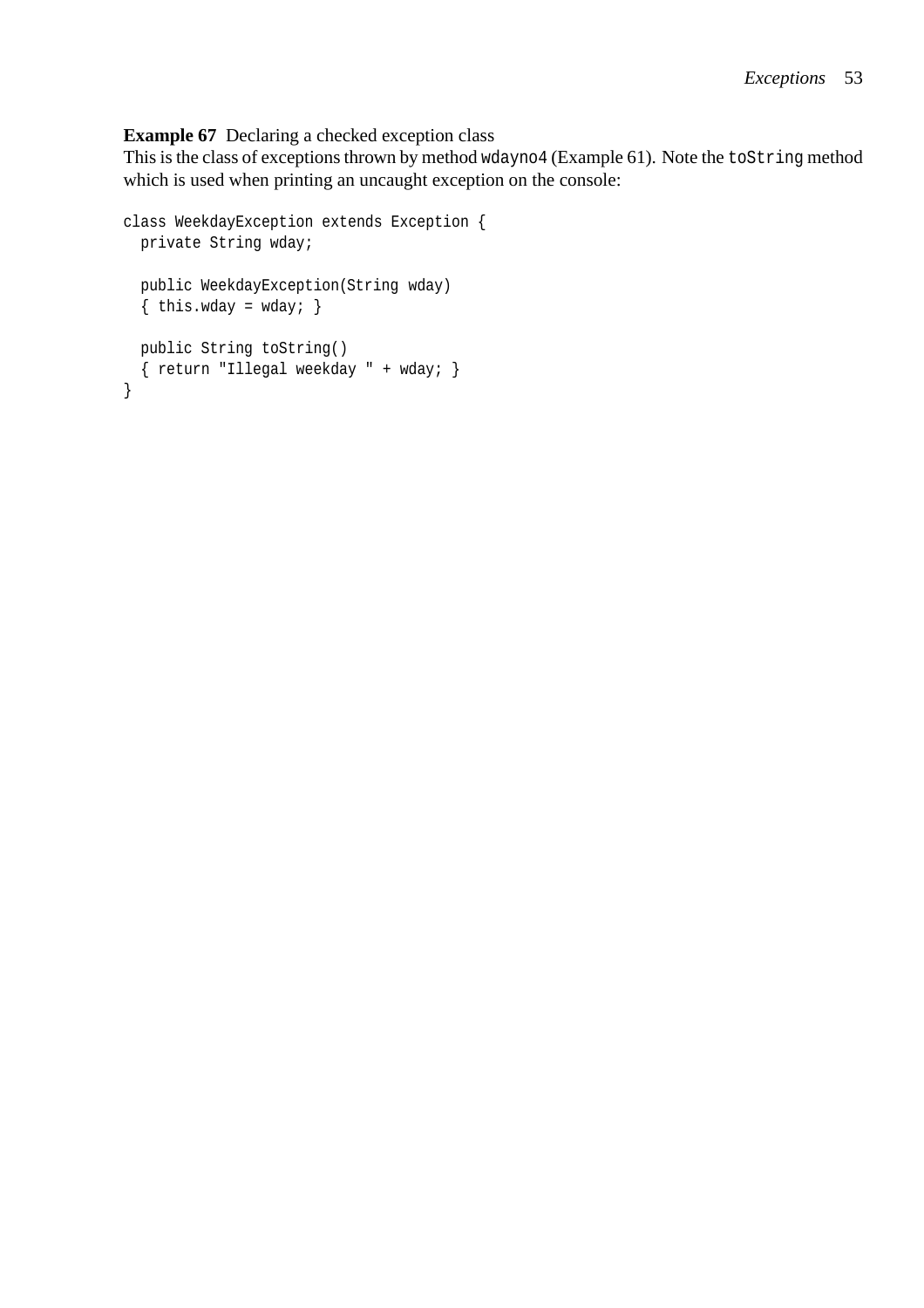# **15 Threads, concurrent execution, and synchronization**

## **15.1 Threads and concurrent execution**

The preceding chapters describe sequential program execution, in which expressions are evaluated and statements are executed one after the other: we have considered only a single thread of execution, where a *thread* is an independent sequential activity. A Java program may execute several threads concurrently, that is, potentially overlapping in time. For instance, one part of a program may continue computing while another part is blocked waiting for input; see Example 68.

Threads are created and manipulated using the Thread class and the Runnable interface, both of which are part of the Java class library package java.lang.

To program a new thread, one must implement the method public void run() described by the Runnable interface. One can do this by declaring a subclass U of class Thread (which implements Runnable). To create a new thread, create an object u of class U, and to permit it to run, execute u.start(). This enables the new thread, so that it can execute concurrently with the current thread; see Example 68.

Alternatively, declare a class C that implements Runnable, create an object o of that class, create a thread object  $u = new Thread(o)$  from o, and execute u.start(); see Example 72.

Threads can communicate with each other only via shared state, namely, by using and assigning static fields, non-static fields, and array elements. By the design of Java, threads cannot use local variables and method parameters for communication.

### **States and state transitions of a thread**

A thread is alive if it has been started and has not died. A thread dies by exiting its run() method, either by returning or by throwing an exception. A live thread is in one of the states Enabled (ready to run), Running (actually executing), Sleeping (waiting for a timeout), Joining (waiting for another thread to die), Locking (trying to get the lock on object o), or Waiting (for notification on object o).

The state transitions of a thread can be summarized by this table and the figure opposite:

| <b>From state</b> | To state | <b>Reason for the transition</b>                                          |
|-------------------|----------|---------------------------------------------------------------------------|
| Enabled           | Running  | the system schedules the thread for execution                             |
| Running           | Enabled  | the system preempts the thread and schedules another                      |
|                   | Enabled  | the thread executes yield()                                               |
|                   | Waiting  | the thread executes $\circ$ . wait (), thus releasing the lock on $\circ$ |
|                   | Locking  | the thread attempts to execute synchronized (o) $\{ \ldots \}$            |
|                   | Sleeping | the thread executes sleep()                                               |
|                   | Joining  | the thread executes $u$ . join()                                          |
|                   | Running  | the thread was interrupted; sets the interrupted status of the thread     |
|                   | Dead     | the thread exited run() by returning or by throwing an exception          |
| Sleeping          | Enabled  | the sleeping period expired                                               |
|                   | Enabled  | the thread was interrupted; throws InterruptedException when run          |
| Joining           | Enabled  | the thread u being joined died, or the join timed out                     |
|                   | Enabled  | the thread was interrupted; throws InterruptedException when run          |
| Waiting           | Locking  | another thread executed o.notify() or o.notifyAll()                       |
|                   | Locking  | the wait for the lock on o timed out                                      |
|                   | Locking  | the thread was interrupted; throws InterruptedException when run          |
| Locking           | Enabled  | the lock on o became available and was given to this thread               |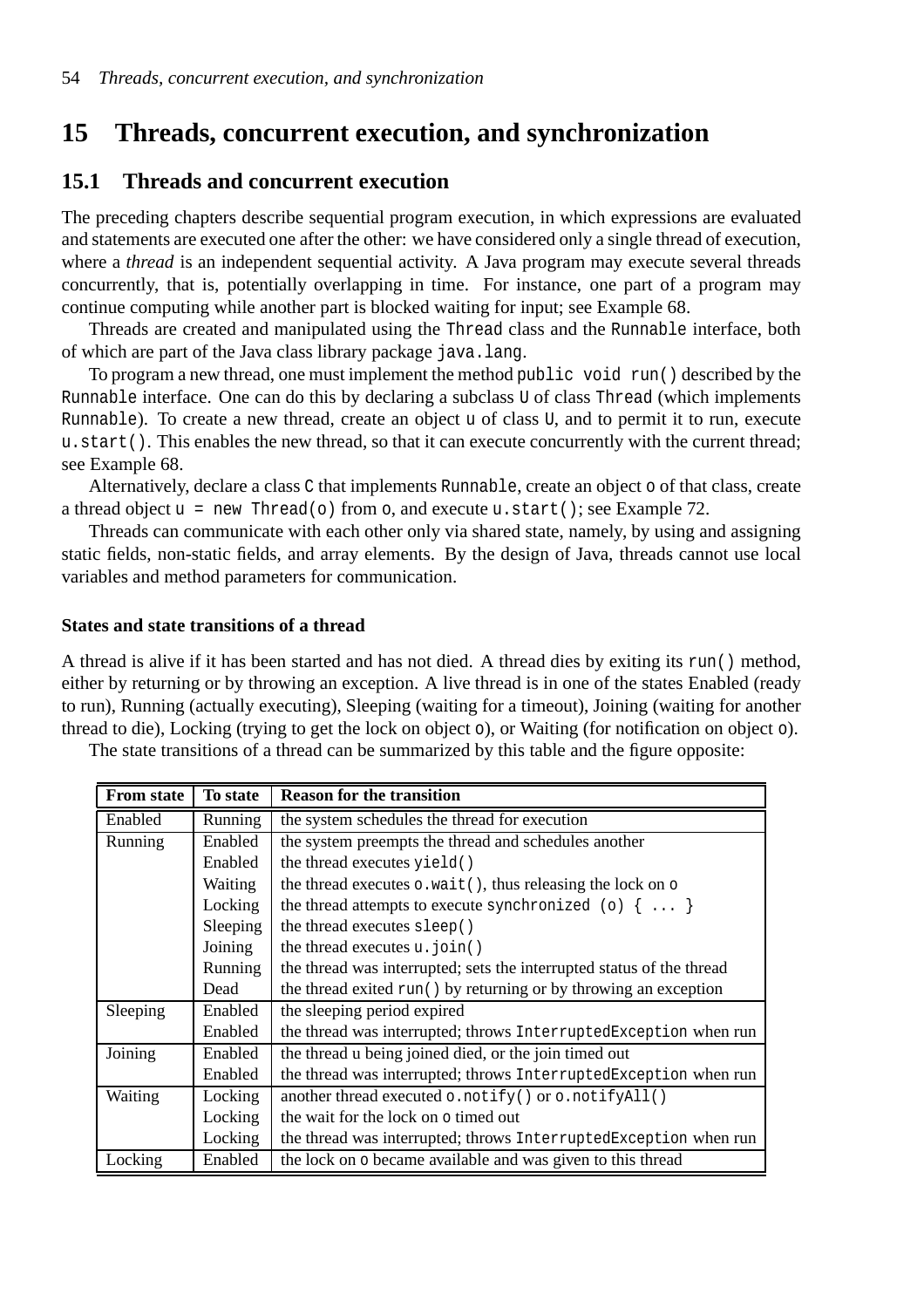### **Example 68** Multiple threads

The main program creates a new thread, binds it to u, and starts it. Now two threads are executing concurrently: one executes main, and another executes run. While the main method is blocked waiting for keyboard input, the new thread keeps incrementing i. The new thread executes yield() to make sure that the other thread is allowed to run (when not blocked).

```
class Incrementer extends Thread {
 public int i;
 public void run() {
   for (i) \{ // Forever
     i++; // increment i
     yield();
   }
} }
class ThreadDemo {
 public static void main(String[] args) throws IOException {
   Incrementer u = new Incrementer();
   u.start();
   System.out.println("Repeatedly press Enter to get the current value of i:");
   for (i; j) {
     System.in.read(); \frac{1}{2} // Wait for keyboard input
     System.out.println(u.i);
} } }
```
### **The states and state transitions of a thread**

A thread's transition from one state to another may be caused by a method call performed by the thread itself (shown in the typewriter font), by a method call possibly performed by another thread (shown in the slanted font); and by timeouts and other actions (shown in the default font):

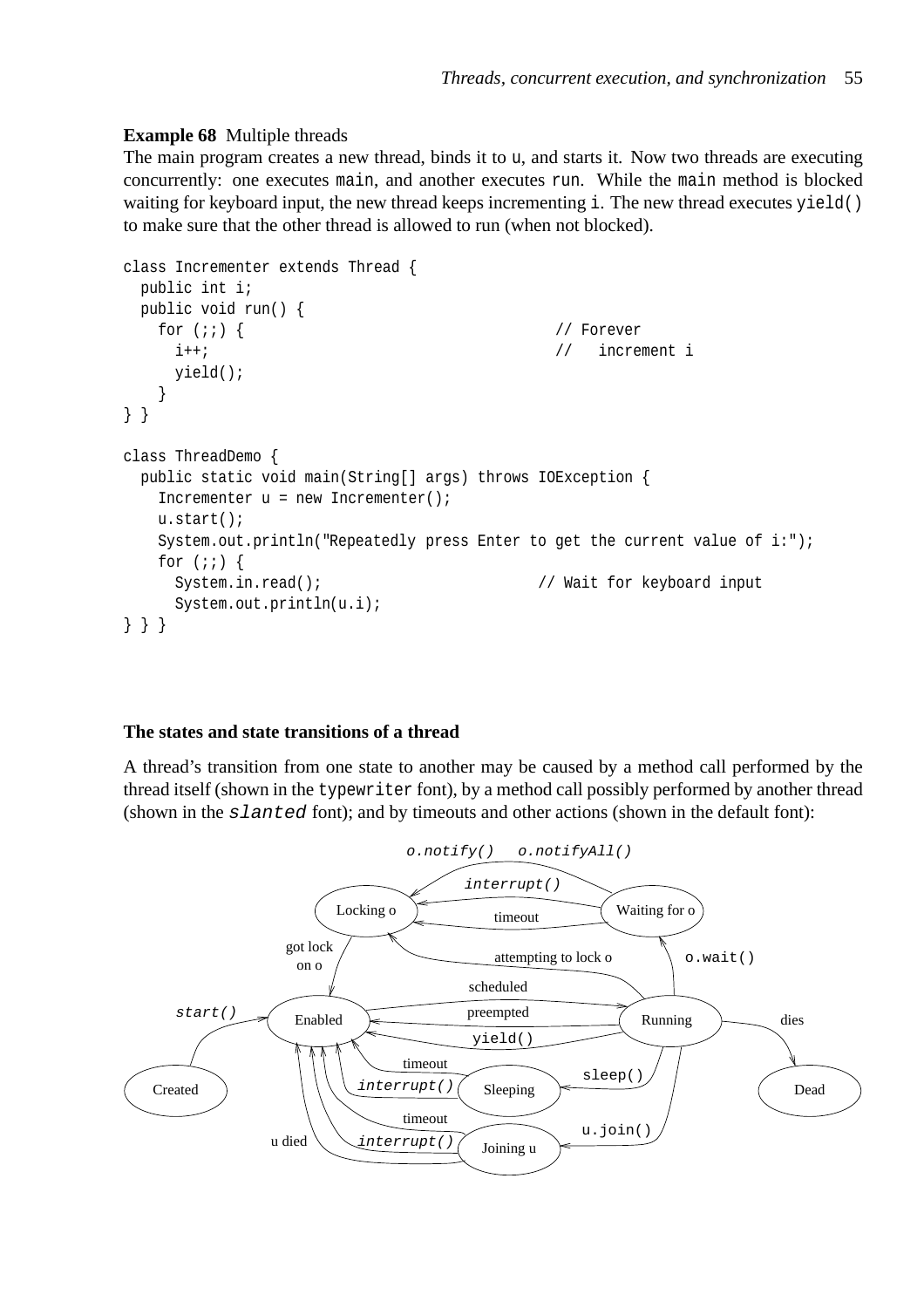### **15.2 Locks and the synchronized statement**

When multiple concurrent threads access the same fields or array elements, there is considerable risk of creating an inconsistent state; see Example 70. To avoid this, threads may synchronize the access to shared state, such as objects and arrays. A single *lock* is associated with every object, array, and class. A lock can be held by at most one thread at a time.

A thread may explicitly ask for the lock on an object or array by executing a synchronized statement, which has this form:

synchronized (*expression*) *block-statement*

The *expression* must have reference type. The *expression* must evaluate to a non-null reference o; otherwise a NullPointerException is thrown. After the evaluation of the expression, the thread becomes Locking on object o; see the figure on page 55. When the thread obtains the lock on object o (if ever), the thread becomes Enabled, and may become Running so the *block-statement* is executed. When the *block-statement* terminates or is exited by return or break or continue or by throwing an exception, then the lock on o is released.

A synchronized non-static method declaration (Section 9.8) is a shorthand for a method whose body has the form:

```
synchronized (this)
 method-body
```
That is, the thread will execute the method body only when it has obtained the lock on the current object. It will hold the lock until it leaves the method body, and release it at that time.

A synchronized static method declaration (Section 9.8) in class C is a shorthand for a method whose body has the form:

```
synchronized (C.class)
 method-body
```
That is, the thread will execute the method body only when it has obtained the lock on the object C.class, which is the unique object of class Class associated with the class C. It will hold the lock until it leaves the method body, and release it at that time.

Constructors and initializers cannot be synchronized.

Mutual exclusion is ensured only if *all* threads accessing a shared object lock it before use. For instance, if we add an unsynchronized method roguetransfer to a bank object (Example 70), we can no longer be sure that a thread calling the synchronized method transfer has exclusive access to the bank object: any number of threads could be executing roguetransfer at the same time.

A *monitor* is an object whose fields are private and are manipulated only by synchronized methods of the object, so that all field access is subject to synchronization; see Example 71.

If a thread u needs to wait for some condition to become true, or for a resource to become available, it may release its lock on object o by calling o.wait(). The thread must own the lock on object o, otherwise exception IllegalMonitorStateException is thrown. The thread u will be added to a set of threads waiting for notification on object o. This notification must come from another thread which has obtained the lock on  $\circ$  and which executes  $\circ$ . notify() or  $\circ$ . notifyAll(). The notifying thread does not lose the lock on o. After being notified, u must obtain the lock on o again before it can proceed. Thus when the call to wait returns, thread u will own the lock on o just as before the call; see Example 71.

For detailed rules governing the behaviour of unsynchronized Java threads, see the Java Language Specification, Chapter 17.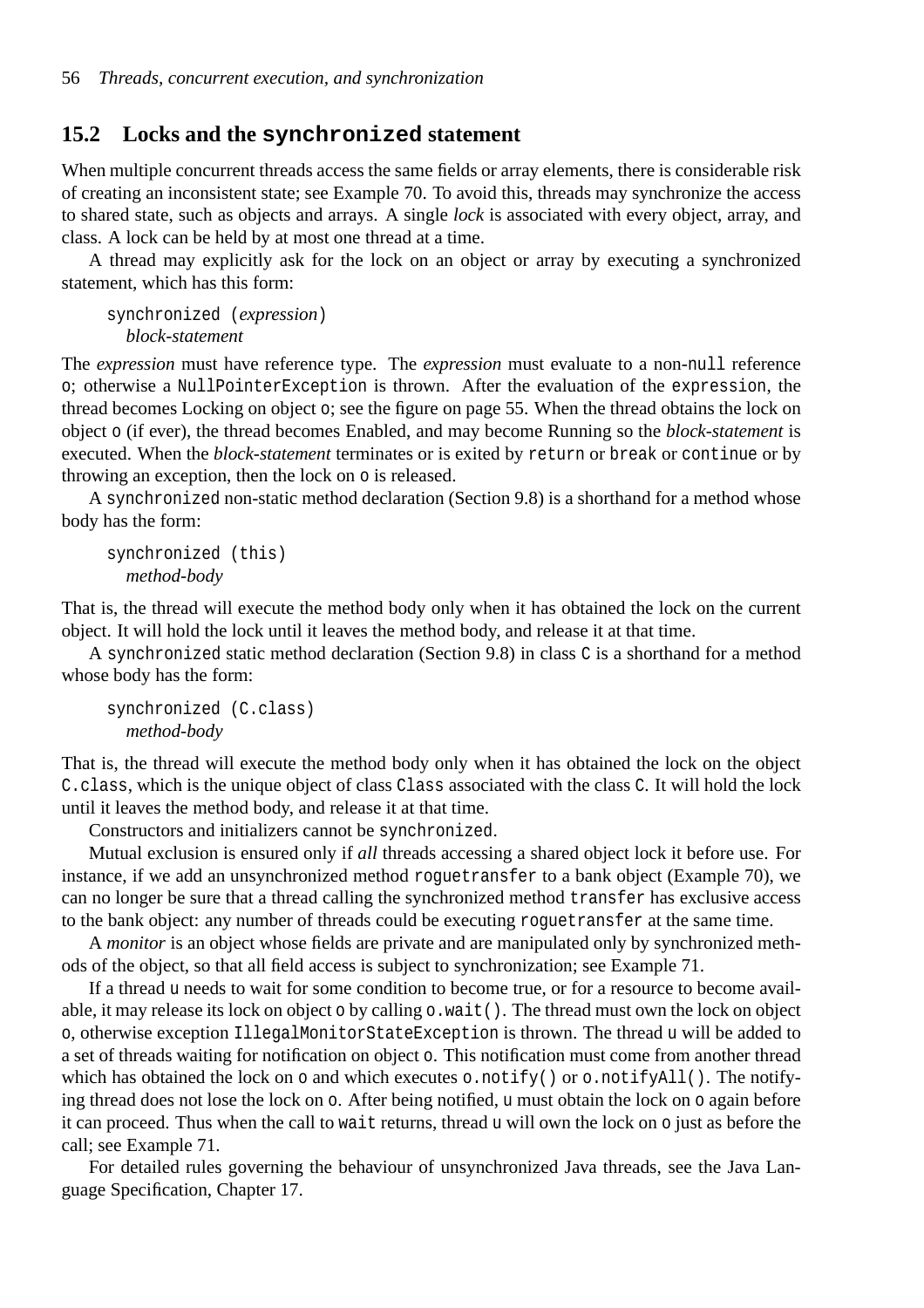### **Example 69** Mutual exclusion

A Printer thread forever prints a  $(-)$  followed by a  $($  ). If we create and run two concurrent printer threads using new Printer().start() and new Printer().start(), then only one of the threads can hold the lock on object mutex at a time, so no other symbols can be printed between (-) and () in one iteration of the for loop. Thus the program must print  $-/-/-/-/-/-/$  and so on. However, if the synchronization is removed, it may print  $-\frac{1}{-\frac{1}{-\frac{1}{-\frac{1}{-\frac{1}{-\frac{1}{\cdot}}}}}}$  and so on. (The call pause(n) pauses the thread for 200 ms, whereas pause(100,300) pauses between 100 and 300 ms. This is done only to make the inherent non-determinacy of unsynchronized concurrency more easily observable).

```
class Printer extends Thread {
 static Object mutex = new Object();
 public void run() {
    for (i; j) {
      synchronized (mutex) {
        System.out.print("-");
        Util.pause(100,300);
        System.out.print("/");
      }
      Util.pause(200);
} } }
```
**Example 70** Synchronized methods in an object

The bank object below has two accounts. Money is repeatedly being transferred from one account to the other by clerks. Clearly the total amount of money should remain constant (at 30 euro). This holds true when the transfer method is declared synchronized, because only one clerk can access the accounts at any one time. If the synchronized declaration is removed, the sum will differ from 30 most of the time, because one clerk is likely to overwrite the other's deposits and withdrawals .

```
class Bank {
 private int account1 = 10, \arccos 20;
 synchronized public void transfer(int amount) {
   int newl = account1 - amount;
   Util.pause(10);
   account1 = new1; account2 = account2 + amount;System.out.println("Sum is " + (account1+account2));
} }
class Clerk extends Thread {
 private Bank bank;
 public Clerk(Bank bank) { this.bank = bank; }
 public void run() {
   for (i) \{ // Forever
     bank.transfer(Util.random(-10, 10)); // transfer money
     Util.pause(200, 300); \frac{1}{2} then take a break
} } }
... Bank bank = new Bank();
... new Clerk(bank).start(); new Clerk(bank).start();
```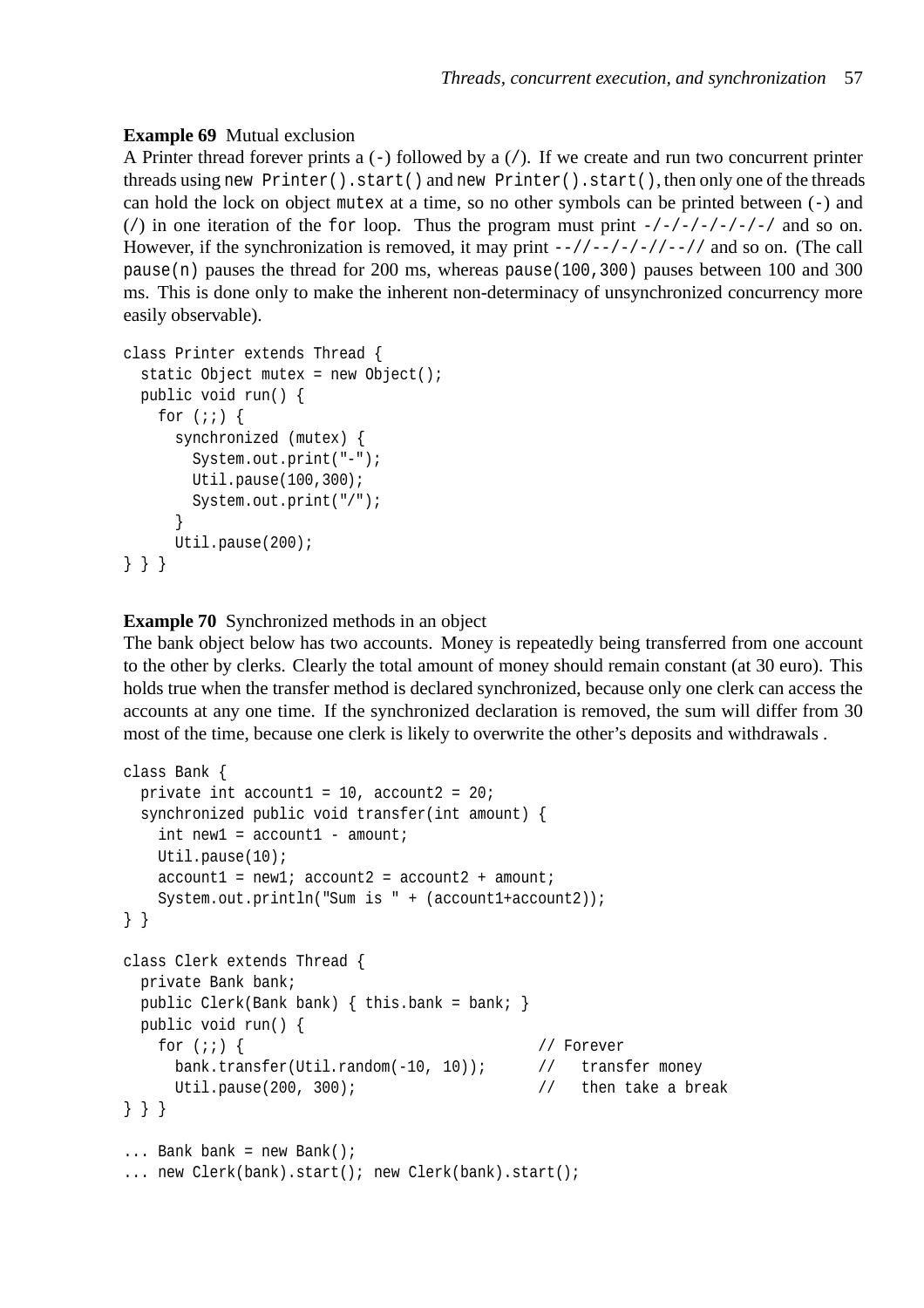# **15.3 Operations on threads**

The current thread, whose state is Running, may call these methods among others. Further Thread methods are described in the Thread section of the Java class library; see Section 18.

- Thread.yield() changes the state of the current thread from Running to Enabled, and thereby allows the system to schedule another Enabled thread, if any.
- Thread.sleep(n) sleeps for n milliseconds: the current thread becomes Sleeping, and after n milliseconds becomes Enabled. May throw InterruptedException if the thread is interrupted while sleeping.
- Thread.currentThread() returns the current thread object.
- Thread.interrupted() returns and clears the *interrupted status* of the current thread: true if it has been interrupted since the last call to Thread.interrupted(); otherwise false.

Let u be a thread (an object of a subclass of Thread). Then

- u.start() changes the state of u to Enabled, so that its run method will be called when a processor becomes available.
- u. interrupt() interrupts the thread u: if u is Running or Enabled or Locking, then its interrupted status is set to true. If u is Sleeping or Joining it will become Enabled, and if it is Waiting it will become Locking; in these cases u will throw InterruptedException when and if it becomes Running.
- u.isInterrupted() returns the interrupted status of u (and does not clear it).
- u.join() waits for thread u to die; may throw InterruptedException if the current thread is interrupted while waiting.
- $\bullet$  u.join(n) works as u.join() but times out and returns after at most n milliseconds. There is no indication whether the call returned because of a timeout or because u died.

## **Operations on locked objects**

A thread which owns the lock on an object o may call the following methods, inherited by o from class Object in the Java class library; see Section 18.

- o.wait() releases the lock on o, changes its own state to Waiting, and adds itself to the set of threads waiting for notification about o. When notified (if ever), the thread must obtain the lock on o, so when the call to wait returns, it again has the lock on o. May throw InterruptedException if the thread is interrupted while waiting.
- $\bullet$  o.wait(n) works as o.wait() except that the thread will change state to Locking after n milliseconds, regardless whether there has been a notification on o or not. There is no indication whether the state change was caused by a timeout or because of a notification.
- $\bullet$  o.notify() chooses an arbitrary thread among the threads waiting for notification about o (if any), and changes its state to Locking. The chosen thread cannot actually get the lock on o until the current thread has released it.
- o.notifyAll() works as o.notify(), except that it changes the state to Locking for *all* threads waiting for notification about o.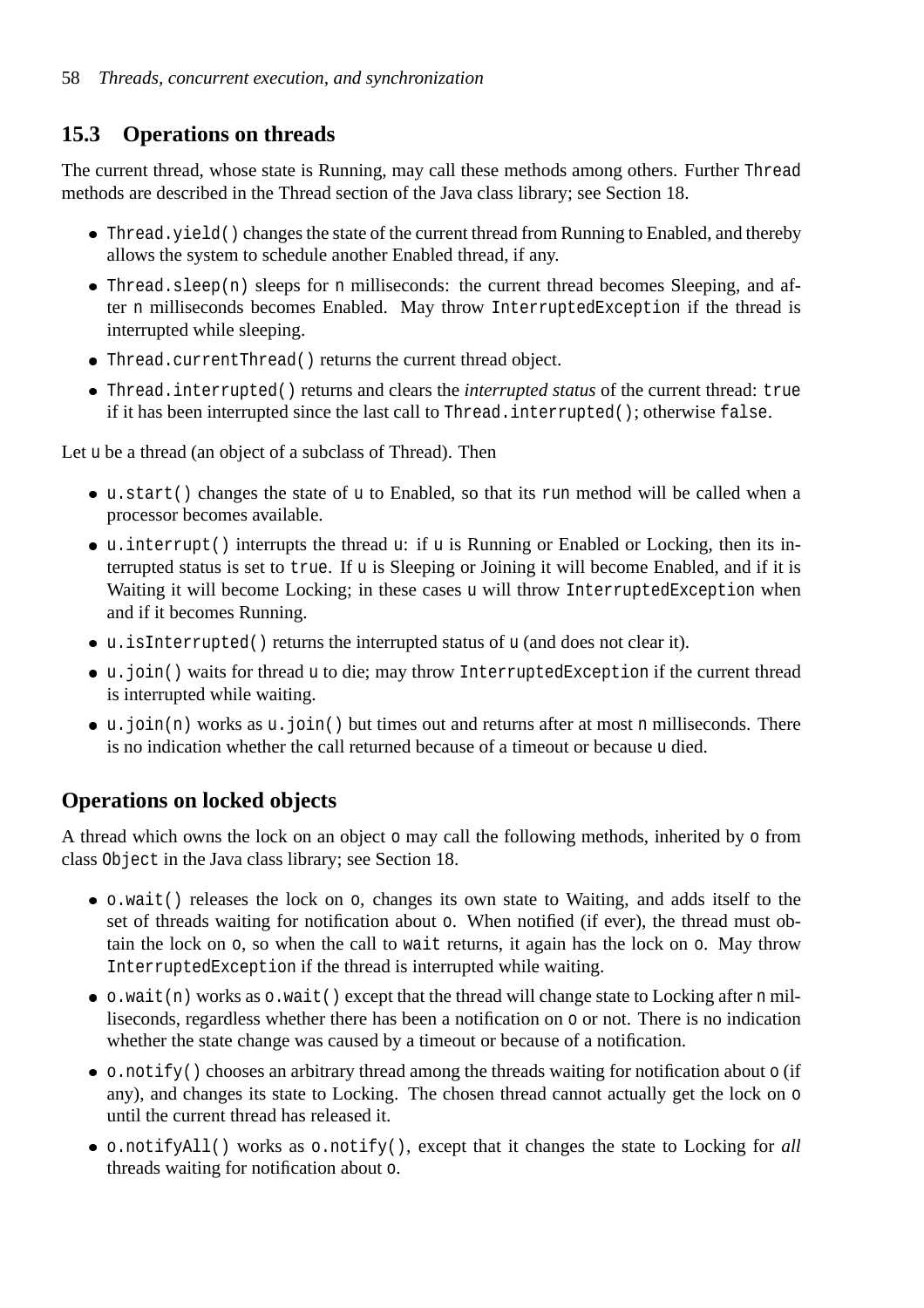**Example 71** Producers and consumers communicating via a monitor

A Buffer has room for one integer, and has a method put for storing into the buffer (if empty) and a method get for reading from the buffer (if non-empty); it is a monitor (page 56). A thread calling get must obtain the lock on the buffer. If it finds that the buffer is empty, it calls wait to (release the lock and) wait until something has been put into the buffer. If another thread calls put and thus notify, then the getting thread will start competing for the buffer lock again, and if it gets it, will continue executing. Here we have used a synchronized statement in the method body (instead of making the method synchronized, as is normal for a monitor) to emphasize that synchronization, wait and notify all work on the buffer object this:

```
class Buffer {
 private int contents;
 private boolean empty = true;
 public int get() {
   synchronized (this) {
      while (empty)
        try { this.wait(); } catch (InterruptedException x) {};
      empty = true;
      this.notify();
      return contents;
  } }
 public void put(int v) {
   synchronized (this) {
      while (!empty)
        try { this.wait(); } catch (InterruptedException x) {};
      empty = false;
      contents = v;
      this.notify();
  } }
}
```
### **Example 72** Graphic animation using the Runnable interface

Class AnimatedCanvas below is a subclass of Canvas, and so cannot be a subclass of Thread also. Instead it declares a run method and implements the Runnable interface. The constructor creates a Thread object u from the AnimatedCanvas object this, and then starts the thread. The new thread executes the run method, which repeatedly sleeps and repaints, thus creating an animation.

```
class AnimatedCanvas extends Canvas implements Runnable {
 AnimatedCanvas() { Thread u = new Thread(this); u.start(); }
 public void run() { \sqrt{2} // from Runnable
   for (i) \{ // forever sleep and repaint
     try { Thread.sleep(100); } catch (InterruptedException e) { }
     ...
     repaint();
   }
 }
 public void paint(Graphics g) { ... } // from Canvas
  ...
}
```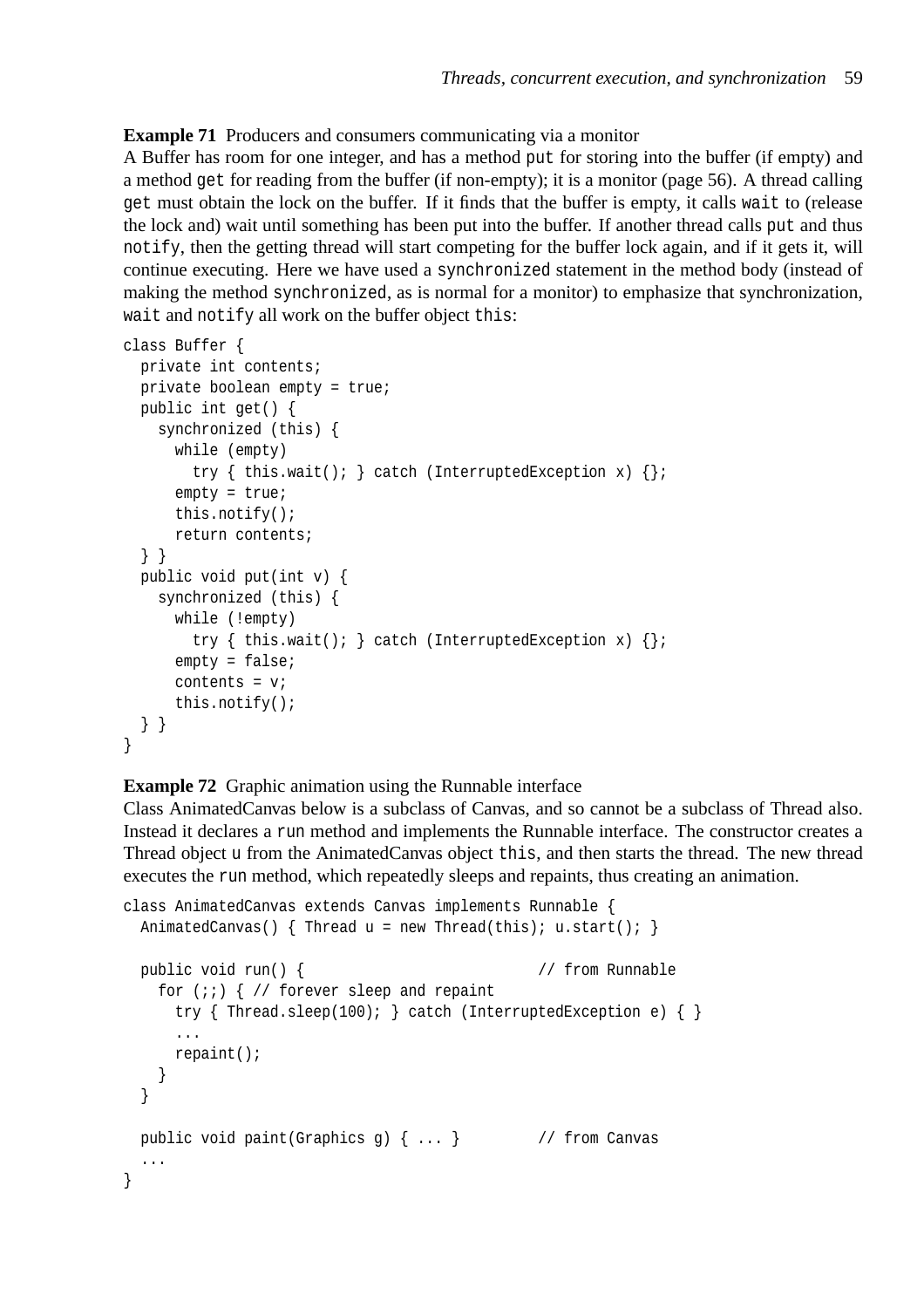# **16 Compilation, source file names, class names, and class files**

A *Java program* consists of one or more *source files* (with filename suffix .java). A source file may contain one or more class or interface declarations. A source file can contain only one declaration of a public class or interface, which must then have the same name as the file (minus the filename suffix). A source file source. java is compiled to Java class files (with filename suffix . class) by a Java compiler, such as jikes or javac:

jikes source.java

This creates one class file for each class or interface declared in the source file source.java. A class or interface C declared in a top-level declaration produces a class file called C.class. A nested class or interface D declared inside class C produces a class file called C\$D.class. A local class D declared inside a method in class C produces a class file called C\$1\$D.class or similar.

A Java class C which declares the method public static void main(String[] args) can be executed using the Java runtime system java by typing a command line of the form

java C *arg*1 *arg*2 ...

This will execute the body of method main with the command line arguments *arg*1, *arg*2, . . . bound to the array elements args[0], args[1], . . . of type String inside the method main. The program in Example 6 concatenates all the command line arguments.

# **17 Packages**

Java source files may be organized in *packages*. Every source file belonging to package p must begin with the package declaration

package p;

and must be stored in a subdirectory called p. A class declared in a source file with no package declaration belongs to the anonymous *default package*. A source file not belonging to package p may refer to class C from package p by using the qualified name p.C, in which the class name is prefixed by the package name. To use the unqualified class name without the package name prefix, the source file must begin with an import declaration (possibly following a package declaration):

import p.C;

Alternatively, it may begin with an import declaration of the form:

import p.\*;

after which all accessible class and interface names from package p can be used unqualified. The Java class library package java.lang is implicitly imported into all source files. Hence all java.lang classes, such as String and Math, can be referred to unqualified, without the package name.

Package names may be composite. For example, the Java class library package java.util contains the class Vector, which is declared in file java/util/Vector.java. The qualified name of that class is java.util.Vector; to avoid the package prefix, use one of these declarations:

```
import java.util.Vector;
import java.util.*;
```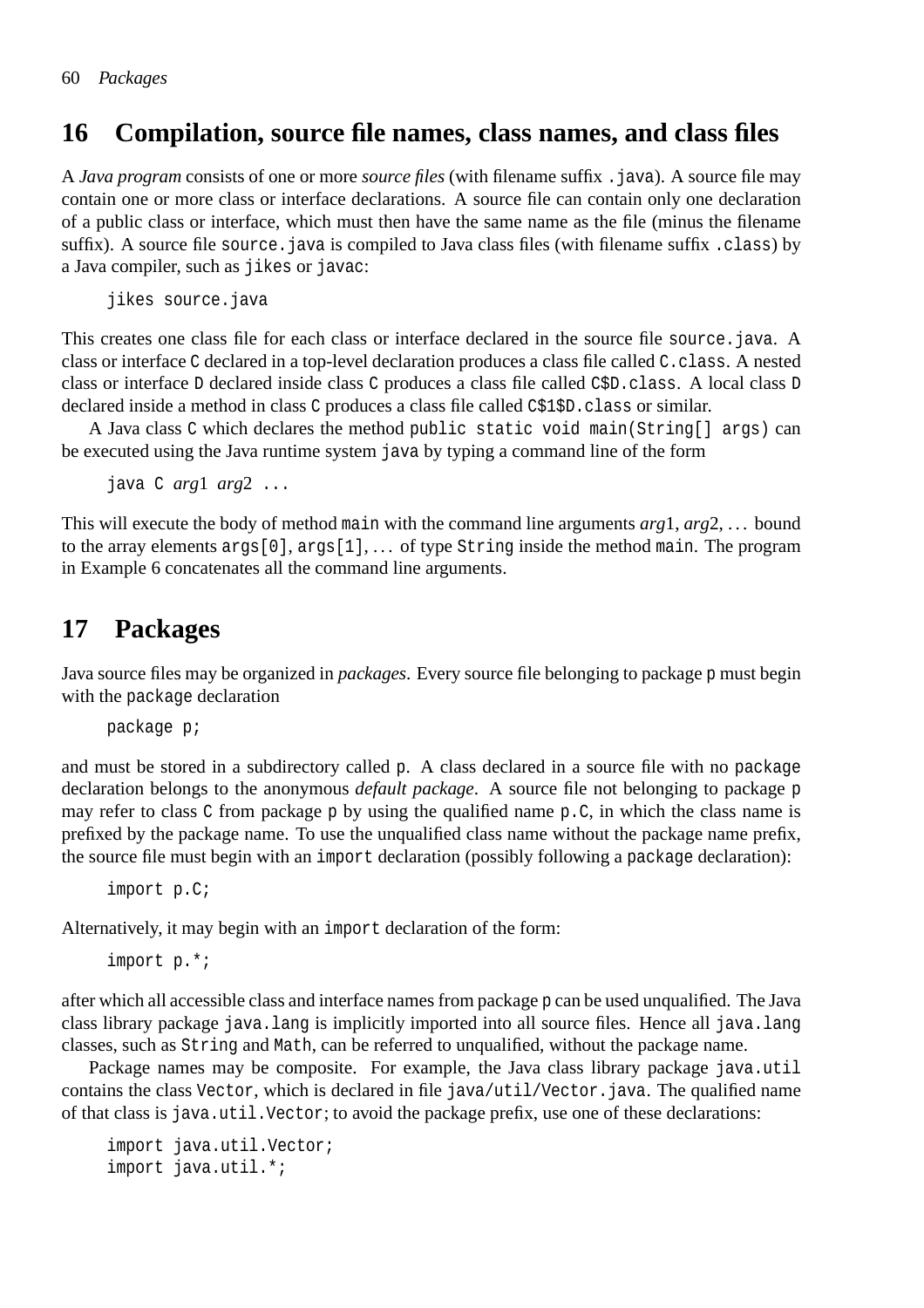### **Example 73** The vessel hierarchy as a package

The package vessel below contains part of the vessel hierarchy (Example 16). The fields in classes Tank and Barrel are final, so they cannot be modified after object creation. They are protected, so they are accessible in subclasses declared outside the vessel package, as shown in file Usevessels. java below (which is in the anonymous default package, not the vessel package).

### **The file vessel/Vessel.java**

```
package vessel;
public abstract class Vessel {
 private double contents;
 public abstract double capacity();
 public final void fill(double amount)
  { contents = Math.min(contents + amount, capacity()); }
 public final double getContents() { return contents; }
}
```
### **The file vessel/Tank.java**

```
package vessel;
public class Tank extends Vessel {
  protected final double length, width, height;
  public Tank(double 1, double w, double h) { length = l; width = w; height = h; }
  public double capacity() { return length * width * height; }
  public String toString()
  { return "tank (1,w,h) = (" + length + ", " + width + ", " + height + ")"; }
}
```
### **The file vessel/Barrel.java**

```
package vessel;
public class Barrel extends Vessel {
 protected final double radius, height;
 public Barrel(double r, double h) { radius = r; height = h; }
 public double capacity() { return height * Math.PI * radius * radius; }
 public String toString() { return "barrel (r, h) = (" + radius + ", " + height + ")"; }
}
```
### **The file Usevessels.java**

Subclass Cube of class Tank may access the field length because that field is declared protected in Tank above. The main method is unmodified from Example 17.

```
import vessel.*;
class Cube extends Tank {
 public Cube(double side) { super(side, side, side); }
 public String toString() { return "cube (s) = (" + length + ")"; }
}
class Usevessels {
  public static void main(String[] args) { ... }
}
```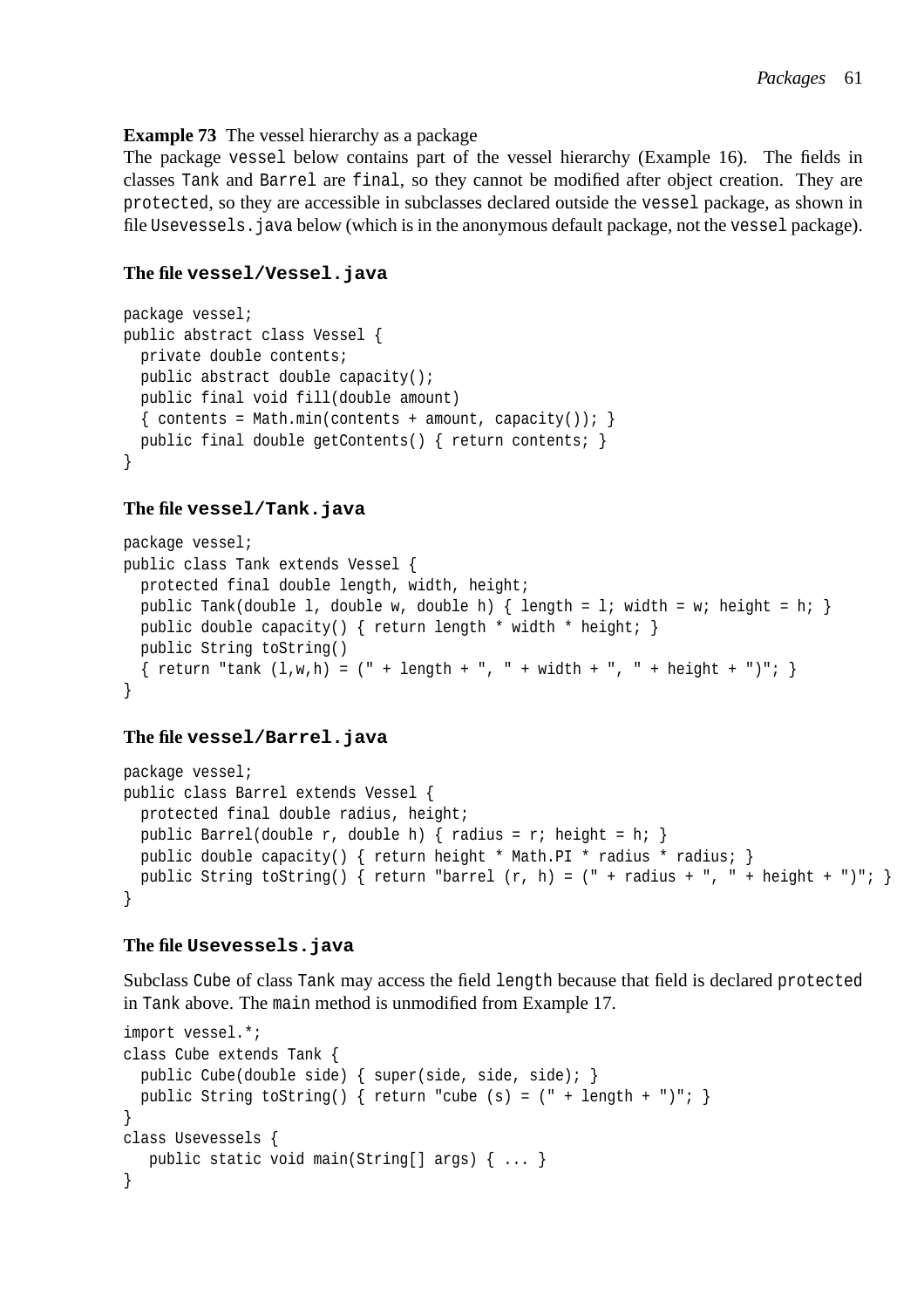| Symbol | Meaning                                         |
|--------|-------------------------------------------------|
| v      | value of any type                               |
| X      | variable or parameter or field or array element |
| e      | expression                                      |
| t      | type (base type or reference type)              |
| S      | expression of type string                       |
| m      | method                                          |
|        | field                                           |

a expression or value of array type o expression or value of object type *sig* signature of method or constructor

u expression or value of thread type

# **Notational conventions in this document**

# **Subjects not covered in this document**

C class

I interface

p package

E exception type

Input and output; Garbage collection and finalization; Reflection; Details of IEEE754 floating-point numbers.

# **18 References**

At http://java.sun.com/docs/ and http://java.sun.com/j2se/ there is detailed documentation for on-line browsing or downloading. Much documentation is available in print also:

• The authoritative reference on the Java programming language is Gosling, Joy, Steele, Bracha: *The Java Language Specification*, Second Edition, Addison-Wesley, June 2000 (544 pages).

Browse or download in HTML (573 KB) at http://java.sun.com/docs/books/jls/

- An introduction to all aspects of Java programming is Arnold, Gosling, and Holmes: *The Java Programming Language*, Third Edition, Addison-Wesley 2000 (624 pages).
- The Java class libraries (or Java Core API) are described in two volumes: Chan, Lee, and Kramer: *The Java Class Libraries, Second Edition, Volume 1: java.io, java.lang, java.math, java.net, java.text, java.util*, Addison-Wesley 1998 (2050 pages); and Chan and Lee: *The Java Class Libraries, Second Edition, Volume 2: java.applet, java.awt, java.beans*, Addison-Wesley 1997 (1682 pages), plus a supplement: Chan, Lee, and Kramer: *The Java Class Libraries: 1.2 Supplement*, Addison-Wesley 1999 (1157 pages).

Class library version 1.3 can be browsed at http://java.sun.com/j2se/1.3/docs/api/ or downloaded at http://java.sun.com/j2se/1.3/docs.html (22 MB).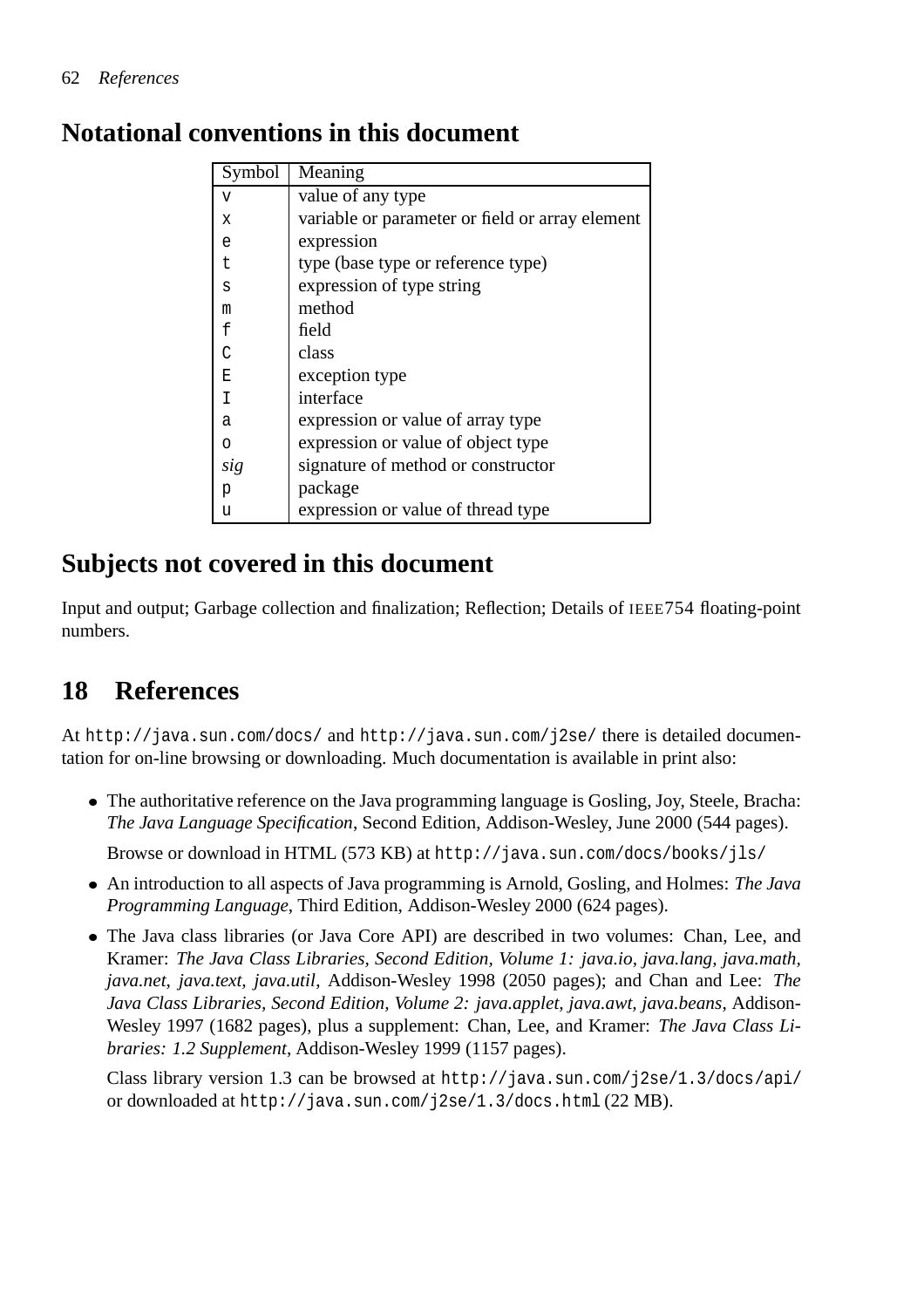# **19 Index**

! (logical negation), 29 % (remainder), 29 & (bitwise and), 29, 30 & (logical strict and), 29, 30 && (logical and), 29, 30 \* (multiplication), 29 + (addition), 29 + (string concatenation), 10 , 29 ++ (increment), 29 += (compound assignment), 29 - (minus sign), 29 - (subtraction), 29 -- (decrement), 29 / (division), 29 < (less than), 29 << (left shift), 29, 30 <= (less than or equal to), 29 = (assignment), 29 == (equal to), 29, 30 > (greater than), 29 >= (greater than or equal to), 29 >> (signed right shift), 29, 30 >>> (unsigned right shift), 29, 30 ?: (conditional expression), 29 , 32  $\hat{ }$  (bitwise exclusive-or), 29, 30 ^ (logical strict exclusive-or), 29, 30 | (bitwise or), 29, 30 | (logical strict or), 29, 30 || (logical or), 29, 30  $\sim$  (bitwise complement), 29, 30 abstract class, 16 method, 20 abstract, *see* abstract access modifiers, 18 accessible class, 16 member, 18 actual parameter, 36 *actual-list*, 36 ambiguous method call, 21 , 38, 39 anonymous local class, 24 applicable method, 38 argument, 36

arithmetic operators, 30 ArithmeticException, 30 , 52 array, 12–13 access, 12 assignment to element, 12 creation, 12 element, 12 element type, 12 index, 12 initializer, 12 type, 6 , 12 ArrayIndexOutOfBoundsException, 12 , 52 ArrayStoreException, 12 , 52 ASCII character encoding, 10 assignment compound, 29 , 32 expression, 32 operators, 32 statement, 41 to array element, 12 associative, 28, 29 base type, 6 *block-statement*, 41 boolean (base type), 6 , 40 Boolean class, 6 break statement, 46 byte (base type), 6 , 40 Byte class, 6 call-by-value, 36 case, 42 case sensitive, 4 cast, *see* type cast catch, 48 catching an exception, 48 char (base type), 6 , 40 Character class, 6 charAt method (String), 10 checked exception, 52 class, 14–25 abstract, 16 anonymous local, 24 declaration, 14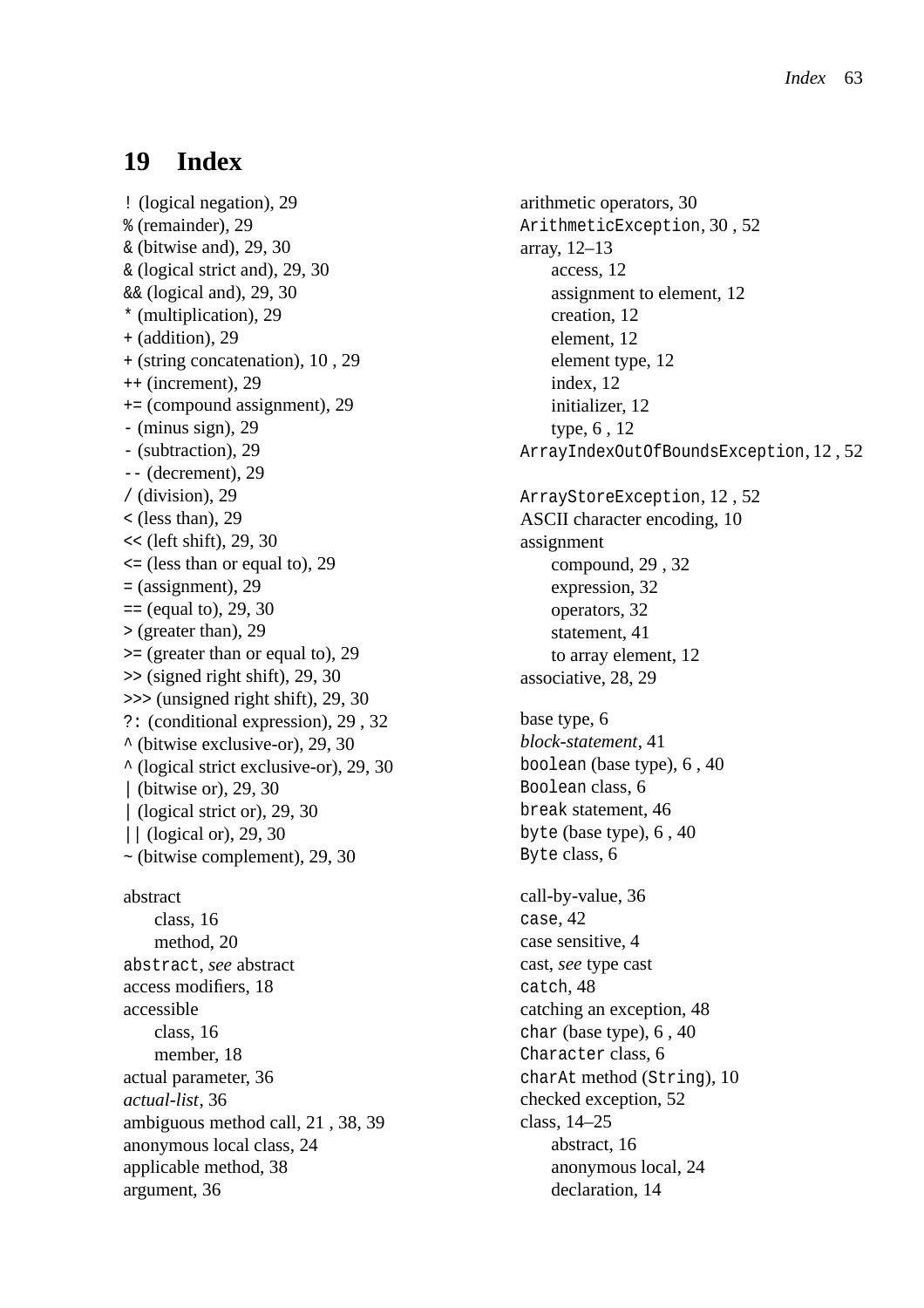file, 4 , 60 final, 16 hierarchy, 16 inner, 14 , 24 , 32 libraries, 62 loading, 4 , 22 , 26 local, 14 , 24 , 60 member, 14 nested, 14 , 24 , 60 of an object, 26 , 28 , 32 public, 16 , 60 top-level, 14 Class class, 56 *class-declaration*, 14 , 50 *class-modifier*, 14 *classbody*, 14 ClassCastException, 40 , 52 comment, 4 compareTo method (String), 10 compatible types, 7 compilation, 4 compile-time constant, 42 compound assignment, 29 , 32 concat method (String), 10 concurrency, 54–59 conditional expression, 32 constant compile-time, 42 constructor call, 32 declaration, 22 default, 16 , 22 signature, 7, 22 *constructor-declaration*, 22 *constructor-modifier*, 22 continue statement, 46 conversion, 40 narrowing, 40 widening, 40 core API, 62 Created (thread state), 55 current object, 14 currentThread method (Thread), 58

Dead (thread state), 55 decimal integer literal, 6 declaration of class, 14

of constructor, 22 of field, 18 of formal parameter, 20 of interface, 50 of method, 20 of variable, 8 default access, 18 constructor, 16 , 22 initial value of array element, 12 of field, 18 package, 60 default clause in switch, 42 division by zero, 30 floating-point, 30 integer, 30 do-while statement, 44 double (base type), 6 , 40 Double class, 6 dynamic dispatch, 38 element of array, 12 type, 12 else, 42 empty statement, 41 Enabled (thread state), 54, 55 enclosing object, 24 , 26 Enumeration interface, 25 equals method (String), 10 Error, 52 escape sequence, 10 Exception, 52 exception, 52–53 catching, 48 checked, 52 in static initializer, 22 throwing, 48 unchecked, 52 ExceptionInInitializerError, 22 , 52 execution, 4 expression, 28–40 aritmetic, 30 array access, 12 array creation, 12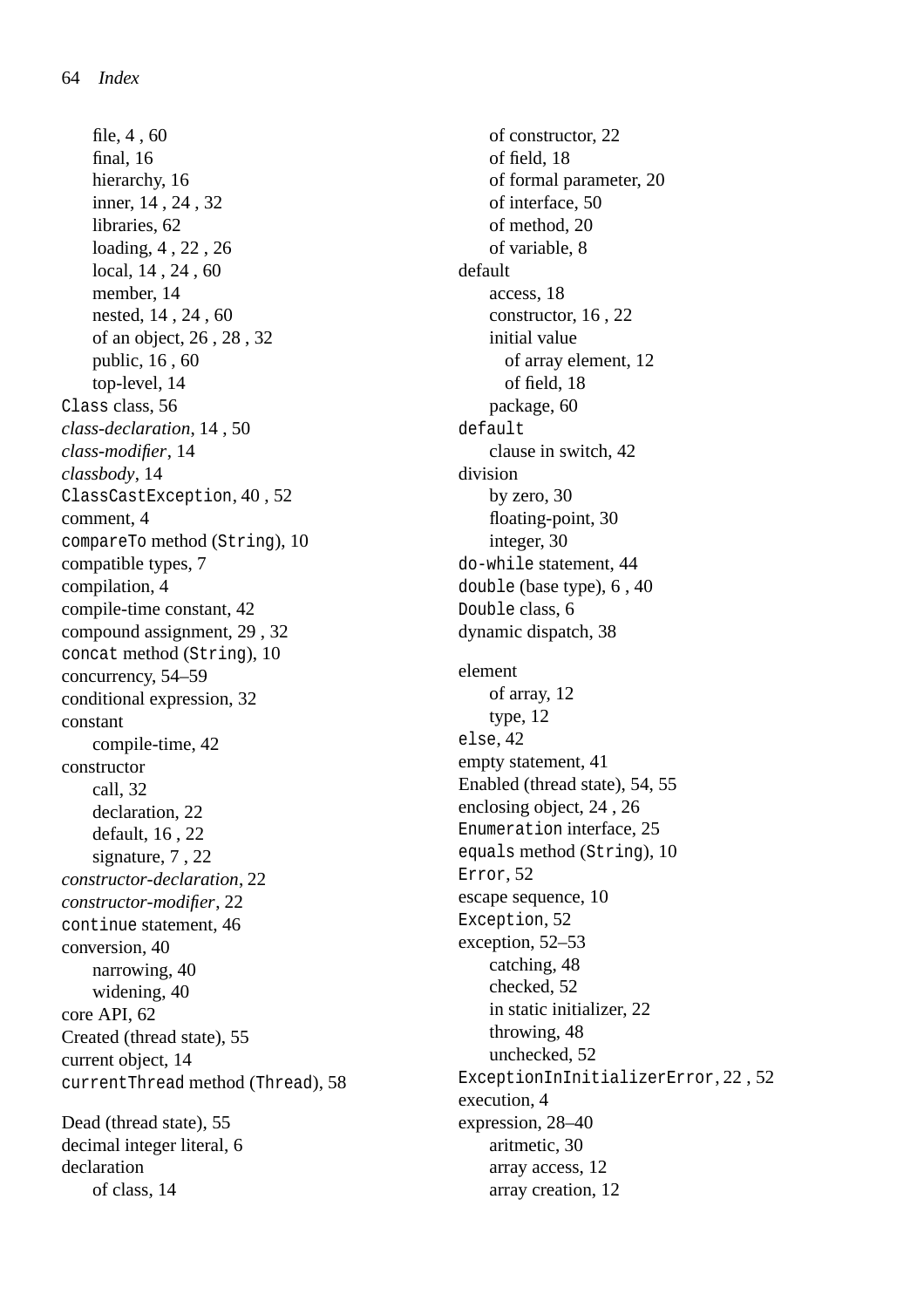assignment, 32 conditional, 32 logical, 30 method call, 36–39 object creation, 32 type cast, 29 , 40 expression statement, 41 extended signature, 7 *extends-clause*, 16 , 50 field, 8 , 18 access, 34 declaration, 18 final, 18 static, 18 *field-declaration*, 18 *field-desc-modifier*, 50 *field-description*, 50 *field-modifier*, 18 final class, 16 field, 18 method, 20 parameter, 20 variable, 8 final, *see* final finally, 48 float (base type), 6 , 40 Float class, 6 floating-point division, 30 literal, 6 overflow, 30 remainder, 30 for statement, 44 formal parameter, 20 *formal-list*, 20 hexadecimal integer literal, 6 if statement, 42 if-else statement, 42 IllegalMonitorStateException, 52 , 56 immediate superclass, 16 *implements-clause*, 50 import, 60 index into array, 12 IndexOutOfBoundsException, 52 initialization

of non-static fields, 18 of static fields, 18 initializer, 22 block, 22 of array type, 12 of field, 18 of variable, 8 *initializer-block*, 22 inner class, 14 , 24 , 32 inner object, 26 instance, 18 instance member, 14 instanceof, 29 , 32 int (base type), 6 , 40 integer division, 30 literal, 6 overflow, 30 remainder, 30 Integer class, 6 interface, 50–51 declaration, 50 nested, 60 public, 50 , 60 *interface-declaration*, 50 *interface-modifier*, 50 interrupt method (Thread), 58 interrupted method (Thread), 58 interrupted status, 54 , 58 InterruptedException, 52 invocation of method, *see* method call IOException, 52 isInterrupted method (Thread), 58 Java program, 60 join method (Thread), 58 Joining (thread state), 54, 55 *label*, 46 labelled statement, 46 lay-out of program, 4 left associative, 28 length field (array), 12 method (String), 10 literal base type, 6 floating-point, 6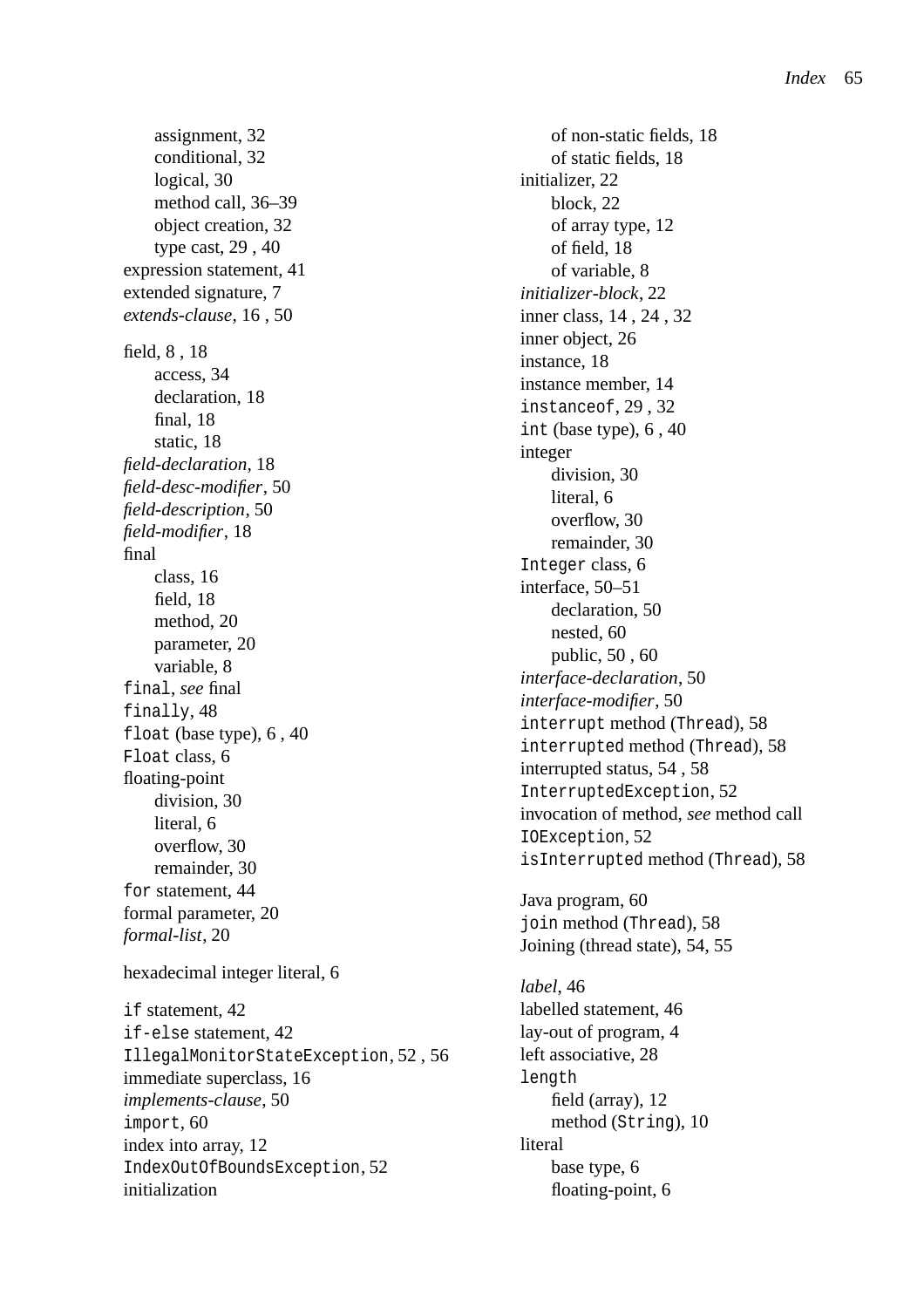integer , 6 string, 10 loading of class, 22 , 26 local class, 14 , 24 , 60 lock, 56 Locking (thread state), 54, 55 logical operators, 30 long (base type), 6 , 40 Long class, 6 member , 14 instance, 14 static, 14 virtual, 14 member class, 14 non-static, 24 static, 24 method, 20 abstract, 20 body , 20 call, 36–39 ambiguous, 21 , 38, 39 signature, 36 statement, 41 declaration, 20 final, 20 invocation, *see* method call non-static, 20 overloading, 20 overriding, 16 signature, 7 , 20 static, 20 *method-declaration* , 20 *method-description* , 50 *method-modifier* , 20 monitor , 56 more specific signature, 7 most specific signature, 7 name, 4 reserved, 4 named constant, 8 , 50 narrowing conversion, 40 nested class, 14 , 24 , 60 nested interface, 60 new array creation, 12 , 29 object creation, 24 , 29 , 32 non-static code, 14 field, 18 initializer block, 22 member class, 24 method, 20 notify method (Object), 58 notifyAll method (Object), 58 null , 6 , 8 and + with string, 10 NullPointerException , 10 , 38 , 48 , 52 , 56 Number class, 6 numeric type, 6 object, 18 , 26–27 creation expression, 32 enclosing, 26 initialization, 22 inner , 26 Object class, 7 , 10 , 16 , 58 octal integer literal, 6 OutOfMemoryError , 52 o verflo w floating-point, 30 integer , 30 o verloading of constructors, 22 of methods, 20 o verriding a method, 16 package, 60–61 access, 18 default, 60 parameter , 8 actual, 36 final, 20 formal, 20 *parameter-modifier* , 20 Point class (example), 15 postdecrement, 29, 30 postincrement, 29, 30 precedence, 28 predecrement, 29, 30 preincrement, 29, 30 private member , 18 program lay-out, 4 promotion type, 28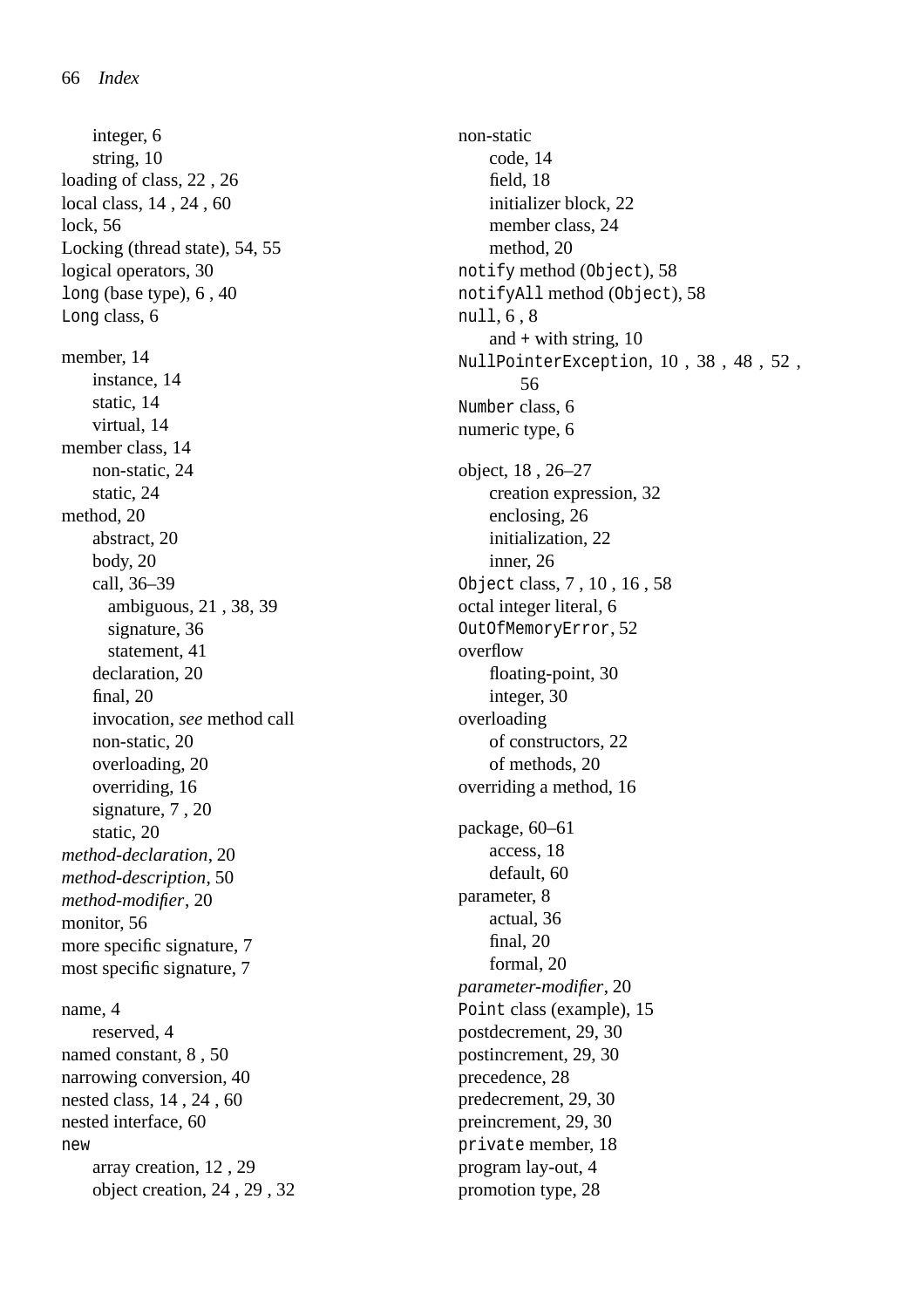protected member , 18 , 61 public class, 16 , 50 , 60 interface, 50 , 60 member , 18 reference type, 6 remainder floating-point, 30 integer , 30 reserved name, 4 return statement, 46 returntype, 20 void , 20 right associati ve, 28 , 32 Runnable interface, 54 , 59 Running (thread state), 54, 55 RuntimeException , 52 scope, 8 of field, 8 , 14 of label, 46 of member , 14 of parameter , 8 , 20 of variable, 8 shadowing a field, 8 shared state, 54 shift operators, 30 short (base type), 6 , 40 Short class, 6 short-cut e valuation, 30 signature, 7 extended, 7 more specific, 7 most specific, 7 of constructor , 22 of method, 20 of method call, 36 subsumption, 7 sleep method (Thread), 58 Sleeping (thread state), 54, 55 source file, 60 SPoint class (example), 15 StackOverflowError , 52 start method (Thread), 58 state, 28 , 41 of thread, 54, 55 state shared, 54

statement, 41–49 assignment, 41 block, 41 break , 46 continue , 46 do-while , 44 empty , 41 for , 44 if , 42 if-else , 42 labelled, 46 method call, 41 return , 46 switch , 42 synchronized , 56 throw , 48 try-catch-finally , 48 while , 44 static class, 50 code, 14 field, 18 initializer block, 22 member , 14 member class, 24 method, 20 static , *see* static string, 10 , 10–11 comparison, 10 , 30 concatenation, 10 , 29 literal, 10 StringIndexOutOfBoundsException , 10 , 52 subclass, 16 subinterface, 50 subsumption, 7 subtype, 7 super superclass constructor call, 16 superclass member access, 16 superclass, 16 supertype, 7 switch statement, 42 synchronization, 56–59 synchronized method, 56 synchronized statement, 56 this